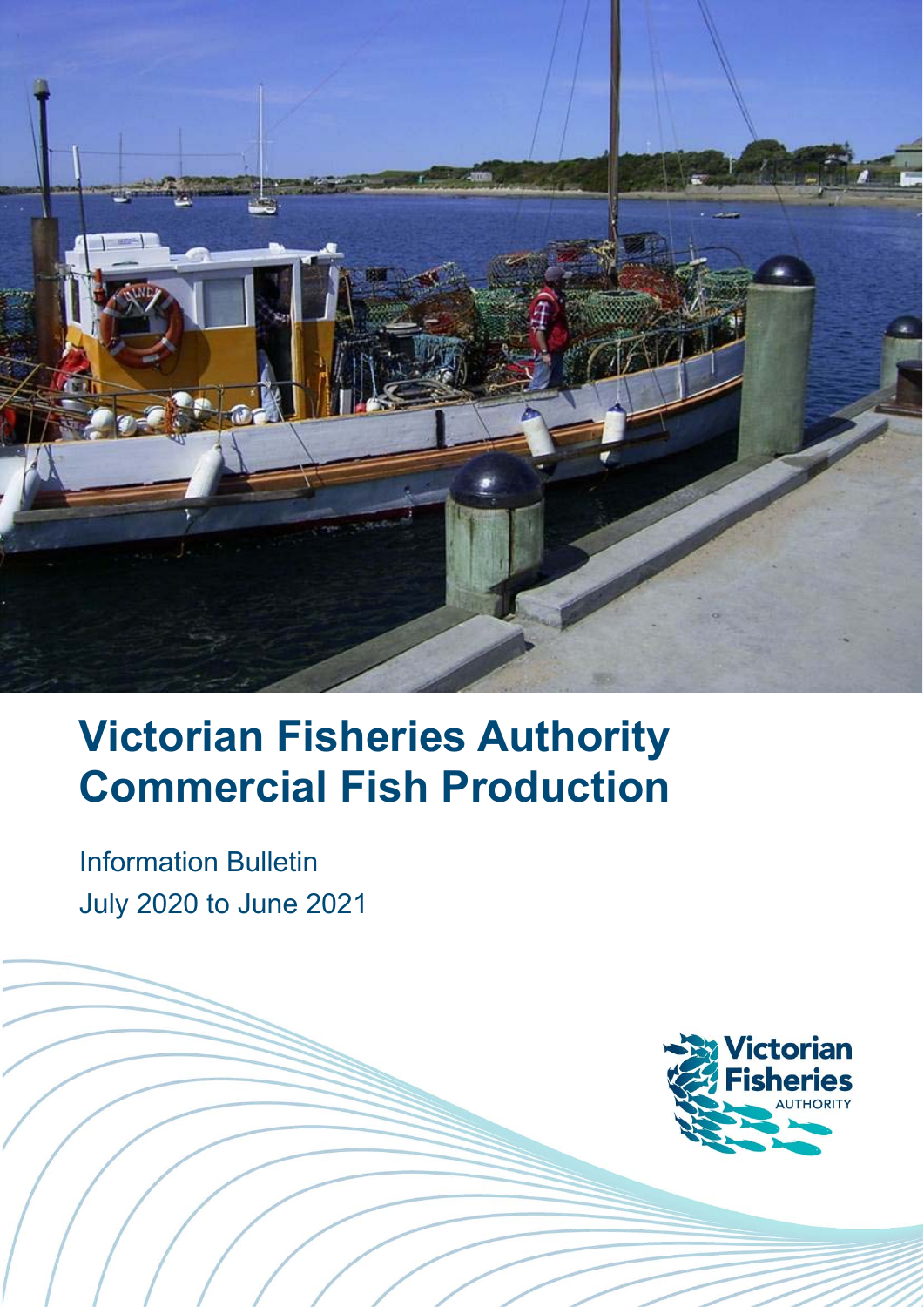#### **Notes to the reader**

This 2020/21 Victorian Fisheries Authority Commercial Fish Production Information Bulletin is produced by the Victorian Fisheries Authority.

When reading this edition of the Bulletin, it should be considered that from March 2020, COVID‐19 impacted the Victorian commercial fishing and aquaculture industries.

This edition has been compiled from catch and effort data supplied by Victorian commercial fishery access licence holders completing monthly fishing returns and from aquaculture production data supplied by Victorian aquaculture licence holders via 6-monthly aquaculture returns. Production value was estimated from price-at-firstsale data supplied by selected fish processors and, from 1 July 2020, price data has been collected from aquaculture licence holders in their returns. The provision of accurate and timely data from licence holders and processors is greatly appreciated by the Victorian Fisheries Authority.

All data in this bulletin has been computer validated. It does not include data received or processed after 26 November 2021. Wildcatch fishery production compliance rates for submission of return forms was 95% for 2020/21 whilst Aquaculture was 94%.

Data presented in this Bulletin has been provided in an aggregated form to protect commercial confidentiality of individual licence holders; summary data is not provided where less than five licence holders have supplied the data, unless prior permission was obtained.

To maintain consistency with other States and the Commonwealth, the names for fish used in this Bulletin are those in the List of Standardised Australian Fish Names developed as a National Standard based on the Codes for Australian Aquatic Biota (http://www.marine.csiro.au/caab/namelist.htm). Therefore, some fish names are different from those used in previous Bulletins and may be different from the names used on the catch and effort returns completed by fishers. Please refer to the list of names on pages 16 and 17 of the Bulletin to find any previously used species names.

The State of Victoria and its employees do not guarantee that the publication is without flaw of any kind or is wholly appropriate for your purposes, and therefore disclaim all liability for any error, loss, or other consequence, which may arise from you relying on any information in this publication. Data can change from one edition of the Bulletin to the next edition as a result of improved compliance, correction of data errors, or use of more representative price data.

For further information or to obtain a copy of this Bulletin go to https://vfa.vic.gov.au/commercial‐ fishing/commercial‐fish‐production .

Preferred way to cite this publication:

Victorian Fisheries Authority Commercial Fish Production Information Bulletin 2021. Victorian Fisheries Authority, Queenscliff, Victoria, Australia.

Published: Victorian Government, Victorian Fisheries Authority (VFA) http://www.vfa.vic.gov.au

Copyright © The State of Victoria, Victorian Fisheries Authority Melbourne, 2021.

This publication is copyright. No part may be reproduced by any process except in accordance with the provisions of the Copyright Act 1968.

Authorised by the Victorian Government, 1 Spring Street, Melbourne 3000

ISSN: 1446‐2567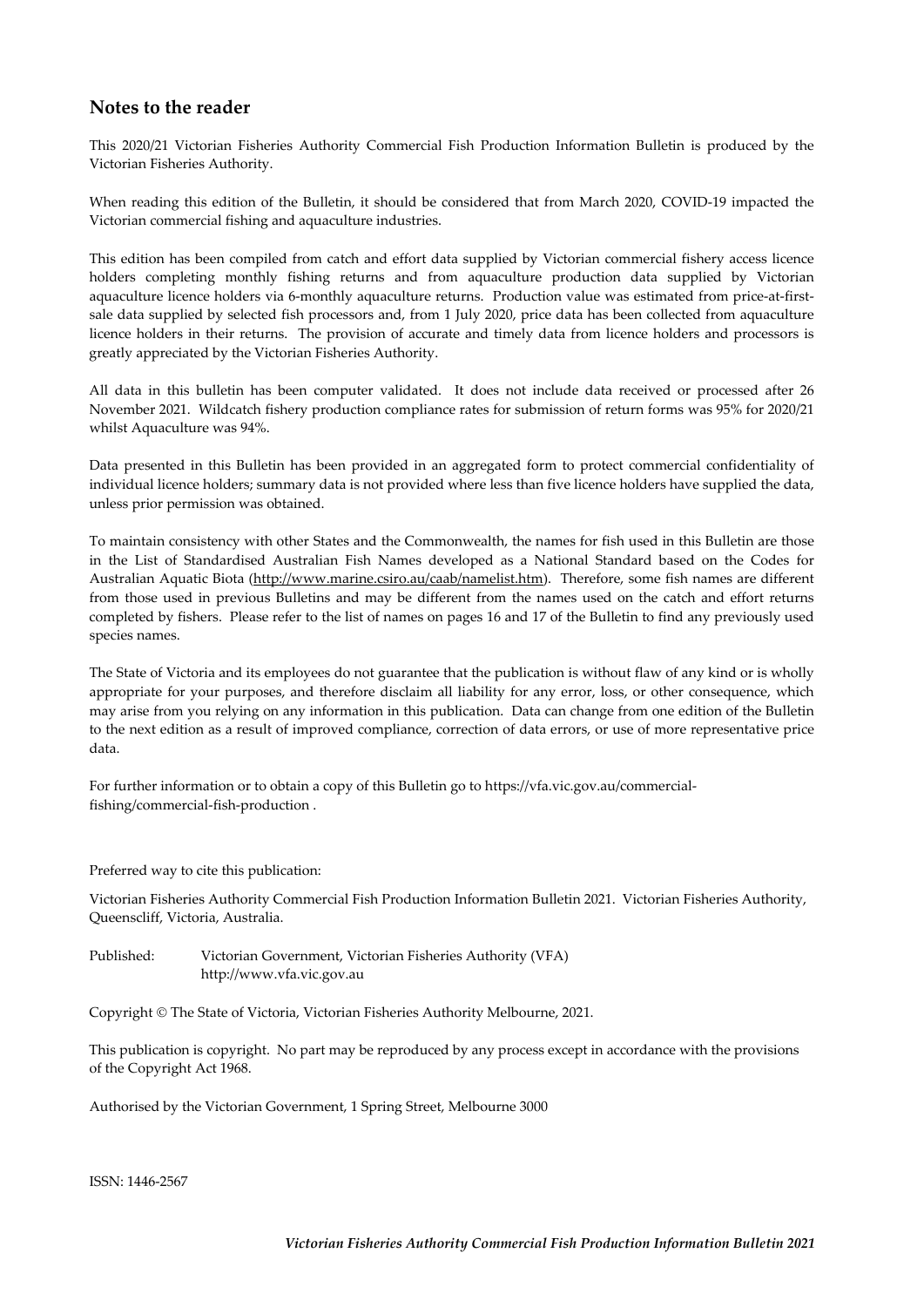# **Table of Contents**

Victorian Fisheries Production Summary, 2018/19-2020/21 2

# **Fishery Production**

| Introduction                                                                                                    | 3              |
|-----------------------------------------------------------------------------------------------------------------|----------------|
| Number of Fishery Access Licences (June 2021)                                                                   | 3              |
| Victoria Statewide (Teleosts) catch and value, 2016/17-2020/21                                                  | $\overline{4}$ |
| Victoria Statewide (Molluscs, Echinoderms, Crustaceans and Chondrichthyans) catch and<br>value, 2016/17-2020/21 | 5              |
| Port Phillip Bay catch, 1978/79-2020/21                                                                         | 6              |
| Western Port catch, 1978/79-2020/21                                                                             | 7              |
| Corner Inlet catch, 1978/79-2020/21                                                                             | 8              |
| Gippsland Lakes and Lake Tyers catch, 1978/79-2020/21                                                           | 9              |
| Offshore catch, 1978/79-2020/21                                                                                 | 10             |
| Southern Rock Lobster (Western Zone) catch, effort and value by quota year, 1982/83-2020/21                     | 11             |
| Southern Rock Lobster (Western Zone) catch, effort and value by month during quota year<br>2020/21              | 11             |
| Giant Crab (Western Zone) catch, effort and value by quota year, 1982/83-2020/21                                | 12             |
| Giant Crab (Western Zone) catch, effort and value by month during quota year 2020/21                            | 12             |
| Southern Rock Lobster (Eastern Zone) catch, effort and value by quota year, 1982/83-2020/21                     | 13             |
| Southern Rock Lobster (Eastern Zone) catch, effort and value by month during quota year<br>2020/21              | 13             |
| Blacklip Abalone catch by quota year and zone, 1995/96-2020/21                                                  | 14             |
| Greenlip Abalone catch by quota year and zone, 1995/96-2020/21                                                  | 15             |
| Abalone TACCs by zone                                                                                           | 15             |
| Marketing, Scientific and Previously Used Names for Fishery Production                                          | 16, 17         |

## **Aquaculture Production**

| Introduction                                                                                             | 18 |
|----------------------------------------------------------------------------------------------------------|----|
| Number of Aquaculture Licences                                                                           | 18 |
| Growout Production, 2016/17–2020/21                                                                      | 19 |
| Areas of Water Licensed for Cultivation — Blue Mussels and Other Molluscs (Bivalves),<br>2016/17-2020/21 | 20 |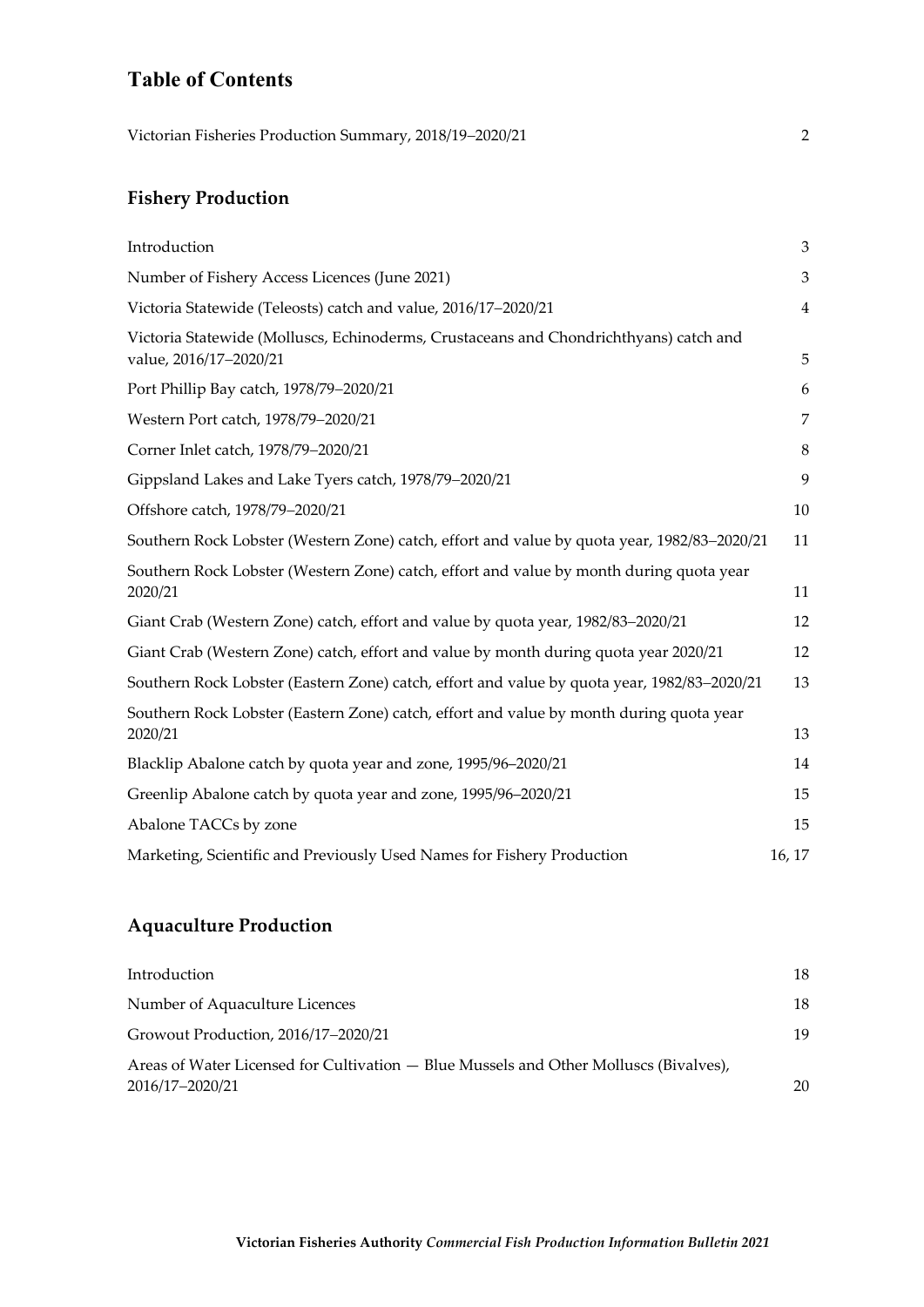# **Victorian fisheries production summary**

In order of weight for fiscal year 2020/21.

| Species                             | 2018/19    |                    | 2019/20             |                    | 2020/21             |                    |  |  |
|-------------------------------------|------------|--------------------|---------------------|--------------------|---------------------|--------------------|--|--|
|                                     | Weight $1$ | Value <sup>2</sup> | Weight <sup>1</sup> | Value <sup>2</sup> | Weight <sup>1</sup> | Value <sup>2</sup> |  |  |
| <b>Molluscs and Echinoderms</b>     |            |                    |                     |                    |                     |                    |  |  |
| Abalone                             | 693        | 31,310             | 621                 | 27,671             | 610                 | 16,838             |  |  |
| Octopus                             | 89         | 908                | 134                 | 1,338              | 157                 | 1,573              |  |  |
| Scallop                             | id         | nd                 | id                  | nd                 | 242                 | nd                 |  |  |
| Squids                              | 63         | nd                 | 45                  | nd                 | 49                  | nd                 |  |  |
| Other                               | 193        | na                 | 178                 | na                 | 175                 | na                 |  |  |
| Sub-total                           | 1,037      | na                 | 978                 | na                 | 1,234               | na                 |  |  |
| Crustaceans                         |            |                    |                     |                    |                     |                    |  |  |
| Rock Lobster, southern              | 290        | 26,047             | 258                 | 22,574             | 286                 | 13,615             |  |  |
| Prawns                              | 132        | nd                 | 44                  | nd                 | 72                  | nd                 |  |  |
| Crab, giant                         | id         | nd                 | id                  | nd                 | id                  | nd                 |  |  |
| Other                               | 73         | na                 | 150                 | na                 | 205                 | na                 |  |  |
| Sub-total                           | 495        | na                 | 452                 | na                 | 563                 | na                 |  |  |
| <b>Teleosts and Chondrichthyans</b> |            |                    |                     |                    |                     |                    |  |  |
| Sardine, Australian (Pilchard)      | 1,288      | 1,985              | 508                 | 787                | 651                 | 585                |  |  |
| Whiting, King George                | 118        | nd                 | 163                 | nd                 | 176                 | nd                 |  |  |
| Australian salmon                   | 443        | 556                | 257                 | 375                | 171                 | 120                |  |  |
| Eels, freshwater                    | 67         | 771                | 50                  | 531                | 64                  | 240                |  |  |
| Snapper                             | 49         | nd                 | 39                  | nd                 | 45                  | nd                 |  |  |
| Garfish, southern (sea)             | 59         | nd                 | 46                  | nd                 | 33                  | nd                 |  |  |
| <b>Breams</b>                       | 34         | nd                 | 22                  | nd                 | 9                   | nd                 |  |  |
| Chondrichthyans <sup>6</sup>        | 39         | nd                 | 44                  | nd                 | 34                  | nd                 |  |  |
| Other                               | 592        | nd                 | 386                 | nd                 | 423                 | nd                 |  |  |
| Sub-total                           | 2,689      | na                 | 1,514               | na                 | 1,606               | na                 |  |  |
| Total                               | 4,221      | na                 | 2,944               | na                 | 3,404               | na                 |  |  |
| Aquaculture <sup>7</sup>            |            |                    |                     |                    |                     |                    |  |  |
| Inland                              |            |                    |                     |                    |                     |                    |  |  |
| Shellfish <sup>8</sup>              | 1,706      | 26,575             | 1,573               | 21,642             | 1,786               | 23,083             |  |  |
| Finfish <sup>9</sup>                | 1,618      | 31,767             | 1,713               | 25,819             | 1,684               | 27,649             |  |  |
| Crustaceans <sup>10</sup>           | 3          | 170                | 3                   | 180                | $\overline{2}$      | 56                 |  |  |
| Ornamental finfish <sup>11</sup>    | no         | 1,121              | no                  | 749                | no                  | 631                |  |  |
| Total                               | 3,327      | 59,633             | 3,289               | 48,390             | 3,471               | 51,419             |  |  |

<sup>1</sup>Weight (live, tonnes); <sup>2</sup>Value (\$'000) from Jan 2011, Melbourne Fish Market price data collection ceased. Selected processors are still providing price data for some species including abalone & rock lobster; <sup>3</sup>nd, no data obtained; <sup>4</sup>na, not applicable; <sup>5</sup>id, insufficent data to report because there are less than five licence holders (policy requirement to protect commercial confidentiality of data); <sup>6</sup>Shark carcass weight (beheaded and eviscerated with fins attached) for Victorian Proclaimed waters only; <sup>7</sup>Aquaculture weight and value does not include hatchery production; <sup>8</sup>includes abalone and blue mussel; <sup>9</sup>includes salmonids, warmwater finfish and eels; <sup>10</sup>includes yabby; 11no, number only of ornamental fish available (1,868,000 for 2018/19, 1,248,000 for 2019/20 and 555,000 for 2020/21).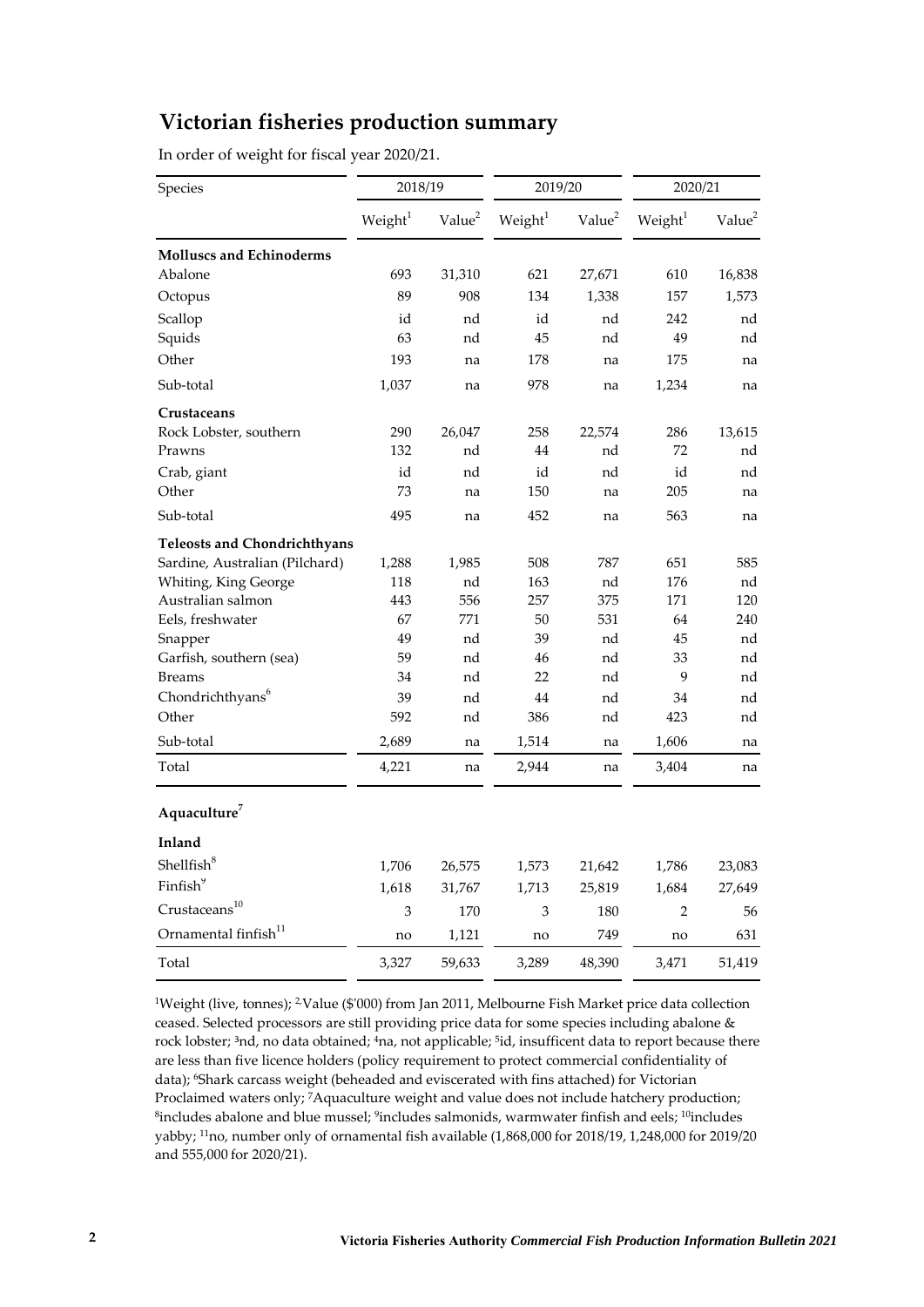# **Fishery Production**

## **Introduction**

Victoria's commercial fisheries began at the time of European settlement during the 1840s. These fisheries have been managed under various Fisheries Acts since 1859 and fishery catch data has been collected continuously since 1911. Catch and effort data for the period since June 1978 is stored in an electronic database where the data is secure and readily accessible for various uses.

This information bulletin is designed to meet the data needs of the fishing industry, fishery researchers, the Victorian Fisheries Authority, the Victorian Government, the Commonwealth Government, and the United Nations Food and Agricultural Organisation. From March 2020, COVID‐19 has impacted the Victorian commercial fishing and aquaculture industries

Under the *Fisheries Act 1995,* lodgement of catch and effort return forms is a condition of a fishery access licence. Individual returns are collected under Section 146 of the Act and are treated confidentially according to the *Fisheries Act 1995* and the *Information Privacy Act 2000*. The data is released in aggregated form only. To preserve confidentiality, data is not reported if less than five licence holders have contributed to it.

## **Number of Fishery Access Licences (June 2021)**

| Abalone, Western Zone         | 14  | Bay & Inlet Fisheries           |              |
|-------------------------------|-----|---------------------------------|--------------|
| Abalone, Central Zone         | 34  | Corner Inlet                    | 18           |
| Abalone, Eastern Zone         | 23  | Gippsland Lakes (Bait)          | 9            |
| Bait (General)                | 10  | Gippsland Lakes (Mussel Dive)   | 2            |
| <b>Banded Morwong</b>         | 2   | Lake Tyers (Bait)               | $\mathbf{1}$ |
| Giant Crab                    | 9   | Mallacoota Lower Lake (Bait)    | $\mathbf{1}$ |
| Eel, Fishery A (Transferable) | 18  | Port Phillip-Western Port       | 9            |
| Ocean (General)               | 147 | Scallop Dive (Port Phillip Bay) | $\mathbf{1}$ |
| Pipi Fishery                  | 9   | Snowy River Fishery (Bait)      | 2            |
| Purse Seine (Ocean)           | 1   | Sydenham Inlet Fishery (Bait)   | 2            |
| Rock Lobster, Western Zone    | 71  |                                 |              |
| Rock Lobster, Eastern Zone    | 32  | Total Bay & Inlet               | 45           |
| Scallop (Ocean)               | 89  |                                 |              |
| Sea Urchin                    | 9   | <b>Total All Fisheries</b>      | 589          |
| Trawl (Inshore)               | 54  |                                 |              |
| Wrasse (Ocean)                | 22  |                                 |              |
| Total                         | 544 |                                 |              |
| Permits                       | 76  |                                 |              |

## **Number of Licensed Pots (June 2021)**

| Rock Lobster       |       |                |       |
|--------------------|-------|----------------|-------|
| Pots, Western Zone | 5.162 | Total All Pots | 7.235 |
| Pots, Eastern Zone | 2.073 |                |       |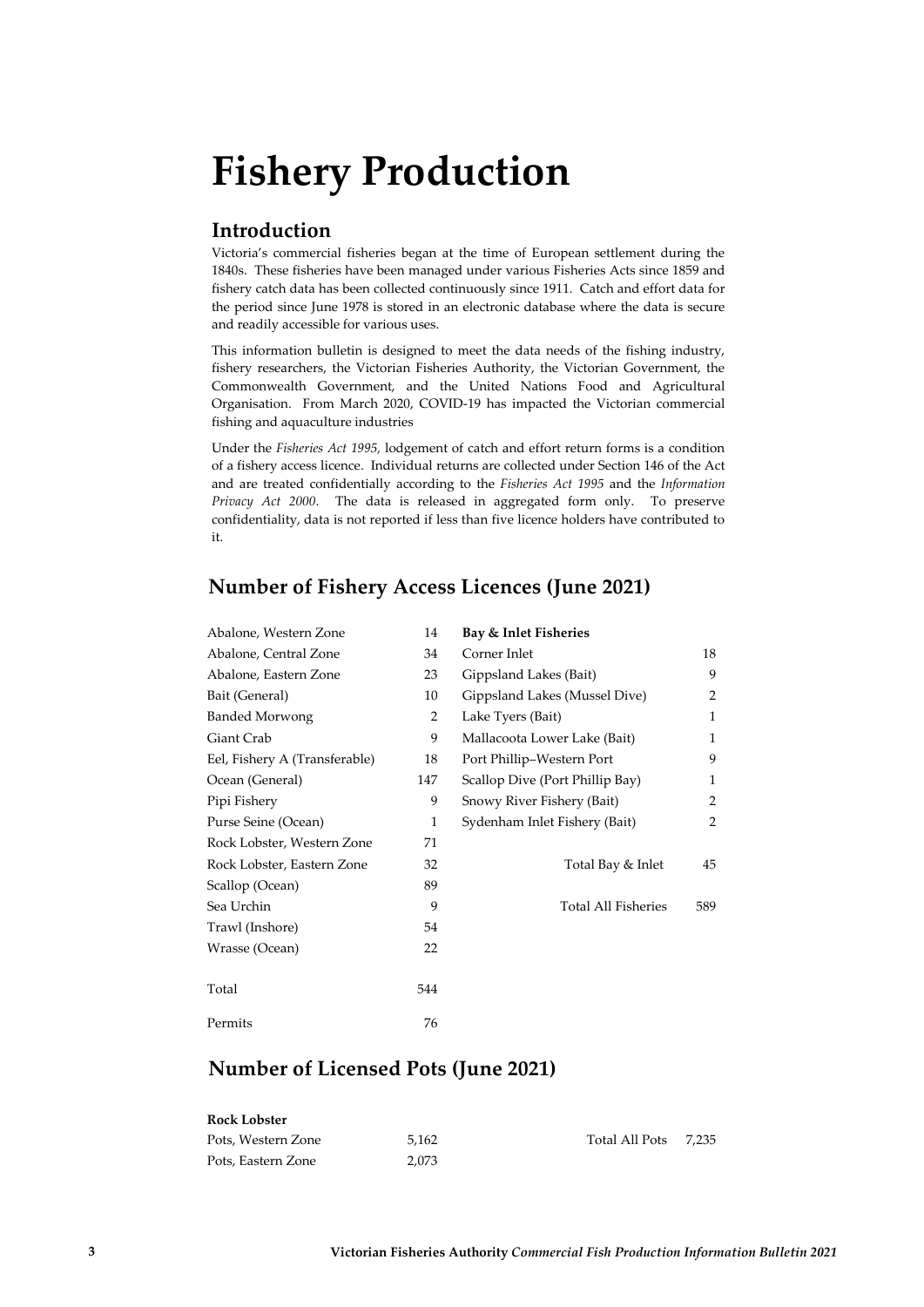# **Victoria Statewide (Teleosts)**

**Commercial catch and value for each major species caught during 2016/17–2020/21 (fiscal years).**

Excludes landings from Commonwealth waters by the South East Fishery and Southern Shark Fishery. Value is estimated from various sources.

| Selected species               |                  |                         |                  | Production (live weight, tonnes) |                  | Value (\$'000)  |         |         |         |         |  |  |
|--------------------------------|------------------|-------------------------|------------------|----------------------------------|------------------|-----------------|---------|---------|---------|---------|--|--|
|                                | 2016/17          | 2017/18                 | 2018/19          | 2019/20                          | 2020/21          | 2016/17         | 2017/18 | 2018/19 | 2019/20 | 2020/21 |  |  |
| <b>Teleosts</b>                |                  |                         |                  |                                  |                  |                 |         |         |         |         |  |  |
| Anchovy, Australian            | 8                | 9                       | 3                | 10                               | 43               | nd <sup>1</sup> | nd      | nd      | nd      | nd      |  |  |
| Australian herring             | 4                | $\boldsymbol{0}$        | $\mathbf{1}$     | $\overline{4}$                   | 3                | nd              | nd      | nd      | nd      | nd      |  |  |
| Australian salmon              | 265              | 242                     | 443              | 257                              | 171              | 162             | 160     | 556     | 375     | 120     |  |  |
| Barracouta                     | 2                | 1                       | $\theta$         | 1                                | $\theta$         | nd              | nd      | nd      | nd      | nd      |  |  |
| Bream, black                   | 47               | 20                      | 34               | 22                               | 9                | nd              | nd      | nd      | nd      | nd      |  |  |
| Bream, yellowfin               | $id^2$           | id                      | id               | id                               | id               | nd              | nd      | nd      | nd      | nd      |  |  |
| Carp, European                 | 102              | 103                     | 67               | 25                               | 47               | nd              | nd      | nd      | nd      | nd      |  |  |
| Eel, longfin                   | 3                | 4                       | 18               | 8                                | 14               | 41              | nd      | 177     | 80      | 55      |  |  |
| Eel, southern shortfin         | 91               | 55                      | $50\,$           | 41                               | 50               | 1,179           | 643     | 594     | 451     | 186     |  |  |
| Flathead, dusky                | 19               | 9                       | 5                | 4                                | id               | nd              | nd      | nd      | nd      | nd      |  |  |
| Flathead, rock                 | 46               | 54                      | 62               | 49                               | 53               | nd              | nd      | nd      | nd      | nd      |  |  |
| Flathead, southern bluespotted | 21               | 31                      | 31               | 25                               | 22               | nd              | nd      | nd      | nd      | nd      |  |  |
| Flathead, southern sand        | 4                | $\overline{c}$          | $\mathbf{1}$     | 3                                | $\overline{4}$   | nd              | nd      | nd      | nd      | nd      |  |  |
| Flathead, tiger                | 7                | $\mathbf 2$             | $\overline{2}$   | 15                               | 20               | nd              | nd      | nd      | nd      | nd      |  |  |
| Flatheads, other               | $\mathbf{1}$     | $\mathbf{2}$            | $\mathbf{1}$     | $\mathbf{1}$                     | $\mathbf{1}$     | nd              | nd      | nd      | nd      | nd      |  |  |
| Flounder, greenback            | 15               | 14                      | 12               | 7                                | 7                | nd              | nd      | nd      | nd      | nd      |  |  |
| Garfish, river                 | id               | $\boldsymbol{0}$        | id               | $\operatorname{id}$              | nd               | nd              | nd      | nd      | nd      | nd      |  |  |
| Garfish, southern              | 61               | 54                      | 59               | 46                               | 33               | nd              | nd      | nd      | nd      | nd      |  |  |
| Herring cale                   | id               | $\boldsymbol{0}$        | id               | id                               | id               | nd              | nd      | nd      | nd      | nd      |  |  |
| Leatherjackets                 | 14               | 15                      | 18               | 11                               | 5                | nd              | nd      | nd      | nd      | nd      |  |  |
| Luderick                       | 3                | 3                       | 3                | $\overline{4}$                   | $\boldsymbol{0}$ | nd              | nd      | nd      | nd      | nd      |  |  |
| Mackerel, jack                 | 8                | 15                      | 24               | 46                               | 59               | nd              | nd      | nd      | nd      | nd      |  |  |
| Morwong, banded                | 3                | id                      | id               | id                               | id               | nd              | nd      | nd      | nd      | nd      |  |  |
| Morwong, dusky                 | $\boldsymbol{0}$ | $\boldsymbol{0}$        | $\boldsymbol{0}$ | $\mathbf{1}$                     | $\theta$         | nd              | nd      | nd      | nd      | nd      |  |  |
| Mullet, red                    | $\mathbf{1}$     | $\mathbf{1}$            | $\mathbf{1}$     | $\overline{2}$                   | 3                | nd              | nd      | nd      | nd      | nd      |  |  |
| Mullet, sand                   | id               | id                      | id               | id                               | nd               | nd              | nd      | nd      | nd      | nd      |  |  |
| Mullet, sea                    | 14               | 5                       | 6                | 5                                | $\theta$         | nd              | nd      | nd      | nd      | nd      |  |  |
| Mullet, yellow-eye             | 33               | 32                      | 29               | 28                               | 13               | nd              | nd      | nd      | nd      | nd      |  |  |
| Mullets, other                 | 0                | $\mathbf{1}$            | $\mathbf{1}$     | $\mathbf{0}$                     | $\boldsymbol{0}$ | nd              | nd      | nd      | nd      | nd      |  |  |
| Perch, estuary                 | 5                | $\mathbf{1}$            | $\mathbf{1}$     | $\mathbf{0}$                     | 2                | nd              | nd      | nd      | nd      | nd      |  |  |
| Pike, unspecified              | 12               | 11                      | 12               | 16                               | 16               | nd              | nd      | nd      | nd      | nd      |  |  |
| Sardine, Australian (Pilchard) | 2,344            | 1,217                   | 1,288            | 508                              | 651              | 1,711           | 841     | 1,985   | 787     | 585     |  |  |
| Snapper                        | 54               | 64                      | 49               | 39                               | 45               | nd              | nd      | nd      | nd      | nd      |  |  |
| Sprat, sandy                   | id               | id                      | id               | id                               | id               | nd              | nd      | nd      | nd      | nd      |  |  |
| Tailor                         | 61               | 53                      | 9                | $\overline{4}$                   | $\mathbf{1}$     | nd              | nd      | nd      | nd      | nd      |  |  |
| Trevally, silver               | $48\,$           | $\rm 48$                | 24               | 29                               | 8                | nd              | nd      | nd      | nd      | nd      |  |  |
| Warehou, blue                  | 2                | $\boldsymbol{0}$        | $\mathbf{0}$     | $\overline{2}$                   | 5                | nd              | nd      | nd      | nd      | nd      |  |  |
| Whiting, blue weed             | 5                | 6                       | 13               | 15                               | 24               | nd              | nd      | nd      | nd      | nd      |  |  |
| Whiting, King George           | 115              | 54                      | 118              | 163                              | 176              | nd              | nd      | nd      | nd      | nd      |  |  |
| Whiting, school                | 7                | $\overline{\mathbf{4}}$ | $\overline{4}$   | $10\,$                           | 13               | nd              | nd      | nd      | nd      | nd      |  |  |
| Wrasse, blue throat            | 18               | 32                      | $30\,$           | 21                               | $20\,$           | 414             | 661     | 604     | 418     | 201     |  |  |
| Wrasse, purple                 | $\mathbf{1}$     | 3                       | $\mathbf{1}$     | 2                                | $\overline{2}$   | 23              | 54      | 25      | 33      | 22      |  |  |
| Wrasses                        | 5                | 3                       | $\overline{2}$   | $\overline{2}$                   | $\theta$         | 120             | 56      | 43      | 36      | 1       |  |  |
| Other teleosts                 | 68               | 211                     | 228              | 43                               | 52               | nd              | nd      | nd      | nd      | nd      |  |  |
| Sub-total                      | 3,516            | 2,380                   | 2,650            | 1,470                            | 1,572            |                 |         |         |         |         |  |  |

 $^1$ nd, no data obtained;  $^2$ id, insufficient data to report because there are less than five licence holders (policy requirement to protect commercial confidentiality of data), and the data have been included as ʹotherʹ.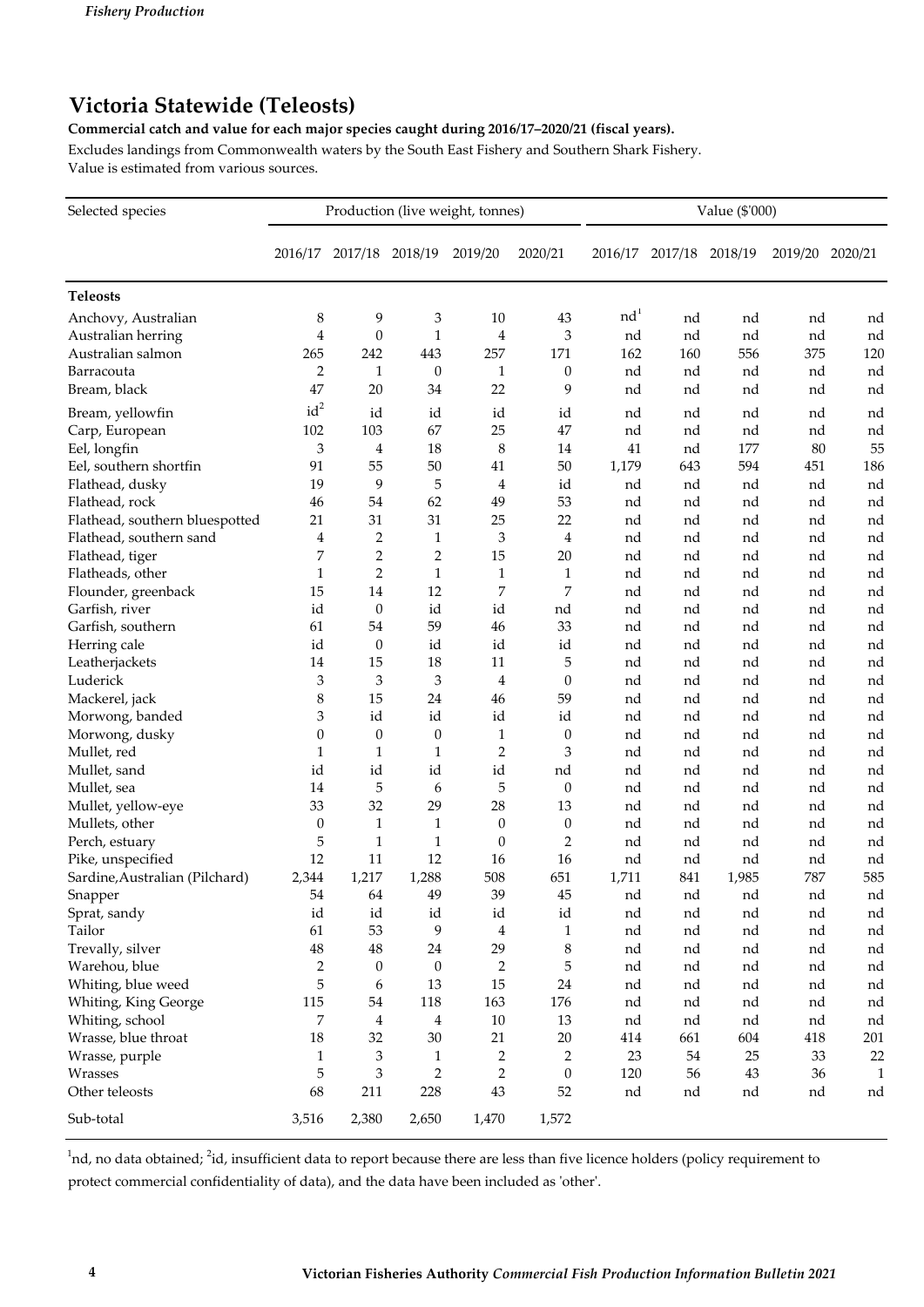## **Victoria Statewide (Molluscs, Echinoderms, Crustaceans & Chondrichthyans)**

**Commercial catch and value for each major species caught during 2016/17–2020/21 (fiscal years).**

Excludes landings from Commonwealth waters by the South East Fishery and Southern Shark Fishery. Value is estimated from various sources.

| Species                                                                                                                                                                                                                                                                          |                  |                  | Production (live weight, tonnes) |                  | Value (\$'000)   |                 |                         |        |                 |        |
|----------------------------------------------------------------------------------------------------------------------------------------------------------------------------------------------------------------------------------------------------------------------------------|------------------|------------------|----------------------------------|------------------|------------------|-----------------|-------------------------|--------|-----------------|--------|
|                                                                                                                                                                                                                                                                                  | 2016/17          | 2017/18          | 2018/19                          | 2019/20          | 2020/21          |                 | 2016/17 2017/18 2018/19 |        | 2019/20 2020/21 |        |
| <b>Molluscs and Echinoderms</b>                                                                                                                                                                                                                                                  |                  |                  |                                  |                  |                  |                 |                         |        |                 |        |
| Abalone, Blacklip                                                                                                                                                                                                                                                                | 716              | 751              | 689                              | 618              | 605              | 20,412          | 26,797                  | 31,101 | 27,533          | 16,704 |
| Abalone, Greenlip                                                                                                                                                                                                                                                                | 5                | 5                | 5                                | 3                | 5                | 87              | 182                     | 209    | 138             | 135    |
| Calamari, Southern (squid)                                                                                                                                                                                                                                                       | 32               | 39               | 61                               | 44               | 47               | nd <sup>1</sup> | nd                      | nd     | nd              | nd     |
| Cuttlefishes                                                                                                                                                                                                                                                                     | $id^2$           | $\boldsymbol{0}$ | $\boldsymbol{0}$                 | $\theta$         | $\mathbf{1}$     | nd              | nd                      | nd     | nd              | nd     |
| Mussel, Blue                                                                                                                                                                                                                                                                     | $\boldsymbol{0}$ | $\boldsymbol{0}$ | $\boldsymbol{0}$                 | $\theta$         | $\boldsymbol{0}$ | nd              | nd                      | nd     | nd              | nd     |
| Octopuses                                                                                                                                                                                                                                                                        | 45               | $41\,$           | 89                               | 134              | 157              | nd              | 408                     | 908    | 1,338           | 1,573  |
| Periwinkles                                                                                                                                                                                                                                                                      | id               | id               | 5                                | 6                | 7                | nd              | nd                      | nd     | nd              | nd     |
| Scallop <sup>3</sup>                                                                                                                                                                                                                                                             | id               | id               | id                               | id               | 242              | nd              | nd                      | nd     | nd              | nd     |
| <b>Black Sea Urchin</b>                                                                                                                                                                                                                                                          | 45               | 55               | 59                               | 79               | 41               | nd              | nd                      | nd     | nd              | nd     |
| White Sea Urchin                                                                                                                                                                                                                                                                 | 24               | 33               | 27                               | 33               | 63               | nd              | nd                      | nd     | nd              | nd     |
| Squid, Gould's                                                                                                                                                                                                                                                                   | $\mathbf{1}$     | 2                | $\mathbf{1}$                     | $\mathbf{1}$     | $\overline{c}$   | nd              | nd                      | nd     | nd              | nd     |
| Other                                                                                                                                                                                                                                                                            | 100              | 118              | 101                              | 60               | 63               | nd              | nd                      | nd     | nd              | nd     |
| Sub-total                                                                                                                                                                                                                                                                        | 968              | 1,044            | 1,037                            | 978              | 1,234            |                 |                         |        |                 |        |
| Crustaceans                                                                                                                                                                                                                                                                      |                  |                  |                                  |                  |                  |                 |                         |        |                 |        |
| Bug (shovelnose lobster)                                                                                                                                                                                                                                                         | 8                | 10               | 6                                | 2                | 3                | nd              | nd                      | nd     | nd              | nd     |
| Crab, Giant                                                                                                                                                                                                                                                                      | id               | id               | id                               | id               | id               | nd              | nd                      | nd     | nd              | nd     |
| Crab, Sand                                                                                                                                                                                                                                                                       | 70               | 24               | 14                               | $\overline{c}$   | 12               | nd              | nd                      | nd     | nd              | nd     |
| Crab, Velvet                                                                                                                                                                                                                                                                     | 1                | $\overline{2}$   | $\overline{2}$                   | id               | id               | nd              | nd                      | nd     | nd              | nd     |
| Crab (unspecified)                                                                                                                                                                                                                                                               | 9                | 32               | 36                               | 67               | 88               | nd              | nd                      | nd     | nd              | nd     |
| Prawn, Eastern King                                                                                                                                                                                                                                                              | 33               | 67               | 97                               | 20               | 55               | nd              | nd                      | nd     | nd              | nd     |
| Prawn, School                                                                                                                                                                                                                                                                    | 40               | $70\,$           | 35                               | 24               | 17               | nd              | nd                      | nd     | nd              | nd     |
| Rock Lobster, Southern                                                                                                                                                                                                                                                           | 262              | 287              | 290                              | 258              | 286              | 20,792          | 23,277                  | 26,047 | 22,574          | 13,615 |
| Yabby (freshwater)                                                                                                                                                                                                                                                               | $\overline{2}$   | $\mathbf{1}$     | $\mathbf{1}$                     | $\mathbf{0}$     | $\boldsymbol{0}$ | nd              | nd                      | nd     | nd              | nd     |
| Other Crustaceans                                                                                                                                                                                                                                                                | 18               | 21               | 14                               | 79               | 101              | nd              | nd                      | nd     | nd              | nd     |
| Sub-total                                                                                                                                                                                                                                                                        | 443              | 514              | 495                              | 452              | 563              |                 |                         |        |                 |        |
| Chondrichthyans <sup>4</sup>                                                                                                                                                                                                                                                     |                  |                  |                                  |                  |                  |                 |                         |        |                 |        |
| Elephantfish                                                                                                                                                                                                                                                                     | 1                | $\mathbf{1}$     | 1                                | 3                | 1                | nd              | nd                      | nd     | nd              | nd     |
| Shark, Angel                                                                                                                                                                                                                                                                     | id               | $\mathbf{1}$     | $\mathbf{1}$                     | $\mathbf{1}$     | $\overline{2}$   | nd              | nd                      | nd     | nd              | nd     |
| Shark, Gummy                                                                                                                                                                                                                                                                     | 15               | 17               | 17                               | 19               | 15               | nd              | nd                      | nd     | nd              | nd     |
| Shark, Saw                                                                                                                                                                                                                                                                       | $\boldsymbol{0}$ | $\boldsymbol{0}$ | $\boldsymbol{0}$                 | $\mathbf{1}$     | $\mathbf{1}$     | nd              | nd                      | nd     | nd              | nd     |
|                                                                                                                                                                                                                                                                                  | 1                | $\boldsymbol{0}$ | $\mathbf{1}$                     | $\boldsymbol{0}$ | $\boldsymbol{0}$ | nd              | nd                      | nd     | nd              | nd     |
|                                                                                                                                                                                                                                                                                  |                  | $\boldsymbol{0}$ | $\boldsymbol{0}$                 |                  |                  | nd              | nd                      | nd     | nd              | nd     |
|                                                                                                                                                                                                                                                                                  | 12               | $12\,$           | 16                               |                  | 12               | nd              | nd                      | nd     | nd              | nd     |
| Shark, School<br>Shark, Broadnose<br>$\boldsymbol{0}$<br>$\boldsymbol{0}$<br>$\boldsymbol{0}$<br>Skates and $\mathrm{Rays}^5$<br>$18\,$<br>Other Chondrichthyans<br>$\sqrt{2}$<br>3<br>$\ensuremath{\mathsf{3}}$<br>$\bf 4$<br>3<br>$30\,$<br>33<br>$40\,$<br>$\bf 44$<br>$34\,$ |                  |                  | nd                               | nd               | nd               | nd              | nd                      |        |                 |        |
| Sub-total                                                                                                                                                                                                                                                                        |                  |                  |                                  |                  |                  |                 |                         |        |                 |        |
| Total                                                                                                                                                                                                                                                                            | 4,958            | 3,972            | 4,221                            | 2,944            | 3,404            |                 |                         |        |                 |        |

<sup>1</sup>nd, no data obtained; <sup>2</sup>id, insufficient data to report because there are less than five licence holders (policy requirement to protect commercial confidentiality of data), and the data have been included as 'other'; <sup>3</sup>Scallop live weights (shell weight) reported; <sup>4</sup>shark carcass weight (beheaded and gutted with fins attached) for Victorian Proclaimed Waters only; <sup>5</sup>weight of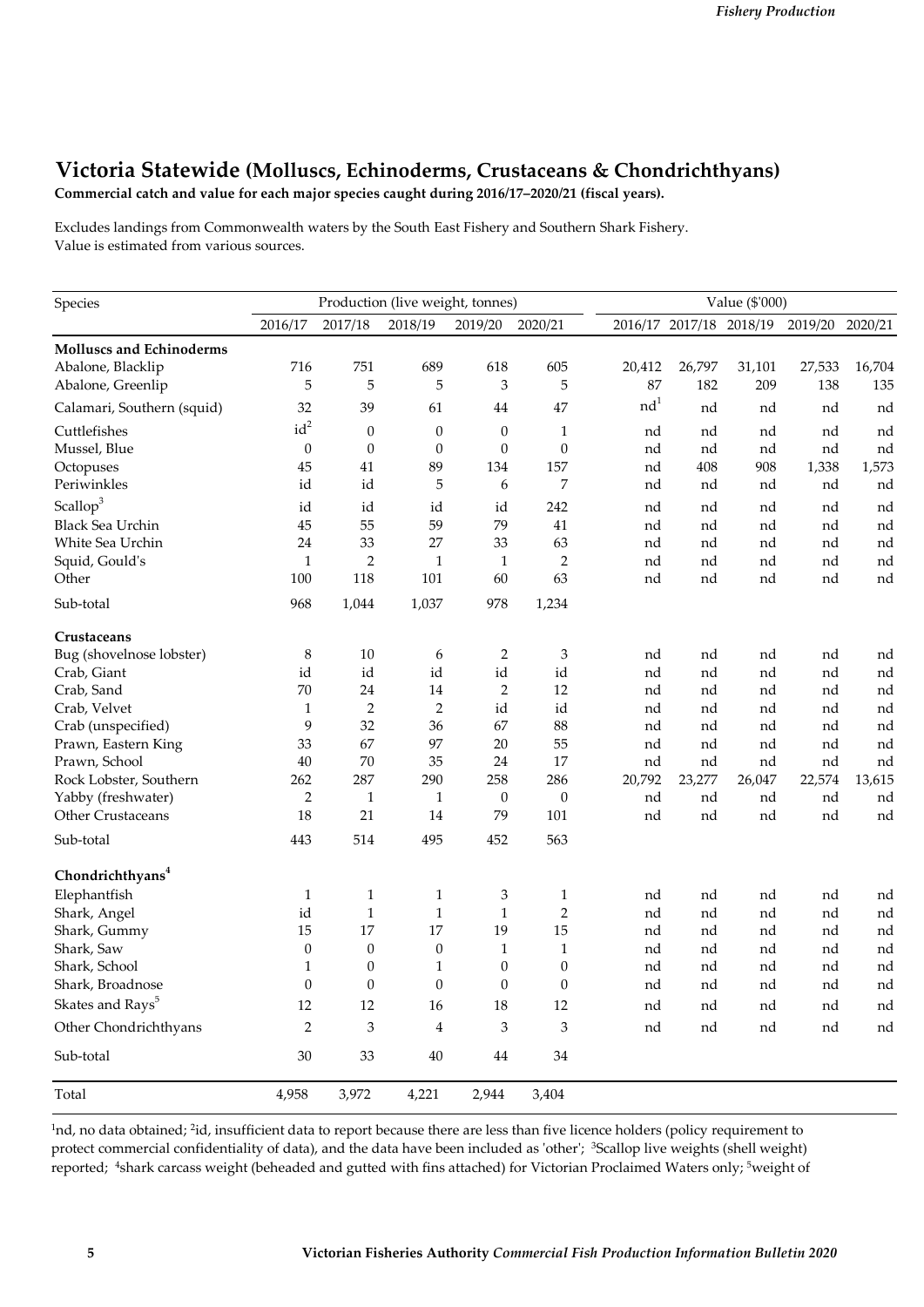## **Port Phillip Bay**

**Commercial catch for each major species caught in Port Phillip Bay during 1978/79–2020/21.**

Excludes data for abalones, blue mussel, southern rock lobster, and commercial scallop

| Year        | Production (tonnes)                |                   |                                  |                               |                         |                                   |                         |                     |                         |                   |                |         |                      |       |       |
|-------------|------------------------------------|-------------------|----------------------------------|-------------------------------|-------------------------|-----------------------------------|-------------------------|---------------------|-------------------------|-------------------|----------------|---------|----------------------|-------|-------|
|             | Anchovy, Australian<br>(whitebait) | Australian salmon | Australian Sardine<br>(Pilchard) | Calamari, southern<br>(squid) | Flathead, rock          | Flathead, southern<br>bluespotted | Flathead, southern sand | Flounder, greenback | Garfish, Southern (Sea) | Mullet, yelloweye | Shark, gunnny  | Snapper | Whiting, King George | Other | Total |
| 1978/79     | 142                                | 54                | 221                              | 5                             | 10                      | 12                                | 22                      | 7                   | 87                      | 46                | 16             | 189     | 39                   | 514   | 1,364 |
| 1979/80     | 176                                | 103               | 466                              | 13                            | 21                      | 19                                | 23                      | 9                   | 95                      | 60                | 11             | 197     | 42                   | 344   | 1,580 |
| 1980/81     | 131                                | 66                | 496                              | 21                            | 15                      | 16                                | 19                      | 4                   | 106                     | 45                | 19             | 207     | 51                   | 212   | 1,410 |
| 1981/82     | 145                                | 83                | 508                              | 31                            | $17\,$                  | 14                                | 13                      | 5                   | $104\,$                 | 45                | 14             | 172     | $40\,$               | 99    | 1,290 |
| 1982/83     | 198                                | 111               | 522                              | 42                            | 15                      | 13                                | 14                      | 5                   | 73                      | 41                | 9              | 143     | 43                   | 87    | 1,317 |
| 1983/84     | 129                                | 83                | 592                              | 61                            | 19                      | 12                                | 19                      | 5                   | 73                      | 53                | 12             | 129     | 45                   | 72    | 1,305 |
| 1984/85     | 69                                 | 74                | 457                              | 56                            | $14\,$                  | 14                                | 21                      | 17                  | 76                      | 67                | 10             | 113     | 33                   | 81    | 1,102 |
| 1985/86     | 69                                 | 67                | 606                              | 19                            | 16                      | 19                                | 23                      | 14                  | 55                      | 78                | 8              | 114     | 78                   | 79    | 1,244 |
| 1986/87     | 141                                | 48                | 1,067                            | 19                            | 11                      | 17                                | 22                      | 11                  | 54                      | 86                | 7              | 108     | 64                   | 137   | 1,792 |
| 1987/88     | 102                                | 41                | 1,104                            | 24                            | $11\,$                  | 9                                 | 22                      | 13                  | 58                      | 56                | 7              | 125     | 60                   | 73    | 1,705 |
| 1988/89     | 33                                 | 19                | 1,443                            | 21                            | 6                       | 10                                | 16                      | 17                  | 47                      | 41                | 6              | 174     | 81                   | 109   | 2,023 |
| 1989/90     | 17                                 | 20                | 836                              | 31                            | 6                       | 10                                | 8                       | 16                  | 47                      | 37                | 7              | 139     | 134                  | 252   | 1,559 |
| 1990/91     | 46                                 | 72                | 1,363                            | 47                            | 3                       | 11                                | 10                      | 7                   | 59                      | 33                | 6              | 146     | 67                   | 193   | 2,062 |
| 1991/92     | 46                                 | 62                | 1,487                            | 32                            | $\overline{\mathbf{4}}$ | 12                                | 8                       | 9                   | 56                      | 34                | 8              | 93      | 49                   | 187   | 2,087 |
| 1992/93     | 89                                 | 109               | 2,058                            | 23                            | 6                       | 15                                | 6                       | 12                  | 52                      | 35                | 7              | 63      | 59                   | 150   | 2,684 |
| 1993/94     | 105                                | 48                | 2,035                            | 20                            | 9                       | 19                                | 7                       | 21                  | 53                      | 30                | 8              | 65      | 58                   | 130   | 2,607 |
| 1994/95     | 86                                 | 22                | 1,451                            | 18                            | $10\,$                  | 11                                | 10                      | 12                  | 38                      | 35                | $\overline{4}$ | 47      | $\rm 48$             | 89    | 1,882 |
| 1995/96     | 165                                | 47                | 1,339                            | 18                            | 8                       | 11                                | 11                      | 11                  | 18                      | 31                | 10             | 42      | 62                   | 98    | 1,871 |
| 1996/97     | 491                                | 36                | 596                              | 26                            | $\,$ 8 $\,$             | 13                                | 13                      | 18                  | 13                      | 29                | 15             | 34      | 90                   | 85    | 1,468 |
| 1997/98     | 182                                | 38                | 463                              | 18                            | 12                      | 14                                | 8                       | 12                  | 33                      | 36                | 22             | 40      | 131                  | 98    | 1,107 |
| 1998/99     | 118                                | 22                | 38                               | 25                            | 10                      | 6                                 | 6                       | 7                   | 29                      | 31                | 18             | 59      | 101                  | 169   | 640   |
| 1999/00     | 99                                 | 80                | id <sup>1</sup>                  | 37                            | 15                      | 7                                 | 5                       | 7                   | 33                      | 19                | 12             | 36      | 126                  | 314   | 790   |
| 2000/01     | 162                                | 37                | 108                              | 52                            | 13                      | 6                                 | 4                       | 7                   | 44                      | 19                | 9              | 54      | 85                   | 75    | 675   |
| 2001/02     | 138                                | 32                | 145                              | 61                            | 21                      | 15                                | 6                       | 8                   | 31                      | 23                | 14             | 55      | 53                   | 151   | 753   |
| 2002/03     | 106                                | 33                | 100                              | 41                            | 13                      | 14                                | 7                       | 11                  | 35                      | 20                | 15             | 64      | 49                   | 89    | 597   |
| 2003/04     | 61                                 | 32                | 216                              | 46                            | 13                      | 8                                 | $\overline{4}$          | 5                   | 27                      | 12                | 10             | 82      | 57                   | 56    | 629   |
| 2004/05     | 48                                 | 27                | id                               | 58                            | 20                      | 12                                | 4                       | 8                   | 25                      | 18                | 20             | 95      | 70                   | 75    | 479   |
| 2005/06     | 34                                 | 18                | id                               | 42                            | 19                      | 10                                | 4                       | 8                   | 16                      | 12                | 13             | 75      | 74                   | 84    | 409   |
| 2006/07     | 32                                 | 24                | 99                               | 31                            | 26                      | 11                                | 4                       | 7                   | 19                      | 16                | 10             | 95      | 65                   | 49    | 488   |
| 2007/08     | 86                                 | 21                | 186                              | 30                            | 34                      | 9                                 | 5                       | 5                   | 24                      | 15                | 10             | 94      | 104                  | 45    | 668   |
| 2008/09     | 55                                 | 29                | id                               | 24                            | 30                      | 10                                | 4                       | 5                   | 21                      | 19                | 4              | $87\,$  | 84                   | 124   | 495   |
| 2009/10     | 44                                 | 32                | 230                              | 35                            | 31                      | 14                                | 2                       | 4                   | 18                      | 18                | 3              | 83      | 86                   | 82    | 681   |
| 2010/11     | 19                                 | 42                | id                               | 39                            | 23                      | 14                                | 2                       | 3                   | 29                      | 17                | 5              | 111     | 108                  | 119   | 529   |
| 2011/12     | id                                 | 36                | 209                              | 30                            | 22                      | 14                                | 3                       | 6                   | 41                      | 16                | 5              | 163     | 101                  | 134   | 779   |
| 2012/13     | id                                 | 24                | 263                              | 21                            | 27                      | 16                                | 2                       | 5                   | 11                      | 17                | 4              | 134     | 65                   | 120   | 712   |
| 2013/14     | id                                 | 27                | 208                              | 24                            | 36                      | 16                                | $\mathbf{1}$            | 3                   | 4                       | 15                | 5              | 140     | 41                   | 95    | 612   |
| 2014/15     | 9                                  | 45                | 350                              | 28                            | 21                      | 16                                | $\mathbf{1}$            | 4                   | 9                       | 13                | 6              | 144     | 66                   | 110   | 822   |
| $2015/16^2$ | id                                 | 20                | 242                              | 23                            | $13\,$                  | 7                                 | $\mathbf{1}$            | 3                   | 5                       | 7                 | 5              | 103     | 71                   | 113   | 613   |
| 2016/17     | nd <sup>3</sup>                    | $\mathbf{1}$      | id                               | 9                             | $\mathbf{1}$            | $\mathbf{1}$                      | id                      | $\mathbf{1}$        | $\mathbf{1}$            | id                | 3              | 43      | 35                   | 173   | 268   |
| 2017/18     | nd                                 | id                | id                               | 8                             | $\overline{2}$          | $\mathbf{1}$                      | $\operatorname{id}$     | $\mathbf{1}$        | $\mathbf{1}$            | id                | 3              | 53      | 25                   | 170   | 265   |
| 2018/19     | id                                 | $\mathbf{1}$      | id                               | 5                             | $\mathbf{1}$            | 0                                 | id                      | id                  | $\boldsymbol{0}$        | id                | 3              | 40      | 21                   | 163   | 234   |
| 2019/20     | id                                 | $\mathbf{1}$      | id                               | 3                             | $\mathbf{1}$            | $\mathbf{1}$                      | $\operatorname{id}$     | nd                  | id                      | id                | 5              | $30\,$  | 24                   | 170   | 234   |
| 2020/21     | id                                 | $\mathbf{1}$      | id                               | 3                             | $\mathbf{1}$            | $\mathbf{1}$                      | $\boldsymbol{0}$        | nd                  | $\boldsymbol{0}$        | id                | 4              | 37      | 21                   | 154   | 222   |

<sup>1</sup>id, insufficient data to report because there are less than five licence holders (policy requirement to protect commercial confidentiality of data), and the data have been included as 'other'; <sup>2</sup>Reduction in licence numbers and introduction of catch limits from April 2016;  $3$ nd, no data obtained.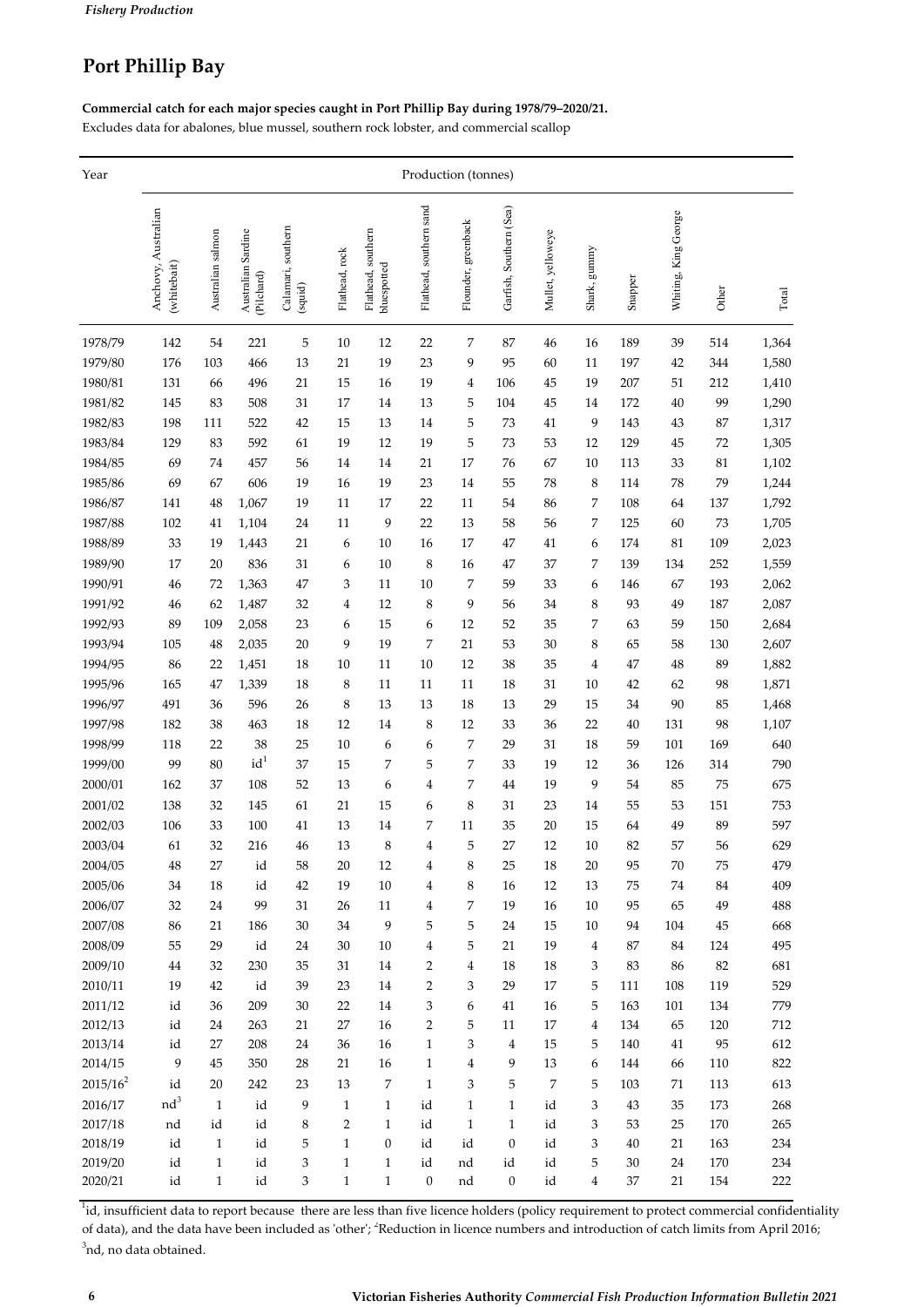## **Western Port**

**Commercial catch for each major species caught in Western Port during 1978/79–2020/21.**

| Year               | Production (tonnes) |                                     |                  |                               |                         |                |                     |                            |                   |              |                  |                    |                         |          |                  |
|--------------------|---------------------|-------------------------------------|------------------|-------------------------------|-------------------------|----------------|---------------------|----------------------------|-------------------|--------------|------------------|--------------------|-------------------------|----------|------------------|
|                    | Australian salmon   | Sardine<br>Australian<br>(Pilchard) | Barracouta       | Calamari, Southern<br>(squid) | Elephantfish            | Flathead, rock | Flounder, greenback | Garfish, Southern<br>(Sea) | Mullet, yelloweye | Shark, gummy | Snapper          | Whiting, Blue Weed | Whiting, King<br>George | Other    | Total            |
| 1978/79            | 22                  | $\boldsymbol{0}$                    | $\overline{2}$   | 3                             | $\boldsymbol{0}$        | 39             | $\mathbf{1}$        | 28                         | 36                | 6            | 4                | 7                  | 17                      | 49       | 215              |
| 1979/80            | 28                  | 7                                   | $\overline{2}$   | 5                             | $\boldsymbol{0}$        | 35             | $\mathbf{1}$        | 39                         | 29                | 9            | $\overline{4}$   | 7                  | 15                      | 44       | 226              |
| 1980/81            | 37                  | 0                                   | $\mathbf{1}$     | 11                            | $\boldsymbol{0}$        | 35             | $\mathbf{1}$        | 20                         | 25                | 6            | 6                | 5                  | 19                      | 38       | 204              |
| 1981/82            | 24                  | $\boldsymbol{0}$                    | $\mathbf{1}$     | 15                            | $\boldsymbol{0}$        | 22             | 2                   | 26                         | 29                | 6            | 3                | 4                  | 15                      | 32       | 179              |
| 1982/83            | 19                  | $\mathbf{1}$                        | $\mathbf{1}$     | 12                            | $\boldsymbol{0}$        | 23             | 2                   | 13                         | 26                | 4            | 3                | 2                  | 10                      | 26       | 142              |
| 1983/84            | 22                  | $\boldsymbol{0}$                    | 2                | 14                            | $\mathbf{1}$            | 15             | 4                   | 26                         | 28                | 5            | $\overline{2}$   | $\mathbf{1}$       | 13                      | 28       | 161              |
| 1984/85            | 14                  | $\boldsymbol{0}$                    | $\mathbf{1}$     | 8                             | $\overline{2}$          | 12             | 7                   | 26                         | 31                | 7            | 3                | $\boldsymbol{0}$   | 8                       | 39       | 158              |
| 1985/86            | 8                   | $\boldsymbol{0}$                    | 2                | 9                             | $\overline{2}$          | 13             | 3                   | 16                         | 31                | 8            | $\overline{2}$   | 2                  | 12                      | 20       | 128              |
| 1986/87            | 16                  | 3                                   | 2                | 13                            | 3                       | 10             | 4                   | 19                         | 24                | 8            | 3                | $\mathbf{1}$       | 15                      | 21       | 142              |
| 1987/88            | 6                   | $\boldsymbol{0}$                    | 4                | 7                             | $\overline{2}$          | 12             | 4                   | 18                         | 19                | 9            | 3                | 2                  | 16                      | 29       | 131              |
| 1988/89            | 7                   | $\mathbf{1}$                        | 3                | 8                             | $\overline{2}$          | 13             | 3                   | 27                         | 20                | 14           | 2                | 2                  | 17                      | 23       | 142              |
| 1989/90            | 10                  | $\boldsymbol{0}$                    | 3                | 10                            | 3                       | 17             | 3                   | 27                         | 33                | 16           | $\mathbf{1}$     | 3                  | 22                      | 23       | 171              |
| 1990/91            | 12                  | $\boldsymbol{0}$                    | 4                | 7                             | 3                       | 20             | 5                   | 24                         | 33                | 14           | $\mathbf{1}$     | 4                  | 24                      | 22       | 174              |
| 1991/92            | 5                   | $\boldsymbol{0}$                    | $\mathbf{1}$     | 6                             | 3                       | 17             | 6                   | 28                         | 20                | 15           | $\mathbf{1}$     | 3                  | 11                      | 22       | 140              |
| 1992/93            | 9                   | $\boldsymbol{0}$                    | $\mathbf{1}$     | 7                             | 4                       | 11             | 4                   | 17                         | 18                | 7            | $\mathbf{1}$     | 3                  | 9                       | 13       | 107              |
| 1993/94            | 12                  | $\boldsymbol{0}$                    | $\overline{2}$   | 7                             | 8                       | 14             | 5                   | 25                         | 17                | 9            | $\overline{2}$   | $\overline{2}$     | 9                       | 19       | 132              |
| 1994/95            | 7                   | 8                                   | $\overline{2}$   | 5                             | 10                      | 14             | 5                   | 26                         | 16                | 9            | $\mathbf{1}$     | 2                  | 7                       | 16       | 129              |
| 1995/96            | 6                   | $\boldsymbol{0}$                    | $\mathbf{1}$     | 7                             | 11                      | 15             | 3                   | 36                         | 14                | 10           | $\boldsymbol{0}$ | $\mathbf{1}$       | 9                       | 21       | 134              |
| 1996/97            | 4                   | $\boldsymbol{0}$                    | $\boldsymbol{0}$ | 5                             | 12                      | 17             | $\mathbf{1}$        | 14                         | 13                | 8            | $\boldsymbol{0}$ | $\mathbf{1}$       | 13                      | 20       | 108              |
| 1997/98            | 3                   | $\boldsymbol{0}$                    | $\mathbf{1}$     | 6                             | 10                      | 19             | $\mathbf{1}$        | 11                         | 12                | 11           | $\boldsymbol{0}$ | $\mathbf{1}$       | 16                      | 22       | 113              |
| 1998/99            | 3                   | $\boldsymbol{0}$                    | $\boldsymbol{0}$ | 6                             | 11                      | 17             | $\mathbf{1}$        | 6                          | 9                 | 9            | $\mathbf{1}$     | $\mathbf{1}$       | 17                      | 17       | 98               |
| 1999/00            | 4                   | $\boldsymbol{0}$                    | $\boldsymbol{0}$ | 6                             | 3                       | 9              | $\mathbf{0}$        | $\overline{4}$             | 5                 | 4            | $\mathbf{1}$     | 0                  | 12                      | 13       | 62               |
| 2000/01            | 3                   | $\boldsymbol{0}$                    | $\boldsymbol{0}$ | 4                             | $\overline{2}$          | 9              | $\boldsymbol{0}$    | $\overline{2}$             | 5                 | 4            | $\boldsymbol{0}$ | 0                  | 7                       | 8        | 44               |
| 2001/02            | 2                   | $\boldsymbol{0}$                    | $\boldsymbol{0}$ | 7                             | $\overline{\mathbf{c}}$ | 9              | 1                   | $\overline{4}$             | 3                 | 3            | $\boldsymbol{0}$ | 0                  | 7                       | 14       | 52               |
| 2002/03            | $\overline{2}$      | $\boldsymbol{0}$                    | $\boldsymbol{0}$ | 5                             | $\overline{\mathbf{c}}$ | 10             | 0                   | $\overline{2}$             | 3                 | 3            | $\boldsymbol{0}$ | 1                  | 5                       | 7        | $40\,$           |
| 2003/04            | $\mathbf{1}$        | $\boldsymbol{0}$                    | $\boldsymbol{0}$ | 3                             | $\mathbf{1}$            | 7              | 0                   | $\mathbf{1}$               | 3                 | 3            | $\boldsymbol{0}$ | $\boldsymbol{0}$   | 4                       | 3        | 26               |
| 2004/05            | 4                   | $\boldsymbol{0}$                    | 0                | 7                             | 3                       | $11\,$         | 0                   | 5                          | 3                 | 5            | $\mathbf{1}$     | $\mathbf{1}$       | 10                      | 9        | 59               |
| 2005/06            | $\mathbf{1}$        | nd <sup>1</sup>                     | $\mathbf{0}$     | 7                             | 3                       | 11             | $\boldsymbol{0}$    | 5                          | $\overline{2}$    | 6            | $\boldsymbol{0}$ | $id^2$             | $11\,$                  | 8        | 56               |
| 2006/07            | $\overline{4}$      | nd                                  | id               | 9                             | $\overline{4}$          | 7              | $\boldsymbol{0}$    | 12                         | 3                 | 9            | $1\,$            | id                 | $14\,$                  | 8        | 73               |
| 2007/08            | id                  | nd                                  | id               | 5                             | id                      | $\overline{2}$ | id                  | 3                          | $\mathbf{1}$      | $\bf 4$      | id               | id                 | 5                       | 5        | 28               |
| 2008/09            | nd                  | nd                                  | nd               | nd                            | id                      | nd             | nd                  | nd                         | nd                | id           | id               | nd                 | id                      | id       | 3                |
| 2009/10            | nd                  | nd                                  | nd               | id                            | nd                      | nd             | nd                  | nd                         | nd                | id           | id               | nd                 | id                      | id       | 0                |
| 2010/11            | nd                  | nd                                  | nd               | id                            | id                      | nd             | nd                  | nd                         | nd                | id           | nd               | nd                 | id                      | nd       | 0                |
| 2011/12            | nd                  | nd                                  | nd               | id                            | id                      | id             | nd                  | nd                         | nd                | id           | id               | nd                 | id                      | id       | 1                |
| 2012/13            | nd                  | nd                                  | nd               | id                            | id                      | id             | nd                  | nd                         | nd                | id           | id               | nd                 | id                      | id       | 0                |
| 2013/14            | nd                  | nd                                  | nd               | id                            | id                      | nd             | nd                  | nd                         | nd                | id           | id               | nd                 | id                      | id       | 0                |
| 2014/15            | nd                  | nd                                  | nd               | id                            | nd                      | nd             | nd                  | nd                         | nd                | id           | id               | nd                 | id                      | id       | $\boldsymbol{0}$ |
| 2015/16            | nd                  | nd                                  | nd               | id                            | id                      | id             | nd                  | nd                         | nd                | nd           | nd               | nd                 | id                      | id       | $\boldsymbol{0}$ |
| 2016/17            | nd                  | nd                                  | nd               | nd                            | nd                      | nd             | nd                  | nd                         | nd                | nd           | nd               | nd                 | nd                      | nd       | nd               |
| 2017/18            | nd                  | nd                                  | nd               | nd                            | nd                      | nd             | nd                  | nd                         | nd                | nd           | nd               | nd                 | nd                      | nd       | nd               |
| 2018/19            | nd                  | nd                                  | nd               | nd                            | nd                      | nd             | nd                  | nd                         | nd                | nd           | nd               | nd                 | nd                      | nd       | nd               |
| 2019/20<br>2020/21 | nd<br>nd            | nd<br>nd                            | nd<br>nd         | nd<br>nd                      | nd<br>nd                | nd<br>nd       | nd<br>nd            | nd<br>nd                   | nd<br>nd          | nd<br>nd     | nd<br>nd         | nd<br>nd           | nd<br>nd                | nd<br>nd | nd<br>nd         |

 $1$ nd, no data obtained;  $2$ id, insufficient data to report because there are less than five licence holders

(policy requirement to protect commercial confidentiality of data), and the data have been included as ʹotherʹ.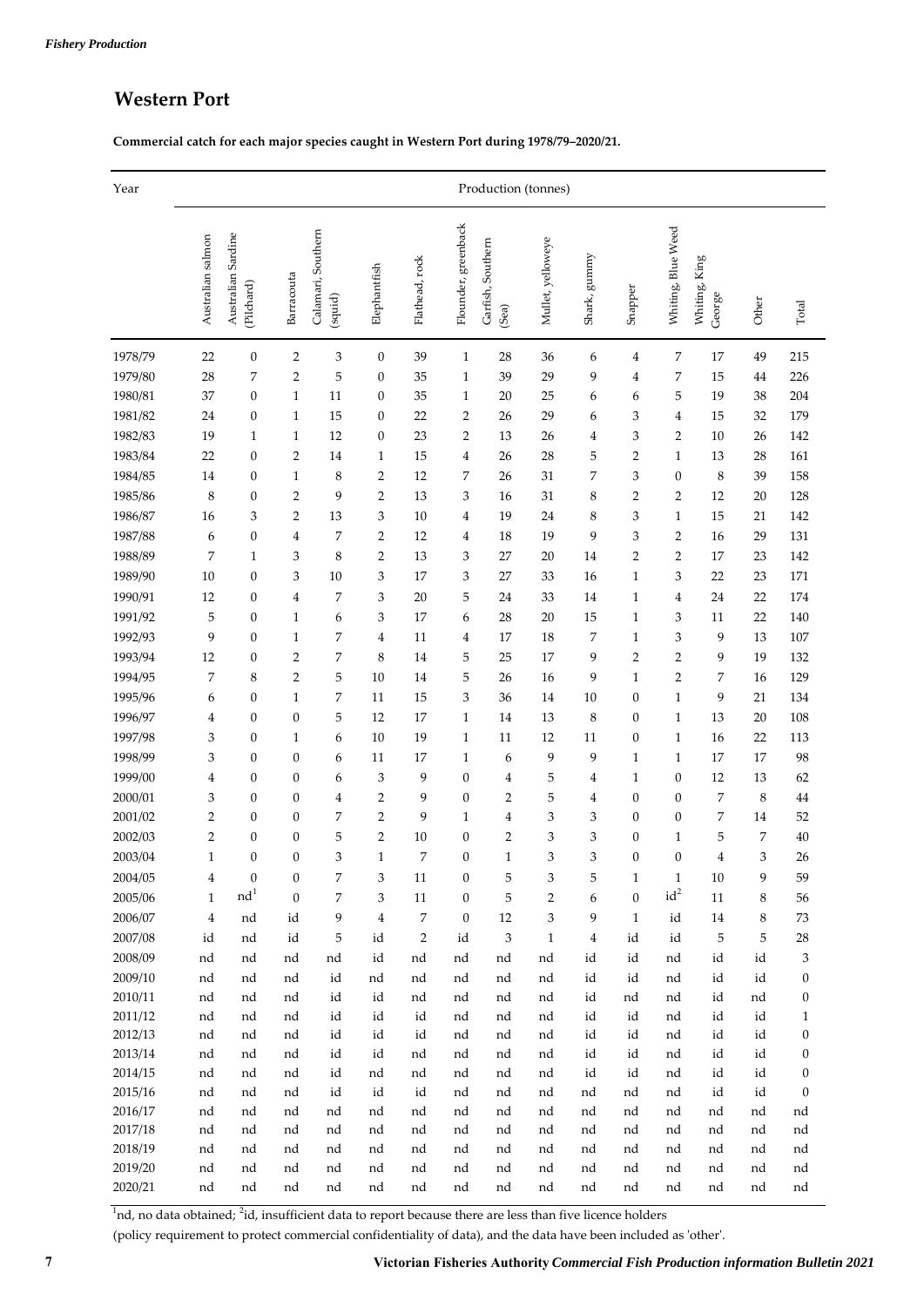## **Corner Inlet**

**Commercial catch for each major species caught in Corner Inlet during 1978/79–2020/21.**

| Year               | Production (tonnes) |                               |                |                            |                     |                            |                         |                   |                |                   |                  |                     |                         |                  |            |
|--------------------|---------------------|-------------------------------|----------------|----------------------------|---------------------|----------------------------|-------------------------|-------------------|----------------|-------------------|------------------|---------------------|-------------------------|------------------|------------|
|                    | Australian salmon   | Calamari, Southern<br>(squid) | Flathead, rock | Flathead, southern<br>sand | Flounder, greenback | Garfish, Southern<br>(Sea) | Leatherjacket           | Mullet, yelloweye | Shark, gummy   | Pike, unspecified | Trevally, silver | Whiting, blue weed  | Whiting, King<br>George | Other            | Total      |
| 1978/79            | 17                  | $\boldsymbol{0}$              | 10             | 7                          | 30                  | 24                         | $\boldsymbol{0}$        | 14                | 10             | 3                 | $\overline{2}$   | $\boldsymbol{0}$    | 34                      | 25               | 176        |
| 1979/80            | 78                  | $\boldsymbol{0}$              | 5              | 8                          | 59                  | 25                         | $\boldsymbol{0}$        | 18                | 12             | $\mathbf{1}$      | $\overline{2}$   | 0                   | 13                      | 9                | 230        |
| 1980/81            | 118                 | $\mathbf{1}$                  | 6              | 12                         | 25                  | 31                         | $\boldsymbol{0}$        | 21                | 15             | $\mathbf{1}$      | 5                | 0                   | 48                      | 24               | 307        |
| 1981/82            | 59                  | $\mathbf{1}$                  | 7              | 11                         | 15                  | 53                         | $\boldsymbol{0}$        | 38                | 6              | $\mathbf{1}$      | 9                | $\boldsymbol{0}$    | 42                      | 8                | 250        |
| 1982/83            | 98                  | $\overline{2}$                | 9              | 12                         | 25                  | 35                         | $\mathbf{1}$            | 25                | 5              | $\mathbf{1}$      | 11               | 0                   | 35                      | 7                | 266        |
| 1983/84            | 10                  | 2                             | 9              | 10                         | 32                  | 25                         | $\boldsymbol{0}$        | 15                | $\overline{4}$ | $\boldsymbol{0}$  | 3                | 0                   | 33                      | 5                | 148        |
| 1984/85            | 59                  | $\mathbf{1}$                  | 10             | 12                         | 35                  | 39                         | $\boldsymbol{0}$        | 18                | $\overline{4}$ | $\boldsymbol{0}$  | 5                | 0                   | 13                      | 5                | 201        |
| 1985/86            | 3                   | 5                             | 22             | 13                         | 17                  | 39                         | $\mathbf{1}$            | 23                | 3              | 2                 | 7                | $\mathbf{1}$        | 61                      | 6                | 203        |
| 1986/87            | 3                   | 11                            | 11             | 11                         | 6                   | 39                         | $\boldsymbol{0}$        | 23                | $\overline{2}$ | 3                 | 8                | $\mathbf{1}$        | 102                     | $\boldsymbol{7}$ | 227        |
| 1987/88            | 12                  | 9                             | 16             | 8                          | 14                  | 48                         | $\mathbf{1}$            | 23                | 3              | $\mathbf{1}$      | 3                | $\mathbf{1}$        | 100                     | 115              | 354        |
| 1988/89            | $\boldsymbol{0}$    | 11                            | 18             | 12                         | 16                  | 44                         | $\mathbf{1}$            | 20                | 5              | $\overline{2}$    | 20               | 4                   | 91                      | 50               | 294        |
| 1989/90            | 10                  | $\overline{4}$                | 23             | 12                         | 12                  | 49                         | $\mathbf{1}$            | 20                | 6              | 4                 | 28               | 12                  | 113                     | 24               | 318        |
| 1990/91            | 8                   | 13                            | 31             | 16                         | 7                   | 74                         | 7                       | 27                | 8              | 4                 | 20               | 13                  | 58                      | 29               | 315        |
| 1991/92            | 2                   | 11                            | 43             | 15                         | 6                   | 63                         | 5                       | 19                | 8              | 5                 | 32               | 21                  | 121                     | 29               | 380        |
| 1992/93            | 4                   | 13                            | 62             | 13                         | 9                   | 41                         | 6                       | 19                | 7              | 6                 | 24               | 13                  | 81                      | 31               | 329        |
| 1993/94            | $\overline{2}$      | 9                             | 92             | 15                         | 20                  | 31                         | 3                       | 14                | 5              | 6                 | 27               | 3                   | 49                      | 28               | 304        |
| 1994/95            | 4                   | 7                             | 61             | 10                         | 14                  | 50                         | 4                       | 18                | $\overline{4}$ | $\overline{2}$    | 12               | $\overline{c}$      | 37                      | 43               | 268        |
| 1995/96            | 11                  | 8                             | 32             | 8                          | 8                   | 28                         | 5                       | 22                | 7              | 3                 | 19               | $\mathbf{1}$        | 52                      | 20               | 224        |
| 1996/97            | 18                  | 6                             | 23             | 11                         | 19                  | 18                         | 6                       | 23                | 8              | 7                 | 11               | 3                   | 118                     | 23               | 294        |
| 1997/98            | 32                  | 7                             | 31             | 16                         | 28                  | 40                         | 3                       | 20                | 9              | 4                 | 13               | $\overline{2}$      | 99                      | 29               | 333        |
| 1998/99            | 15                  | 18                            | 26             | 7                          | 16                  | 50                         | 4                       | 21                | 10             | 6                 | 31               | 3                   | 93                      | 25               | 325        |
| 1999/00            | 6                   | 24                            | 36             | 7                          | 9                   | 75                         | 8                       | 24                | 7              | 9                 | 31               | 6                   | 73                      | 30               | 345        |
| 2000/01<br>2001/02 | 8<br>26             | 37<br>26                      | 41<br>46       | 6<br>7                     | 7<br>8              | 73<br>79                   | 12<br>12                | 16<br>14          | 11<br>6        | 6<br>5            | 20<br>58         | 6<br>$\overline{c}$ | 36<br>35                | 34<br>37         | 313<br>361 |
| 2002/03            | 6                   | 17                            | 41             | 6                          | 6                   | 43                         | 11                      | 14                | 8              | 6                 | 26               | $\mathbf{1}$        | 51                      | 26               | 262        |
| 2003/04            | 5                   | 29                            | 41             | $\overline{4}$             | $10\,$              | 53                         | 7                       | 10                | $\,8\,$        | 7                 | 22               | $\overline{c}$      | 73                      | 29               | 300        |
| 2004/05            | 11                  | 30                            | 51             | 6                          | 16                  | 70                         | 6                       | 13                | $10\,$         | 7                 | 25               | $\overline{c}$      | 58                      | 32               | 337        |
| 2005/06            | 8                   | 25                            | 57             | 3                          | 16                  | 50                         | 7                       | 9                 | 13             | 6                 | 21               | $\overline{c}$      | 44                      | 31               | 292        |
| 2006/07            | 13                  | 19                            | 42             | $id^1$                     | 11                  | 48                         | 4                       | 8                 | 10             | З                 | 28               | 2                   | 80                      | 29               | 297        |
| 2007/08            | 16                  | 26                            | 37             | 5                          | 11                  | 44                         | 3                       | 12                | $10\,$         | 5                 | 45               | 2                   | 94                      | 35               | 345        |
| 2008/09            | 15                  | 30                            | 51             | 6                          | 9                   | 41                         | $\overline{\mathbf{4}}$ | 17                | 11             | 12                | 54               | $\overline{2}$      | 50                      | 53               | 355        |
| 2009/10            | 12                  | 29                            | 97             | 6                          | 6                   | 42                         | 6                       | 26                | 9              | 6                 | 28               | 3                   | 39                      | 47               | 356        |
| 2010/11            | 16                  | 32                            | 77             | id                         | 13                  | 40                         | 5                       | 8                 | 15             | 6                 | 18               | $\overline{2}$      | 54                      | 51               | 337        |
| 2011/12            | 26                  | 10                            | 93             | id                         | 15                  | 22                         | $\overline{4}$          | 13                | 11             | 4                 | 19               | $\overline{2}$      | 71                      | 53               | 343        |
| 2012/13            | 15                  | 14                            | 80             | id                         | 13                  | 38                         | 2                       | 20                | 9              | 7                 | 13               | $\mathbf{1}$        | 37                      | 52               | 309        |
| 2013/14            | 22                  | 10                            | 44             | 5                          | 10                  | 43                         | 2                       | 18                | 10             | 5                 | 17               | $\mathbf{1}$        | 41                      | 38               | 266        |
| 2014/15            | 11                  | 28                            | 48             | $\bf{4}$                   | 9                   | 25                         | 4                       | 14                | 9              | 6                 | 16               | 3                   | 44                      | 42               | 263        |
| 2015/16            | $\,8\,$             | 21                            | 33             | id                         | $10\,$              | 23                         | 5                       | 11                | $\sqrt{2}$     | 6                 | 15               | 3                   | 131                     | 45               | 318        |
| 2016/17            | 9                   | 22                            | 45             | id                         | 14                  | 60                         | 6                       | 15                | 9              | $10\,$            | 25               | 5                   | 78                      | 50               | 346        |
| 2017/18            | 16                  | 30                            | 52             | id                         | 13                  | 53                         | $\overline{\mathbf{4}}$ | 17                | 11             | 6                 | 22               | $\boldsymbol{6}$    | 27                      | 65               | 321        |
| 2018/19            | 16                  | 54                            | 61             | $\rm nd^2$                 | 11                  | 59                         | 11                      | 19                | 11             | $11\,$            | 17               | 13                  | 94                      | 69               | 446        |
| 2019/20            | 16                  | 37                            | 49             | nd                         | $\overline{7}$      | 45                         | $\bf 4$                 | $20\,$            | 9              | $11\,$            | 20               | 15                  | 136                     | 68               | 438        |
| 2021/21            | 8                   | 41                            | 52             | nd                         | $\overline{7}$      | 32                         | 5                       | 13                | $\,$ 8 $\,$    | 12                | $\,8\,$          | 23                  | 151                     | 48               | 411        |

<sup>1</sup>id, insufficient data to report because there are less than five licence holders (policy requirement to protect

commercial confidentiality of data), and the data have been included as 'other'; <sup>2</sup>nd, no data obtained.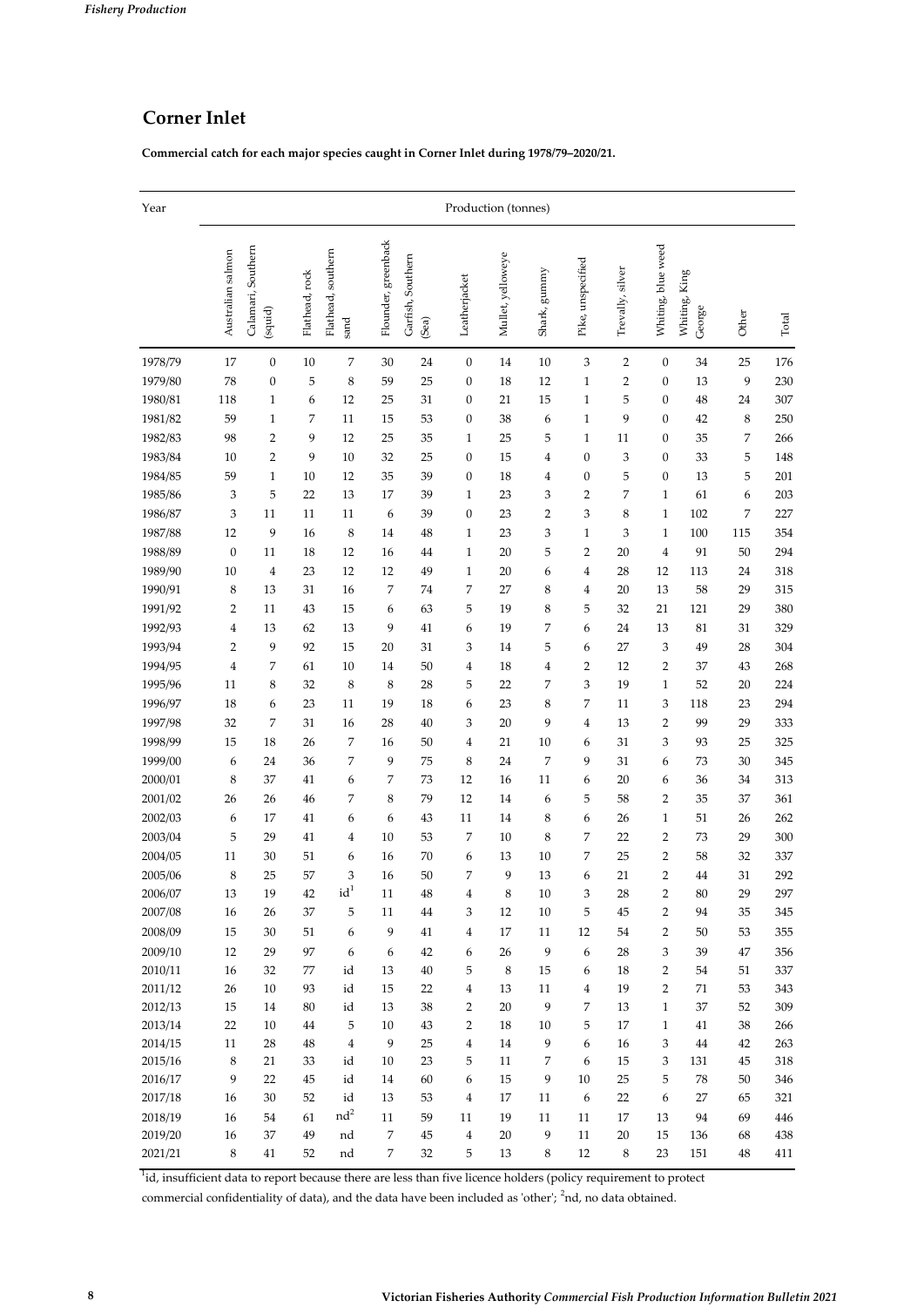## **Gippsland Lakes and Lake Tyers**

**Commercial catch for each major species caught in Gippsland Lakes and Lake Tyers during 1978/79–2020/21.**

| Year                 | Production (tonnes)                |                         |              |                |                 |                  |                  |                         |             |                   |                  |                  |        |                  |       |       |
|----------------------|------------------------------------|-------------------------|--------------|----------------|-----------------|------------------|------------------|-------------------------|-------------|-------------------|------------------|------------------|--------|------------------|-------|-------|
|                      | Anchovy, Australian<br>(whitebait) | Australian salmon       | Bream, black | Carp, European | Flathead, dusky | Garfish, river   | Leatherjacket    | Luderick                | Mullet, sea | Mullet, yelloweye | Mussel, blue     | Perch, estuary   | Tailor | Trevally, silver | Other | Total |
| 1978/79              | 21                                 | $\bf{4}$                | 183          | 189            | 6               | $\boldsymbol{0}$ | $\boldsymbol{0}$ | 13                      | 12          | 126               | $\boldsymbol{0}$ | $\boldsymbol{0}$ | 37     | 10               | 45    | 646   |
| 1979/80              | $\boldsymbol{0}$                   | 4                       | 194          | 233            | 12              | $\mathbf{1}$     | $\mathbf{1}$     | 13                      | 37          | 91                | $\boldsymbol{0}$ | $\overline{2}$   | 55     | 13               | 38    | 694   |
| 1980/81              | 53                                 | 3                       | 231          | 175            | 24              | 7                | $\overline{4}$   | 21                      | 3           | 81                | $\boldsymbol{0}$ | $\mathbf{1}$     | 51     | 14               | 57    | 725   |
| 1981/82              | 5                                  | 3                       | 255          | 367            | 26              | 51               | 8                | 28                      | 7           | 106               | $\boldsymbol{0}$ | $\mathbf{1}$     | 45     | 17               | 32    | 951   |
| 1982/83              | 9                                  | $\overline{\mathbf{c}}$ | 278          | 189            | 30              | 21               | 6                | 31                      | 8           | 77                | $\boldsymbol{0}$ | $\boldsymbol{0}$ | 19     | 18               | 30    | 718   |
| 1983/84              | 27                                 | 18                      | 446          | 105            | 26              | 31               | $\boldsymbol{0}$ | 14                      | 2           | 97                | $\boldsymbol{0}$ | $\mathbf{1}$     | 13     | 19               | 45    | 844   |
| 1984/85              | 84                                 | 8                       | 235          | 60             | 35              | 17               | $\boldsymbol{0}$ | 13                      | 3           | 80                | $\mathbf{1}$     | $\boldsymbol{0}$ | 19     | 11               | 17    | 583   |
| 1985/86              | 14                                 | 16                      | 274          | 176            | 65              | 6                | $\mathbf{0}$     | 21                      | 7           | 92                | $\mathbf{1}$     | $\boldsymbol{0}$ | 24     | 30               | 48    | 774   |
| 1986/87              | 40                                 | 14                      | 197          | 262            | 28              | $\mathbf{1}$     | $\mathbf{1}$     | 21                      | 28          | 79                | 3                | $\boldsymbol{0}$ | 20     | 19               | 34    | 747   |
|                      |                                    | 12                      |              |                |                 | $\overline{2}$   |                  | 39                      |             | 97                | $\overline{2}$   |                  | 22     | 10               |       | 918   |
| 1987/88              | $\boldsymbol{0}$                   |                         | 277          | 373            | 25              |                  | 8                |                         | 13          |                   |                  | $\mathbf{1}$     |        |                  | 37    |       |
| 1988/89              | 28                                 | 10                      | 206          | 356            | 8               | 3                | $\mathbf{1}$     | 39                      | 12          | 157               | 55               | $\mathbf{1}$     | 58     | 44               | 63    | 1,041 |
| 1989/90              | 18                                 | 16                      | 213          | 401            | 11              | 17               | $\mathbf{1}$     | 49                      | $15\,$      | 114               | 78               | 7                | 53     | 63               | 130   | 1,186 |
| 1990/91              | $\boldsymbol{0}$                   | 5                       | 167          | 400            | 7               | 12               | $\mathbf{1}$     | 28                      | 14          | 113               | 66               | $\overline{4}$   | 29     | 36               | 54    | 936   |
| 1991/92              | $\boldsymbol{0}$                   | 25                      | 118          | 367            | 9               | 6                | $\mathbf{0}$     | 31                      | 14          | 90                | 169              | $\mathbf{1}$     | 35     | 39               | 59    | 963   |
| 1992/93              | $\boldsymbol{0}$                   | $\mathbf{1}$            | 178          | 379            | 13              | $\boldsymbol{0}$ | $\boldsymbol{0}$ | 37                      | 19          | 94                | 100              | $\boldsymbol{0}$ | 27     | 13               | 38    | 899   |
| 1993/94              | $\mathbf{1}$                       | 13                      | 170          | 352            | 5               | $\mathbf{1}$     | $\boldsymbol{0}$ | 23                      | 28          | 95                | 24               | 3                | 10     | 22               | 39    | 786   |
| 1994/95              | 10                                 | 21                      | 130          | 334            | $\overline{4}$  | $\mathbf{1}$     | $\mathbf{1}$     | 13                      | 10          | 62                | 29               | $\mathbf{1}$     | 13     | 10               | 39    | 678   |
| 1995/96              | 12                                 | 11                      | 130          | 376            | 6               | $\boldsymbol{0}$ | $\mathbf{0}$     | 15                      | 11          | 87                | 18               | $\overline{2}$   | 8      | 9                | 36    | 721   |
| 1996/97              | 11                                 | 15                      | 89           | 478            | $\overline{2}$  | $\boldsymbol{0}$ | $\mathbf{1}$     | 10                      | 11          | 82                | 9                | $\boldsymbol{0}$ | 9      | 11               | 37    | 765   |
| 1997/98              | 8                                  | 17                      | 147          | 575            | $\mathbf{1}$    | $\mathbf{1}$     | $\overline{2}$   | 14                      | 5           | 26                | $\mathbf{1}$     | $\mathbf{1}$     | 9      | 12               | 75    | 894   |
| 1998/99              | 11                                 | 13                      | 183          | 658            | $\mathbf{1}$    | $\overline{2}$   | $\mathbf 1$      | 21                      | 11          | 75                | $\boldsymbol{0}$ | 4                | 27     | 24               | 35    | 1,066 |
| 1999/00              | 0                                  | 19                      | 184          | 435            | $\overline{2}$  | 3                | 2                | 13                      | 8           | 41                | $\mathbf{1}$     | $\mathbf{1}$     | 35     | 22               | 60    | 826   |
| 2000/01              | 0                                  | 8                       | 159          | 234            | 7               | $\overline{2}$   | $\bf 4$          | 11                      | 18          | 31                | $\boldsymbol{0}$ | $\overline{2}$   | 53     | 29               | 68    | 626   |
| 2001/02              | 4                                  | 13                      | 154          | 38             | 14              | $\mathbf{1}$     | $\overline{2}$   | 24                      | 34          | 44                | $\boldsymbol{0}$ | $\overline{2}$   | 49     | 20               | 47    | 446   |
| 2002/03 <sup>1</sup> | 7                                  | 5                       | 28           | $\overline{2}$ | 15              | $\mathbf{1}$     | $\overline{2}$   | 15                      | 4           | 58                | $\boldsymbol{0}$ | $\boldsymbol{0}$ | 71     | 13               | 90    | 311   |
| 2003/04              | 6                                  | 22                      | 33           | 73             | 12              | $\boldsymbol{0}$ | $\overline{4}$   | 20                      | 11          | 49                | $\boldsymbol{0}$ | $\mathbf{1}$     | 58     | 16               | 41    | 346   |
| 2004/05              | 6                                  | 30                      | 31           | 214            | 13              | 8                | $\overline{2}$   | 16                      | 6           | 36                | 3                | $\mathbf{1}$     | 39     | 31               | 33    | 469   |
| 2005/06              | $id^2$                             | 13                      | 37           | 93             | 48              | id               | $\mathbf{1}$     | 21                      | 5           | 22                | id               | $\mathbf{1}$     | 14     | 14               | 67    | 336   |
| 2006/07              | id                                 | 10                      | 49           | $\overline{4}$ | 35              | id               | 2                | 24                      | 7           | 14                | id               | $\boldsymbol{0}$ | 12     | 13               | 81    | 251   |
| 2007/08              | $\boldsymbol{0}$                   | $\overline{2}$          | 144          | 49             | 30              | id               | id               | 43                      | 9           | 24                | id               | 2                | 13     | 7                | 18    | 341   |
| 2008/09              | id                                 | $\overline{\mathbf{4}}$ | 36           | id             | 20              | id               | id               | 12                      | 3           | $18\,$            | $\boldsymbol{0}$ | $\mathbf{0}$     | 36     | $\,8\,$          | 32    | 169   |
| 2009/10              | id                                 | 6                       | 37           | id             | 16              | id               | $\mathbf{1}$     | $\,$ 8 $\,$             | 3           | 11                | id               | $\boldsymbol{0}$ | 15     | 10               | 94    | 199   |
| 2010/11              | $\boldsymbol{0}$                   | $\bf{4}$                | 60           | 15             | 23              | id               | $\mathbf{1}$     | 11                      | 5           | 17                | id               | $\boldsymbol{0}$ | 39     | 12               | 58    | 245   |
| 2011/12              | $\boldsymbol{0}$                   | $\overline{2}$          | 96           | 11             | 21              | 24               | id               | 12                      | 8           | 23                | id               | $\overline{2}$   | 23     | 6                | 21    | 249   |
| 2012/13              | id                                 | $\mathbf{1}$            | 83           | 6              | 9               | id               | id               | 7                       | 6           | 15                | id               | $\mathbf{1}$     | 32     | 3                | 33    | 196   |
| 2013/14              | id                                 | $\bf{4}$                | 40           | 5              | $\,8\,$         | id               | id               | 6                       | 5           | 15                | id               | $\boldsymbol{0}$ | 26     | 3                | 119   | 231   |
| 2014/15              | id                                 | $\mathbf{1}$            | 55           | $\,8\,$        | 9               | id               | $\mathbf{1}$     | 5                       | 9           | 13                | id               | $\mathbf{1}$     | 15     | 5                | 89    | 210   |
| 2015/16              | id                                 | 0                       | 33           | 82             | 16              | id               | 3                | $\overline{2}$          | 3           | 14                | id               | $\boldsymbol{0}$ | 22     | $\overline{4}$   | 32    | 211   |
| 2016/17              | id                                 | 5                       | 42           | 97             | 19              | id               | $\overline{2}$   | 3                       | 14          | 18                | id               | 5                | 56     | 13               | 18    | 291   |
| 2017/18              | 6                                  | $\overline{2}$          | 13           | 103            | 9               | id               | $\overline{2}$   | 3                       | 5           | 15                | id               | $\boldsymbol{0}$ | 31     | 16               | 84    | 289   |
| 2018/19              | id                                 | $\mathbf{1}$            | 27           | id             | 5               | id               | $\mathbf 1$      | 3                       | 6           | $10\,$            | id               | $\boldsymbol{0}$ | 7      | $\overline{4}$   | 144   | 208   |
| $2019/20^{3}$        | id                                 | $\sqrt{2}$              | 14           | id             | $\overline{4}$  | id               | $\mathbf{1}$     | $\overline{\mathbf{4}}$ | 5           | $\,8\,$           | nd               | $\boldsymbol{0}$ | 3      | 7                | 98    | 146   |
| 2020/21              | id                                 | nd                      | nd           | id             | nd              | nd               | nd               | nd                      | nd          | nd                | id               | nd               | nd     | nd               | 139   | 139   |

<sup>1</sup>Lake Tyers fishery was closed in April 2003; <sup>2</sup>id, insufficient data to report because there are less than five licence holders (policy requirement to protect commercial confidentiality of data), and the data have been included as ʹotherʹ; <sup>3</sup>Gippsland Lakes fishery was closed in April 2020.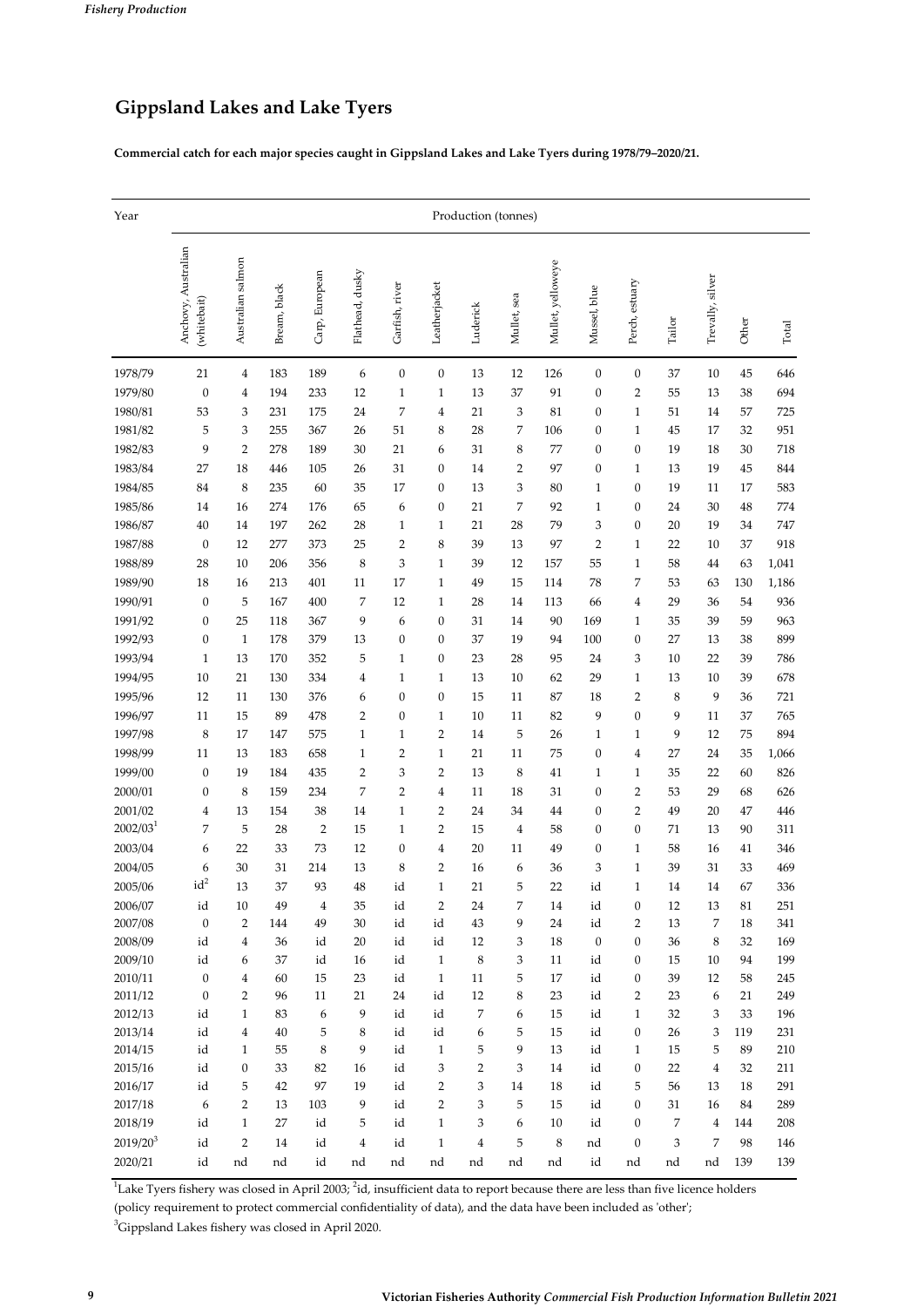## **Offshore**

#### **Commercial catch for each major species caught offshore during 1978/79–2020/21.**

Excludes landings from Commonwealth waters by the South East Fishery and Southern Shark Fishery.

| Year    | Production (tonnes) |                             |                  |                  |                  |                  |                     |                  |                |                  |                            |                     |                  |                  |       |       |
|---------|---------------------|-----------------------------|------------------|------------------|------------------|------------------|---------------------|------------------|----------------|------------------|----------------------------|---------------------|------------------|------------------|-------|-------|
|         | Australian salmon   | Bug (Shovelnose<br>lobster) | Barracouta       | Crab, sand       | Morwong, banded  | Octopuses        | Prawn, eastern king | kuunna<br>Shark, | Snapper        | Trevally, silver | King<br>Whiting.<br>George | Wrasse, blue throat | Wrasse, purple   | Wrasses          | Other | Total |
| 1978/79 | 135                 | $\boldsymbol{0}$            | 11               | $\boldsymbol{0}$ | $\boldsymbol{0}$ | $\boldsymbol{0}$ | $\boldsymbol{0}$    | 12               | 10             | $\overline{2}$   | $\mathbf{1}$               | $\boldsymbol{0}$    | $\boldsymbol{0}$ | $\boldsymbol{0}$ | 979   | 1,150 |
| 1979/80 | 42                  | $\boldsymbol{0}$            | 4                | $\mathbf{1}$     | $\boldsymbol{0}$ | $\mathbf{1}$     | $\boldsymbol{0}$    | $\overline{2}$   | 4              | 1                | $\boldsymbol{0}$           | $\boldsymbol{0}$    | $\boldsymbol{0}$ | 0                | 859   | 914   |
| 1980/81 | 7                   | $\boldsymbol{0}$            | 3                | $\boldsymbol{0}$ | 0                | $\boldsymbol{0}$ | $\boldsymbol{0}$    | $\mathbf{1}$     | $\mathbf{1}$   | $\boldsymbol{0}$ | $\boldsymbol{0}$           | $\boldsymbol{0}$    | $\boldsymbol{0}$ | 0                | 83    | 95    |
| 1981/82 | 25                  | $\boldsymbol{0}$            | 8                | $\boldsymbol{0}$ | $\boldsymbol{0}$ | $\boldsymbol{0}$ | $\boldsymbol{0}$    | 7                | 2              | $\boldsymbol{0}$ | $\overline{2}$             | $\boldsymbol{0}$    | $\boldsymbol{0}$ | 3                | 34    | 81    |
| 1982/83 | 30                  | $\boldsymbol{0}$            | 4                | $\boldsymbol{0}$ | $\boldsymbol{0}$ | $\boldsymbol{0}$ | 0                   | 3                | $\overline{2}$ | 3                | $\overline{2}$             | 0                   | $\boldsymbol{0}$ | $\boldsymbol{0}$ | 74    | 118   |
| 1983/84 | 191                 | $\boldsymbol{0}$            | 22               | $\boldsymbol{0}$ | 0                | $\boldsymbol{0}$ | $\boldsymbol{0}$    | 2                | 4              | 27               | 3                          | 1                   | $\boldsymbol{0}$ | 2                | 5,341 | 5,593 |
| 1984/85 | 153                 | $\boldsymbol{0}$            | 34               | $\boldsymbol{0}$ | 0                | $\boldsymbol{0}$ | $\boldsymbol{0}$    | $\overline{2}$   | 7              | 4                | $\mathbf{1}$               | 0                   | $\boldsymbol{0}$ | 1                | 2,047 | 2,249 |
| 1985/86 | 175                 | $\boldsymbol{0}$            | 8                | $\boldsymbol{0}$ | $\boldsymbol{0}$ | $\boldsymbol{0}$ | $\boldsymbol{0}$    | $\overline{2}$   | 11             | 4                | $\mathbf{1}$               | 0                   | $\boldsymbol{0}$ | $\boldsymbol{0}$ | 135   | 336   |
| 1986/87 | 270                 | $\boldsymbol{0}$            | 48               | $\boldsymbol{0}$ | 0                | $\boldsymbol{0}$ | $\boldsymbol{0}$    | $\mathbf{1}$     | 5              | 3                | $\mathbf{1}$               | 0                   | $\boldsymbol{0}$ | 1                | 224   | 553   |
| 1987/88 | 165                 | $\boldsymbol{0}$            | 77               | $\boldsymbol{0}$ | 0                | $\mathbf{1}$     | 0                   | 14               | 6              | 3                | $\overline{2}$             | 0                   | $\boldsymbol{0}$ | 2                | 459   | 729   |
| 1988/89 | 146                 | $\boldsymbol{0}$            | 57               | $\boldsymbol{0}$ | $\boldsymbol{0}$ | $\boldsymbol{0}$ | $\boldsymbol{0}$    | $\overline{2}$   | 6              | 3                | 3                          | 0                   | $\boldsymbol{0}$ | 2                | 1,019 | 1,238 |
| 1989/90 | 25                  | $\boldsymbol{0}$            | 9                | $\boldsymbol{0}$ | $\boldsymbol{0}$ | $\boldsymbol{0}$ | 0                   | 4                | 11             | 5                | 4                          | 1                   | $\boldsymbol{0}$ | 6                | 1,409 | 1,474 |
| 1990/91 | 126                 | $\boldsymbol{0}$            | 15               | $\boldsymbol{0}$ | 0                | $\mathbf{1}$     | 0                   | 5                | 12             | 6                | 5                          | 1                   | $\boldsymbol{0}$ | 4                | 1,531 | 1,706 |
| 1991/92 | 279                 | $\boldsymbol{0}$            | 25               | $\boldsymbol{0}$ | 0                | $\mathbf{1}$     | $\boldsymbol{0}$    | 4                | 15             | 5                | 5                          | 3                   | $\boldsymbol{0}$ | 11               | 1,756 | 2,104 |
| 1992/93 | 194                 | $\mathbf{1}$                | 5                | $\boldsymbol{0}$ | $\boldsymbol{0}$ | 3                | 0                   | 2                | 15             | 5                | 4                          | 3                   | $\boldsymbol{0}$ | 22               | 2,143 | 2,397 |
| 1993/94 | 70                  | $\boldsymbol{0}$            | 4                | $\boldsymbol{0}$ | 0                | $\boldsymbol{0}$ | 0                   | $\overline{2}$   | 12             | 3                | 3                          | 4                   | $\boldsymbol{0}$ | 22               | 2,069 | 2,189 |
| 1994/95 | 267                 | $\boldsymbol{0}$            | 4                | $\boldsymbol{0}$ | 2                | $\boldsymbol{0}$ | $\boldsymbol{0}$    | 3                | 8              | 7                | 5                          | 6                   | $\boldsymbol{0}$ | 48               | 2,871 | 3,221 |
| 1995/96 | 255                 | $\boldsymbol{0}$            | 8                | $\boldsymbol{0}$ | 0                | $\boldsymbol{0}$ | 0                   | 2                | 6              | 6                | 3                          | 4                   | $\boldsymbol{0}$ | 62               | 1,632 | 1,978 |
| 1996/97 | 211                 | $\boldsymbol{0}$            | 15               | $\mathbf{1}$     | $\boldsymbol{0}$ | 3                | $\boldsymbol{0}$    | 5                | 10             | 9                | 4                          | 7                   | $\mathbf{1}$     | 46               | 675   | 987   |
| 1997/98 | 640                 | 6                           | 24               | $\boldsymbol{0}$ | 4                | 3                | 3                   | 7                | 18             | 5                | 5                          | 16                  | 6                | 55               | 563   | 1,355 |
| 1998/99 | 626                 | 14                          | 25               | 47               | 12               | 6                | 38                  | 25               | 31             | 17               | 12                         | 18                  | 13               | 58               | 394   | 1,336 |
| 1999/00 | 685                 | 11                          | 34               | 92               | 12               | 29               | 74                  | 20               | 22             | 19               | 9                          | 14                  | 10               | 35               | 210   | 1,276 |
| 2000/01 | 397                 | 14                          | 19               | 87               | 10               | 19               | 142                 | 6                | 26             | 22               | 7                          | 13                  | 5                | 28               | 730   | 1,525 |
| 2001/02 | 478                 | 40                          | 39               | 38               | 10               | 13               | 108                 | 9                | 18             | 14               | 4                          | 14                  | 5                | 33               | 866   | 1,689 |
| 2002/03 | 276                 | 25                          | 24               | 9                | 9                | 7                | 33                  | 5                | 10             | 16               | 5                          | 15                  | 7                | 28               | 1,285 | 1,754 |
| 2003/04 | 326                 | 15                          | 26               | 21               | 11               | 18               | 45                  | 3                | 8              | 11               | 4                          | 10                  | 8                | 24               | 946   | 1,476 |
| 2004/05 | 459                 | 13                          | 12               | 6                | 6                | 5                | 5                   | 4                | 10             | 16               | $\overline{2}$             | 13                  | $\overline{2}$   | 24               | 732   | 1,309 |
| 2005/06 | 604                 | 13                          | 13               | id <sup>1</sup>  | id               | 3                | 12                  | 3                | 11             | 5                | $\overline{2}$             | 12                  | 4                | 20               | 887   | 1,592 |
| 2006/07 | 856                 | 5                           | $\mathbf 5$      | id               | id               | $\mathbf{1}$     | 18                  | 4                | 9              | 3                | $\overline{4}$             | 10                  | 4                | 21               | 938   | 1,882 |
| 2007/08 | 395                 | $\overline{4}$              | 7                | 8                | id               | 3                | 15                  | 4                | 14             | 7                | 8                          | 13                  | 4                | 20               | 1,633 | 2,139 |
| 2008/09 | 358                 | 13                          | 4                | 4                | id               | 5                | 21                  | 3                | 6              | 6                | 5                          | 9                   | 4                | 21               | 1,565 | 2,027 |
| 2009/10 | 590                 | 13                          | 3                | $\mathbf{1}$     | id               | 4                | 67                  | 3                | 4              | $\mathbf{1}$     | 3                          | 9                   | $\mathbf{1}$     | 13               | 1,366 | 2,081 |
| 2010/11 | 352                 | 16                          | $\mathbf{1}$     | id               | id               | 6                | 47                  | 3                | 6              | 3                | $\overline{2}$             | 7                   | $\overline{2}$   | 17               | 2,710 | 3,173 |
| 2011/12 | 709                 | 12                          | $\mathbf{1}$     | 7                | 2                | 7                | 9                   | 4                | 38             | 3                | 3                          | 7                   | $\mathbf{1}$     | 20               | 1,924 | 2,747 |
| 2012/13 | 323                 | 16                          | $\mathbf{1}$     | 3                | id               | 7                | 24                  | 3                | 16             | $\mathbf{1}$     | $\overline{2}$             | 7                   | $\mathbf{1}$     | 18               | 1,402 | 1,824 |
| 2013/14 | 329                 | 16                          | $\mathbf{1}$     | 32               | id               | 5                | 56                  | 3                | 2              | $\mathbf{1}$     | 3                          | 12                  | $\mathbf{1}$     | 9                | 1,397 | 1,868 |
| 2014/15 | 154                 | 9                           | $\mathbf{1}$     | 104              | id               | 6                | 52                  | 3                | 3              | 4                | $\overline{4}$             | 26                  | $\mathbf{1}$     | id               | 833   | 1,200 |
| 2015/16 | 421                 | 8                           | $\mathbf{1}$     | 50               | id               | 4                | 32                  | 3                | 4              | 9                | 8                          | 25                  | $\mathbf{1}$     | id               | 1,570 | 2,136 |
| 2016/17 | 250                 | 8                           | $\mathbf{1}$     | 69               | id               | 31               | 33                  | 3                | 6              | 10               | $\overline{2}$             | 18                  | $\mathbf{1}$     | $\boldsymbol{0}$ | 2,346 | 2,778 |
| 2017/18 | 223                 | 10                          | $\mathbf{1}$     | 16               | id               | 33               | 49                  | 2                | 5              | 7                | $\mathbf{1}$               | 32                  | 3                | 0                | 1,409 | 1,789 |
| 2018/19 | 425                 | 6                           | $\boldsymbol{0}$ | 9                | id               | 80               | 69                  | 3                | 4              | 2                | $\boldsymbol{0}$           | 30                  | $\mathbf{1}$     | 0                | 1,477 | 2,110 |
| 2019/20 | 238                 | 2                           | $\mathbf{1}$     | $\mathbf{1}$     | id               | 123              | 19                  | 4                | 5              | 2                | $\mathbf{1}$               | 20                  | 2                | $\boldsymbol{0}$ | 538   | 956   |
| 2020/21 | 161                 | 3                           | $\boldsymbol{0}$ | 11               | 3                | 151              | 55                  | 3                | 4              | $\boldsymbol{0}$ | $\overline{4}$             | 20                  | $\overline{2}$   | 0                | 1,029 | 1,446 |

<sup>1</sup>id, insufficient data to report because there are less than five licence holders (policy requirement to protect commercial confidentiality of data), and the data have been included as ʹotherʹ.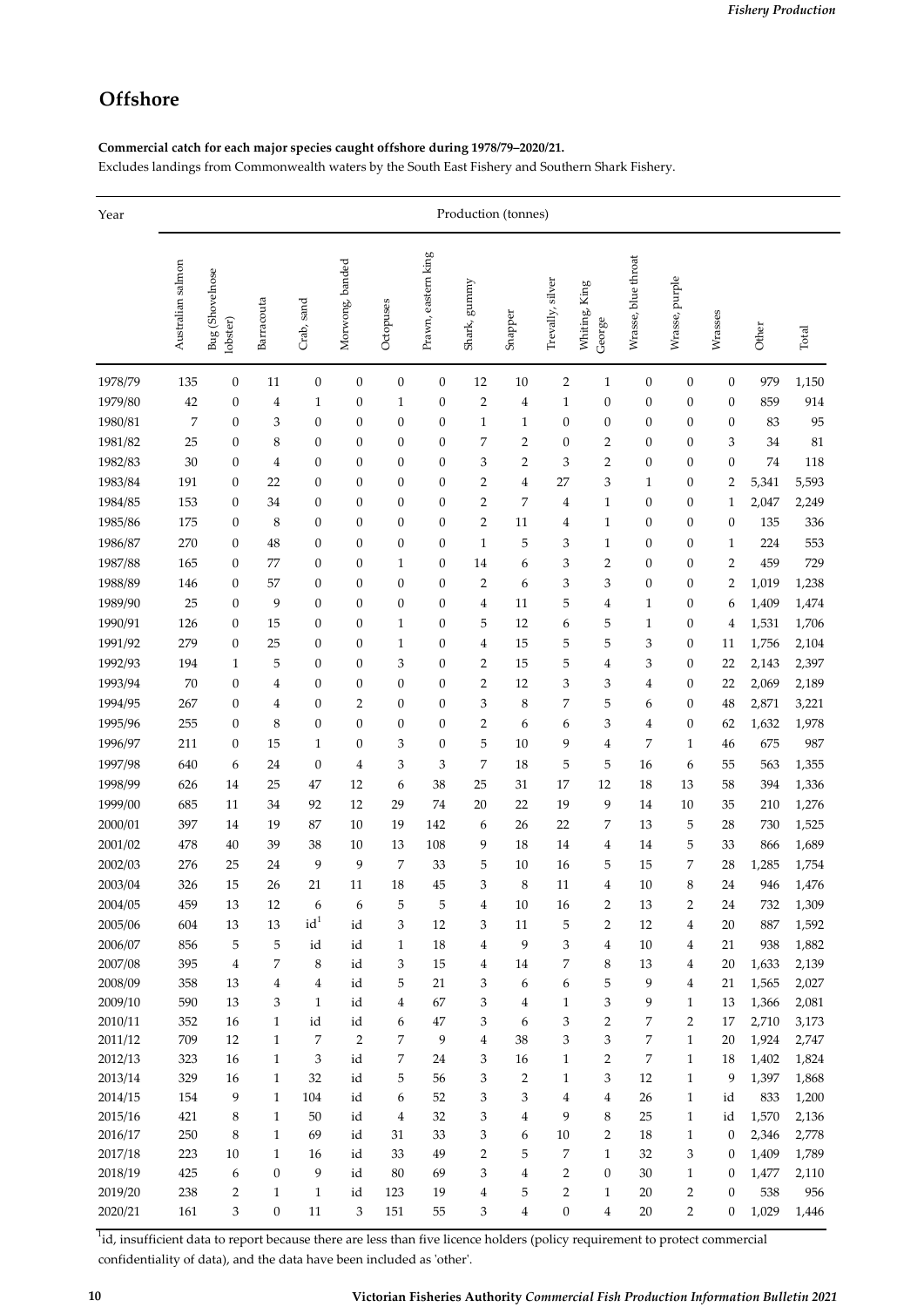#### **Southern Rock Lobster (Western Zone)**

**Catch, effort and value by quota year (April–March) during 1982/83–2009/10 (July–June) during 2009/10–2020/21.** Western Zone - South Australian border to Longitude 143<sup>°</sup> 40' E (just east of Apollo Bay).

Total Allowable Catch Catch (TACC) quota management was introduced 16 November 2001.

| Season<br>Totals       | Quota<br>Year  | Pot-lifts<br>(000) | (tonnes) | Weight Number<br>(1000) | Target<br>pot-lifts<br>(000) | Target<br>weight<br>(tonnes) | Target<br>catch rate<br>$(kg$ /pot-lift) | Mean<br>weight<br>(kg) | Value<br>$(\$'000)$ | TACC             |
|------------------------|----------------|--------------------|----------|-------------------------|------------------------------|------------------------------|------------------------------------------|------------------------|---------------------|------------------|
| 1982/83                | 1 Apr-31 Mar   | 571                | 447      | 443                     | 550                          | 436                          | 0.79                                     | 1.01                   | 3,437               |                  |
| 1983/84                | 1 Apr-31 Mar   | 590                | 441      | 430                     | 565                          | 426                          | 0.75                                     | 1.02                   | 3,554               |                  |
| 1984/85                | 1 Apr-31 Mar   | 523                | 390      | 379                     | 507                          | 382                          | 0.75                                     | 1.03                   | 3,797               |                  |
| 1985/86                | 1 Apr-31 Mar   | 540                | 339      | 341                     | 516                          | 328                          | 0.64                                     | 0.99                   | 4,408               |                  |
| 1986/87                | 1 Apr-31 Mar   | 562                | 329      | 331                     | 522                          | 315                          | 0.60                                     | 0.99                   | 5,095               |                  |
| 1987/88                | 1 Apr-31 Mar   | 569                | 348      | 348                     | 539                          | 334                          | 0.62                                     | 1.00                   | 6,450               |                  |
| 1988/89                | 1 Apr-31 Mar   | 517                | 281      | 286                     | 504                          | 276                          | 0.55                                     | 0.98                   | 4,787               |                  |
| 1989/90                | 1 Apr-31 Mar   | 596                | 321      | 348                     | 564                          | 306                          | 0.54                                     | 0.92                   | 6,364               |                  |
| 1990/91                | 1 Apr-31 Mar   | 589                | 297      | 313                     | 548                          | 277                          | 0.50                                     | 0.95                   | 6,005               |                  |
| 1991/92                | 1 Apr-31 Mar   | 690                | 390      | 422                     | 646                          | 366                          | 0.57                                     | 0.92                   | 7,595               |                  |
| 1992/93                | 1 Apr-31 Mar   | 726                | 401      | 427                     | 650                          | 362                          | 0.56                                     | 0.94                   | 8,400               |                  |
| 1993/94                | 1 Apr-31 Mar   | 770                | 454      | 469                     | 700                          | 430                          | 0.61                                     | 0.97                   | 12,827              |                  |
| 1994/95                | 1 Apr-31 Mar   | 759                | 437      | 444                     | 720                          | 421                          | 0.58                                     | 0.98                   | 12,991              |                  |
| 1995/96                | 1 Apr-31 Mar   | 771                | 429      | 448                     | 744                          | 420                          | 0.56                                     | 0.96                   | 12,883              |                  |
| 1996/97                | 1 Apr-31 Mar   | 761                | 394      | 407                     | 721                          | 380                          | 0.53                                     | 0.97                   | 12,180              |                  |
| 1997/98                | 1 Apr-31 Mar   | 821                | 452      | 472                     | 760                          | 426                          | 0.56                                     | 0.96                   | 14,531              |                  |
| 1998/99                | 1 Apr-31 Mar   | 836                | 492      | 534                     | 748                          | 428                          | 0.57                                     | 0.92                   | 14,964              |                  |
| 1999/00                | 1 Apr-31 Mar   | 861                | 515      | 581                     | 767                          | 446                          | 0.58                                     | 0.89                   | 16,125              |                  |
| 2000/01                | 1 Apr-31 Mar   | 918                | 554      | 632                     | 817                          | 478                          | 0.59                                     | 0.88                   | 19,525              |                  |
| 2001/02                | 1 Apr-31 Mar   | 769                | 446      | 514                     | 726                          | 401                          | 0.55                                     | 0.87                   | 19,195              | 320              |
| 2002/03                | 1 Apr-31 Mar   | 677                | 438      | 505                     | 656                          | 404                          | 0.62                                     | 0.87                   | 17,015              | 450              |
| 2003/04                | 1 Apr-31 Mar   | 615                | 435      | 502                     | 599                          | 428                          | 0.71                                     | 0.87                   | 12,159              | 450              |
| 2004/05                | 1 Apr-31 Mar   | 638                | 419      | 465                     | 608                          | 403                          | 0.66                                     | 0.90                   | 12,374              | 450              |
| 2005/06                | 1 Apr-31 Mar   | 738                | 405      | 451                     | 710                          | 395                          | 0.56                                     | 0.90                   | 13,927              | 450              |
| 2006/07                | 1 Apr-31 Mar   | 687                | 325      | 375                     | 662                          | 317                          | 0.48                                     | 0.87                   | 12,820              | 450              |
| 2007/08                | 1 Apr-31 Mar   | 685                | 319      | 373                     | 647                          | 307                          | 0.47                                     | 0.86                   | 12,526              | 380              |
| 2008/09                | 1 Apr-31 Mar   | 587                | 241      | 275                     | 555                          | 234                          | 0.42                                     | 0.88                   | 11,822              | 320              |
| 2009/10                | 1 July-30 June | 611                | 230      | 265                     | 582                          | 223                          | 0.38                                     | 0.87                   | 12,154              | 240              |
| 2010/11                | 1 July-30 June | 546                | 235      | 284                     | 524                          | 231                          | 0.44                                     | 0.83                   | 11,871              | 240              |
| 2011/12                | 1 July-30 June | 489                | 236      | 286                     | 474                          | 232                          | 0.49                                     | 0.83                   | 13,966              | 240              |
| 2012/13                | 1 July-30 June | 476                | 259      | 298                     | 464                          | 256                          | 0.55                                     | 0.87                   | 14,295              | 260              |
| 2013/14                | 1 July-30 June | 468                | 261      | 295                     | 457                          | 258                          | 0.56                                     | 0.88                   | 18,114              | 260              |
| 2014/15                | 1 July-30 June | 427                | 230      | 250                     | 416                          | 228                          | 0.55                                     | 0.92                   | 19,234              | 230              |
| 2015/16                | 1 July-30 June | 371                | 230      | 241                     | 358                          | 227                          | 0.64                                     | 0.95                   | 19,434              | 230              |
| 2016/17                | 1 July-30 June | 328                | 209      | 206                     | 328                          | 209                          | 0.64                                     | 1.04                   | 16,517              | 230              |
| 2017/18                | 1 July-30 June | 296                | 230      | 226                     | 295                          | 230                          | 0.78                                     | 1.02                   | 18,605              | 230              |
| 2018/19                | 1 July-30 June | 292                | 245      | 241                     | 290                          | 244                          | 0.84                                     | 1.03                   | 22,003              | 246              |
| $2019/20$ <sup>1</sup> | 1 July-30 June | 282                | 222      | 210                     | 282                          | 222                          | 0.79                                     | 1.06                   | 19,460              | 246              |
| 2020/21                | 1 July-30 June | 284                | 255      | 245                     | 278                          | 255                          | 0.91                                     | 1.04                   | 12,032              | $264$ $^{\rm 2}$ |

<sup>1</sup> From March 2020, industry impacted by COVID-19;  $^2$ includes quota roll-over provisions.

## **Southern Rock Lobster (Western Zone)**

**Catch, effort and value by month during quota year (July–June) 2020/21.**

| Year | Month     | Pot-lifts<br>(1000) | (tonnes) | Weight Number<br>(1000) | Target<br>pot-lifts<br>(000) | Target<br>weight<br>(tonnes) | Target<br>catch rate<br>$(kgpot-lift)$ | Mean<br>weight<br>(kg) | Value<br>$(\$'000)$ |
|------|-----------|---------------------|----------|-------------------------|------------------------------|------------------------------|----------------------------------------|------------------------|---------------------|
| 2020 | July      | 25                  | 15       | 14                      | 24                           | 15                           | 0.61                                   | 1.12                   | 983                 |
| 2020 | August    | 32                  | 23       | 21                      | 32                           | 23                           | 0.71                                   | 1.12                   | 1,268               |
| 2020 | September | 19                  | 12       | 11                      | 19                           | 12                           | 0.64                                   | 1.10                   | 772                 |
| 2020 | November  | 16                  | 14       | 16                      | 16                           | 14                           | 0.87                                   | 0.91                   | 743                 |
| 2020 | December  | 35                  | 34       | 34                      | 35                           | 34                           | 0.96                                   | 1.01                   | 1,563               |
| 2021 | Januarv   | 31                  | 29       | 29                      | 31                           | 29                           | 0.94                                   | 1.00                   | 1,272               |
| 2021 | February  | 35                  | 36       | 35                      | 33                           | 36                           | 1.03                                   | 1.03                   | 1,242               |
| 2021 | March     | 39                  | 41       | 41                      | 38                           | 41                           | 1.05                                   | 1.00                   | 1,639               |
| 2021 | April     | 27                  | 33       | 31                      | 27                           | 33                           | 1.22                                   | 1.07                   | 1,603               |
| 2021 | May       | 16                  | 14       | 12                      | 16                           | 14                           | 0.87                                   | 1.14                   | 763                 |
| 2021 | June      | 7                   | 3        | 3                       | 7                            | 3                            | 0.43                                   | 1.14                   | 183                 |

Target pot‐lifts is determined by allocating all effort to the species with catch greater than 70% of total catch prior to April 1998, but from April 1998 target species is specified in the logbooks.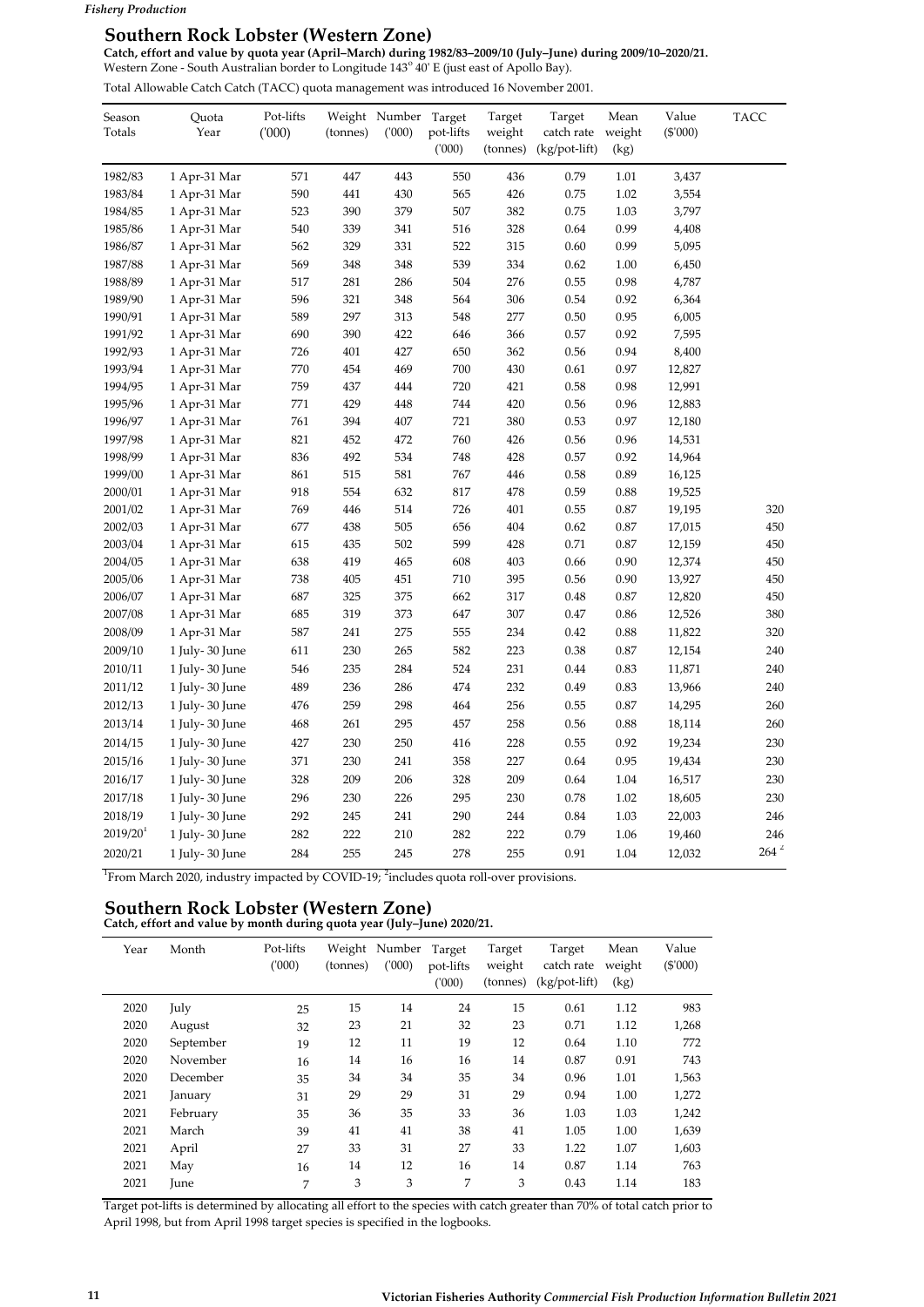### **Giant Crab (Western Zone)**

**Catch, effort and value by quota year (April–March) during 1982/83–2020/21.**

Western Zone - the South Australian border to Longitude 143<sup>°</sup> 40' E (just east of Apollo Bay). Total Allowable Catch Catch (TACC) quota management was introduced 16 November 2001.

| Season<br>Totals | Quota<br>Year  | Weight<br>(tonnes)   | Number<br>(1000) | Target<br>pot-lifts<br>(000) | Target<br>weight<br>(tonnes) | Target<br>catch rate<br>(kg/pot-lift) | Mean<br>weight<br>(kg) | Value<br>(\$'000) | <b>TACC</b>  |
|------------------|----------------|----------------------|------------------|------------------------------|------------------------------|---------------------------------------|------------------------|-------------------|--------------|
| 1982/83          | 1 Apr-31 Mar   | $\boldsymbol{0}$     | $\boldsymbol{0}$ | $\boldsymbol{0}$             | $\mathbf{0}$                 | $\boldsymbol{0}$                      | 0.00                   | 3                 |              |
| 1983/84          | 1 Apr-31 Mar   | $\boldsymbol{0}$     | $\boldsymbol{0}$ | $\boldsymbol{0}$             | $\boldsymbol{0}$             | 0.75                                  | 0.00                   | 3                 |              |
| 1984/85          | 1 Apr-31 Mar   | 3                    | $\boldsymbol{0}$ | $\boldsymbol{0}$             | $\boldsymbol{0}$             | 0.02                                  | 0.00                   | 15                |              |
| 1985/86          | 1 Apr-31 Mar   | $\overline{2}$       | $\boldsymbol{0}$ | $\boldsymbol{0}$             | $\boldsymbol{0}$             | 0.19                                  | 0.00                   | 8                 |              |
| 1986/87          | 1 Apr-31 Mar   | 4                    | $\boldsymbol{0}$ | $\mathbf{1}$                 | $\boldsymbol{0}$             | 0.38                                  | 0.00                   | 47                |              |
| 1987/88          | 1 Apr-31 Mar   | 6                    | $\boldsymbol{0}$ | $\boldsymbol{0}$             | $\boldsymbol{0}$             | 0.17                                  | $0.00\,$               | 31                |              |
| 1988/89          | 1 Apr-31 Mar   | $\overline{4}$       | $\boldsymbol{0}$ | $\boldsymbol{0}$             | $\boldsymbol{0}$             | 0.22                                  | 0.00                   | 18                |              |
| 1989/90          | 1 Apr-31 Mar   | 5                    | $\boldsymbol{0}$ | 3                            | $\mathbf{1}$                 | 0.31                                  | 0.00                   | 19                |              |
| 1990/91          | 1 Apr-31 Mar   | 14                   | $\boldsymbol{0}$ | 6                            | 6                            | 1.03                                  | 0.00                   | 64                |              |
| 1991/92          | 1 Apr-31 Mar   | 46                   | $\boldsymbol{0}$ | 10                           | 30                           | 2.93                                  | $0.00\,$               | 202               |              |
| 1992/93          | 1 Apr-31 Mar   | 146                  | $\boldsymbol{0}$ | 30                           | 123                          | 4.14                                  | 0.00                   | 680               |              |
| 1993/94          | 1 Apr-31 Mar   | 171                  | $\boldsymbol{0}$ | 35                           | 159                          | 4.55                                  | 0.00                   | 1,254             |              |
| 1994/95          | 1 Apr-31 Mar   | 67                   | $\boldsymbol{0}$ | 17                           | 53                           | 3.15                                  | 0.00                   | 912               |              |
| 1995/96          | 1 Apr-31 Mar   | 30                   | $\boldsymbol{0}$ | 12                           | $20\,$                       | 1.68                                  | $0.00\,$               | 394               |              |
| 1996/97          | 1 Apr-31 Mar   | 58                   | $\boldsymbol{0}$ | 19                           | 41                           | 2.2                                   | 0.00                   | 1,505             |              |
| 1997/98          | 1 Apr-31 Mar   | 58                   | $\boldsymbol{0}$ | 25                           | 35                           | 1.41                                  | 0.00                   | 1,613             |              |
| 1998/99          | 1 Apr-31 Mar   | 51                   | 10               | 17                           | 22                           | 1.28                                  | $0.00\,$               | 1,591             |              |
| 1999/00          | 1 Apr-31 Mar   | 35                   | $10\,$           | 14                           | $20\,$                       | 1.44                                  | 3.37                   | 1,277             |              |
| 2000/01          | 1 Apr-31 Mar   | 25                   | 7                | 7                            | 11                           | 1.59                                  | 3.31                   | 784               |              |
| 2001/02          | 1 Apr-31 Mar   | 9                    | 3                | 5                            | 7                            | 1.38                                  | 3.19                   | 311               | 18           |
| 2002/03          | 1 Apr-31 Mar   | 9                    | 3                | 7                            | 7                            | 0.98                                  | 3.21                   | 288               | 25           |
| 2003/04          | 1 Apr-31 Mar   | 12                   | $\overline{4}$   | 6                            | 11                           | 1.93                                  | 2.83                   | 270               | 25           |
| 2004/05          | 1 Apr-31 Mar   | 27                   | 9                | 11                           | 20                           | 1.73                                  | 2.88                   | 705               | 25           |
| 2005/06          | 1 Apr-31 Mar   | 21                   | 8                | 13                           | 19                           | 1.52                                  | 2.62                   | 705               | 25           |
| 2006/07          | 1 Apr-31 Mar   | 22                   | $\overline{7}$   | 10                           | 20                           | 2.07                                  | 3.05                   | 725               | 25           |
| 2007/08          | 1 Apr-31 Mar   | 23                   | 8                | 15                           | 21                           | 1.36                                  | 2.88                   | 586               | 25           |
| 2008/09          | 1 Apr-31 Mar   | $20\,$               | 6                | 11                           | 17                           | 1.53                                  | 3.28                   | 705               | 25           |
| 2009/10          | 1 July-30 June | 18                   | 5                | 10                           | 16                           | 1.59                                  | 3.34                   | 719               | 25           |
| 2010/11          | 1 July-30 June | 12                   | $\overline{4}$   | 9                            | 11                           | 1.23                                  | 3.13                   | 357               | 18           |
| 2011/12          | 1 July-30 June | 13                   | $\overline{4}$   | 7                            | $11\,$                       | 1.7                                   | 3.56                   | nd <sup>1</sup>   | 18           |
| 2012/13          | 1 July-30 June | $10\,$               | 3                | $\overline{4}$               | 9                            | 2.11                                  | 3.41                   | nd                | $12\,$       |
| 2013/14          | 1 July-30 June | 7                    | $\overline{2}$   | 3                            | 6                            | 1.9                                   | 3.01                   | 159               | 9            |
| 2014/15          | 1 July-30 June | $\mathrm{id}^\angle$ | id               | id                           | id                           | id                                    | id                     | id                | 11           |
| 2015/16          | 1 July-30 June | 9                    | 3                | 7                            | 9                            | 1.19                                  | 3.25                   | 280               | 11           |
| 2016/17          | 1 July-30 June | id                   | id               | id                           | id                           | id                                    | id                     | id                | 11           |
| 2017/18          | 1 July-30 June | id                   | id               | id                           | id                           | id                                    | id                     | id                | 11           |
| 2018/19          | 1 July-30 June | id                   | id               | id                           | id                           | id                                    | id                     | id                | 11           |
| 2019/20          | 1 July-30 June | id                   | id               | id                           | id                           | id                                    | id                     | id                | 11           |
| 2020/21          | 1 July-30 June | id                   | id               | id                           | id                           | id                                    | id                     | id                | $12^{\circ}$ |

<sup>1</sup>nd, no data obtained; <sup>2</sup>id, insufficient data to report because there are less than five licence holders (policy requirement to protect commercial confidentiality of data); <sup>3</sup>includes quota roll-over provisions.

## **Giant Crab (Western Zone)**

**Catch, effort and value by month during quota year (July–June) 2019/20.**

| Year | Month     | Weight<br>(tonnes) | Number<br>(1000) | Target<br>pot-lifts<br>(000) | Target<br>weight<br>(tonnes) | Target<br>catch rate<br>(kg/pot-lift) | Mean<br>weight<br>(kg) | Value<br>$(\$'000)$ |
|------|-----------|--------------------|------------------|------------------------------|------------------------------|---------------------------------------|------------------------|---------------------|
| 2020 | July      | $id^1$             | id               | id                           | id                           | id                                    | id                     | id                  |
| 2020 | August    | id                 | id               | id                           | id                           | id                                    | id                     | id                  |
| 2020 | September | id                 | id               | id                           | id                           | id                                    | id                     | id                  |
| 2020 | November  | id                 | id               | id                           | id                           | id                                    | id                     | id                  |
| 2020 | December  | id                 | id               | id                           | id                           | id                                    | id                     | id                  |
| 2021 | January   | id                 | id               | id                           | id                           | id                                    | id                     | id                  |
| 2021 | February  | id                 | id               | id                           | id                           | id                                    | id                     | id                  |
| 2021 | March     | id                 | id               | id                           | id                           | id                                    | id                     | id                  |
| 2021 | April     | id                 | id               | id                           | id                           | id                                    | id                     | id                  |
| 2021 | May       | id                 | id               | id                           | id                           | id                                    | id                     | id                  |
| 2021 | June      | id                 | id               | id                           | id                           | id                                    | id                     | id                  |

Target species is specified in the logbooks.

<sup>1</sup>id, insufficient data to report because there are less than five licence holders (policy requirement to protect commercial confidentiality of data).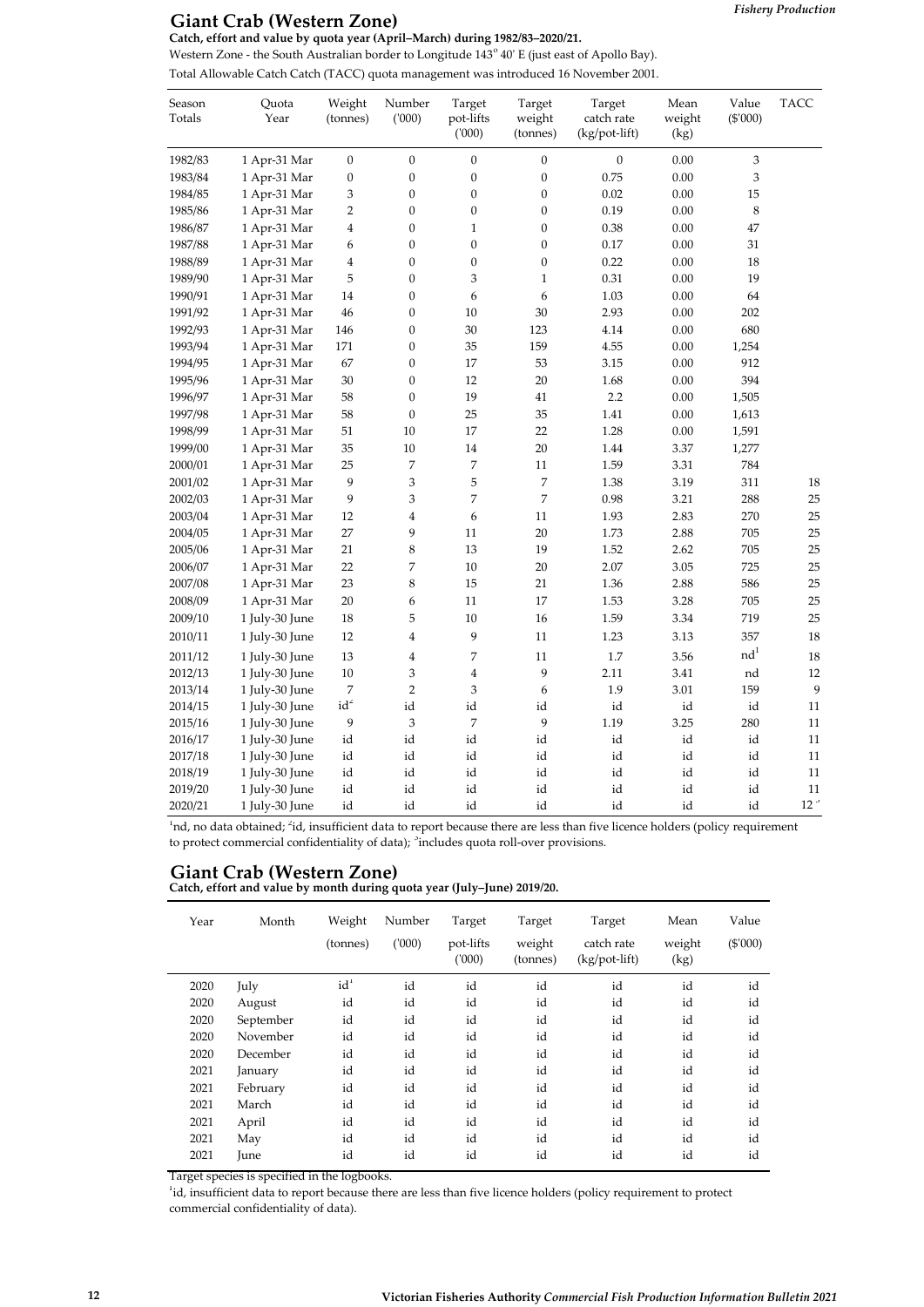#### *Fishery Production*

#### **Southern Rock Lobster (Eastern Zone)**

**Catch, effort and value by quota year (April–March) during 1982/83–2009/10, (July–June) during 2009/10–2020/21.**

Eastern Zone - Longitude 143° 40' E (just east of Apollo Bay) to the New South Wales border.

Total Allowable Catch Catch (TACC) quota management was introduced 16 November 2001.

| Season<br>Totals | Quota<br>Year   | Pot-lifts<br>(000) | Weight<br>(tonnes) | Number<br>(000) | Catch<br>rate  | Mean<br>weight | Value<br>$(\$'000)$ | <b>TACC</b> |
|------------------|-----------------|--------------------|--------------------|-----------------|----------------|----------------|---------------------|-------------|
|                  |                 |                    |                    |                 | $(kgpot-lift)$ | (kg)           |                     |             |
| 1982/83          | 1 Apr-31 Mar    | 199                | 140                | 129             | 0.71           | 1.08           | 1,083               |             |
| 1983/84          | 1 Apr-31 Mar    | 231                | 149                | 138             | 0.63           | $1.08\,$       | 1,230               |             |
| 1984/85          | 1 Apr-31 Mar    | 223                | 136                | 116             | 0.61           | 1.17           | 1,337               |             |
| 1985/86          | 1 Apr-31 Mar    | 191                | 111                | 94              | 0.57           | 1.18           | 1,470               |             |
| 1986/87          | 1 Apr-31 Mar    | 159                | 96                 | 82              | 0.56           | 1.17           | 1,510               |             |
| 1987/88          | 1 Apr-31 Mar    | 147                | 89                 | 80              | 0.58           | 1.10           | 1,668               |             |
| 1988/89          | 1 Apr-31 Mar    | 159                | 79                 | 79              | 0.52           | 1.00           | 1,347               |             |
| 1989/90          | 1 Apr-31 Mar    | 191                | 93                 | 95              | 0.47           | 0.98           | 1,824               |             |
| 1990/91          | 1 Apr-31 Mar    | 179                | 75                 | 75              | 0.42           | 0.99           | 1,604               |             |
| 1991/92          | 1 Apr-31 Mar    | 166                | 65                 | 66              | 0.40           | 0.98           | 1,356               |             |
| 1992/93          | 1 Apr-31 Mar    | 190                | 65                 | 62              | 0.35           | 1.04           | 1,379               |             |
| 1993/94          | 1 Apr-31 Mar    | 257                | 83                 | 72              | 0.33           | 1.16           | 2,437               |             |
| 1994/95          | 1 Apr-31 Mar    | 248                | 70                 | 57              | 0.29           | 1.22           | 2,160               |             |
| 1995/96          | 1 Apr-31 Mar    | 227                | 62                 | 51              | 0.28           | 1.20           | 1,955               |             |
| 1996/97          | 1 Apr-31 Mar    | 212                | 56                 | 45              | 0.27           | 1.24           | 1,774               |             |
| 1997/98          | 1 Apr-31 Mar    | 221                | 67                 | 54              | 0.31           | 1.24           | 2,259               |             |
| 1998/99          | 1 Apr-31 Mar    | 212                | 63                 | 53              | 0.29           | 1.19           | 1,972               |             |
| 1999/00          | 1 Apr-31 Mar    | 233                | 75                 | 71              | 0.31           | 1.06           | 2,406               |             |
| 2000/01          | 1 Apr-31 Mar    | 229                | 73                 | 68              | 0.31           | 1.07           | 2,586               |             |
| 2001/02          | 1 Apr-31 Mar    | 173                | 59                 | 55              | 0.30           | 1.08           | 2,595               | 42          |
| 2002/03          | 1 Apr-31 Mar    | 139                | 50                 | 45              | 0.30           | 1.09           | 1,974               | 60          |
| 2003/04          | 1 Apr-31 Mar    | 127                | 54                 | 50              | 0.41           | 1.07           | 1,574               | 60          |
| 2004/05          | 1 Apr-31 Mar    | 130                | 54                 | 49              | 0.41           | 1.10           | 1,662               | 60          |
| 2005/06          | 1 Apr-31 Mar    | 136                | 55                 | 47              | 0.41           | 1.17           | 1,921               | 60          |
| 2006/07          | 1 Apr-31 Mar    | 118                | 51                 | 46              | 0.43           | 1.11           | 2,061               | 60          |
| 2007/08          | 1 Apr-31 Mar    | 136                | 50                 | 42              | 0.37           | 1.17           | 1,962               | 66          |
| 2008/09          | 1 Apr-31 Mar    | 105                | 41                 | 33              | 0.39           | 1.24           | 2,075               | 66          |
| 2009/10          | 1 July-30 June  | 127                | 44                 | 36              | 0.34           | 1.22           | 2,300               | 66          |
| 2010/11          | 1 July-30 June  | 143                | 65                 | 63              | 0.45           | 1.03           | 3,523               | 66          |
| 2011/12          | 1 July-30 June  | 128                | 65                 | 60              | 0.51           | 1.08           | 3,908               | 66          |
| 2012/13          | 1 July-30 June  | 85                 | 48                 | 42              | 0.56           | 1.13           | 2,705               | 48          |
| 2013/14          | 1 July-30 June  | 95                 | 51                 | 44              | 0.54           | 1.16           | 3,596               | 51          |
| 2014/15          | 1 July-30 June  | 106                | 59                 | 49              | 0.56           | 1.22           | 5,062               | 59          |
| 2015/16          | 1 July-30 June  | 109                | 58                 | 45              | 0.54           | 1.31           | 5,148               | 59          |
| 2016/17          | 1 July- 30 June | 118                | 53                 | 37              | 0.46           | 1.36           | 4,275               | 59          |
| 2017/18          | 1 July- 30 June | 134                | 57                 | 39              | 0.43           | 1.44           | 4,672               | 59          |
| 2018/19          | 1 July-30 June  | 109                | 45                 | 30              | 0.42           | 1.52           | 4,044               | 47          |
| $2019/20^{1}$    | 1 July-30 June  | 87                 | 35                 | 23              | 0.41           | 1.55           | 3,112               | 40          |
|                  |                 |                    |                    |                 |                |                |                     | $43\,^2$    |
| 2020/21          | 1 July-30 June  | 85                 | 32                 | 20              | 0.37           | 1.57           | 1,583               |             |

<sup>1</sup> From March 2020, industry impacted by COVID-19;  $^2$ includes quota roll-over provisions.

#### **Southern Rock Lobster (Eastern Zone) Catch, effort and value by month during quota year (July–June) 2019/20.**

| Year | Month     | Pot-lifts<br>(1000) | Weight<br>(tonnes) | Number<br>(1000) | Catch<br>rate<br>(kg/pot-lift) | Mean<br>weight<br>(kg) | Value<br>$(\$'000)$ |
|------|-----------|---------------------|--------------------|------------------|--------------------------------|------------------------|---------------------|
| 2020 | July      | 14                  | 6                  | 3                | 0.43                           | 2.08                   | 377                 |
| 2020 | August    | 11                  | $\overline{4}$     | $\overline{2}$   | 0.33                           | 1.78                   | 201                 |
| 2020 | September | 5                   | $\mathbf{1}$       | $\mathbf{1}$     | 0.24                           | 1.62                   | 83                  |
| 2020 | November  | 5                   | $\overline{2}$     | $\mathbf{1}$     | 0.34                           | 1.17                   | 83                  |
| 2020 | December  | 13                  | 6                  | $\overline{4}$   | 0.48                           | 1.51                   | 282                 |
| 2021 | January   | 11                  | 5                  | 3                | 0.42                           | 1.49                   | 202                 |
| 2021 | February  | 10                  | $\overline{4}$     | 3                | 0.40                           | 1.47                   | 138                 |
| 2021 | March     | 6                   | $\overline{2}$     | $\mathbf{1}$     | 0.30                           | 1.40                   | 78                  |
| 2021 | April     | $\overline{4}$      | 1                  | $\mathbf{1}$     | 0.32                           | 1.26                   | 58                  |
| 2021 | May       | 3                   | $\mathbf{1}$       | $\mathbf{0}$     | 0.20                           | 1.14                   | 31                  |
| 2021 | June      | 3                   | 1                  | $\mathbf{0}$     | 0.25                           | 1.97                   | 51                  |

Target pot-lifts is determined by allocating all effort to the species with catch greater than 70% of total catch prior to April 1998, but from April 1998 target species is specified in the logbooks.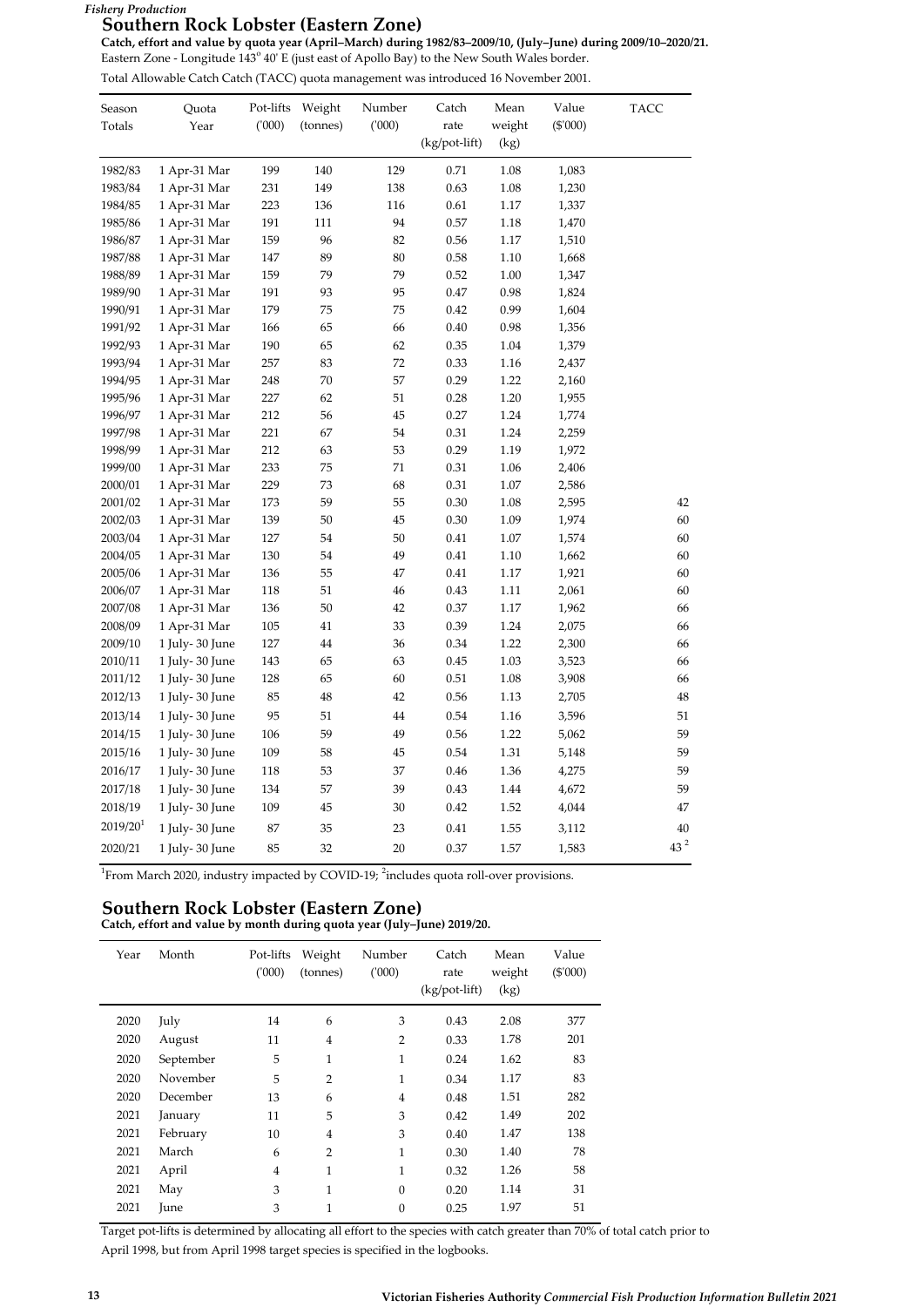## **Blacklip Abalone**

#### **Catch by quota year (April–March) and zone during 1995/96–2020/21**

Total Allowable Commercial Catch (TACC) quota management was introduced for the commercial fishery on 1 April 1988. Western Zone-all Victorian waters west of longitude 148<sup>°</sup> E (Hopkins River mouth). Central Zone-all Victorian waters between longitude 142° 31' E and 148° E. Eastern Zone-all Victorian waters east of longitude 148° E (Lakes Entrance).

|                        | Western<br>Zone | Central<br>Zone | Eastern<br>Zone | <b>TOTAL</b> |
|------------------------|-----------------|-----------------|-----------------|--------------|
| Quota                  | Abalone         | Abalone         | Abalone         | Abalone      |
| year                   | tonnes          | tonnes          | tonnes          | tonnes       |
| 1995/96                | 280             | 695             | 460             | 1,435        |
| 1996/97                | 278             | 695             | 459             | 1,433        |
| 1997/98                | 265             | 697             | 460             | 1,421        |
| 1998/99                | 279             | 696             | 460             | 1,436        |
| 1999/00                | 279             | 695             | 460             | 1,434        |
| 2000/01                | 280             | 695             | 459             | 1,433        |
| 2001/02                | 280             | 695             | 460             | 1,434        |
| 2002/03                | 264             | 663             | 456             | 1,383        |
| 2003/04                | 266             | 654             | 481             | 1,401        |
| 2004/05                | 254             | 616             | 482             | 1,352        |
| 2005/06                | 221             | 618             | 485             | 1,324        |
| 2006/07                | 164             | 615             | 489             | 1,268        |
| 2007/08                | 110             | 570             | 490             | 1,169        |
| 2008/09                | 16              | 462             | 490             | 968          |
| 2009/10                | 16              | 426             | 460             | 902          |
| 2010/11                | 16              | 281             | 428             | 726          |
| 2011/12                | 27              | 328             | 432             | 788          |
| 2012/13                | 25              | 308             | 436             | 769          |
| 2013/14                | 49              | 279             | 432             | 760          |
| 2014/15                | 56              | 307             | 417             | 781          |
| 2015/16                | 62              | 306             | 376             | 743          |
| 2016/17                | 62              | 280             | 363             | 705          |
| 2017/18                | 63              | 274             | 353             | 690          |
| 2018/19                | 70              | 274             | 346             | 690          |
| $2019/20$ <sup>1</sup> | 63              | 233             | 322             | 618          |
| 2020/21                |                 |                 | 283             |              |
| $2020/21^2$            |                 | 230             |                 |              |
| 2020/213               | 73              |                 |                 |              |

Please note: Includes catches taken under permits when issued in addition to TACC. <sup>1</sup> From March2020, industry impacted by COVID-19; <sup>2</sup> Quota year for Central Zone is April 2020 to June 2021; <sup>3</sup> Quota year for Western Zone is July 2020 to June 2021.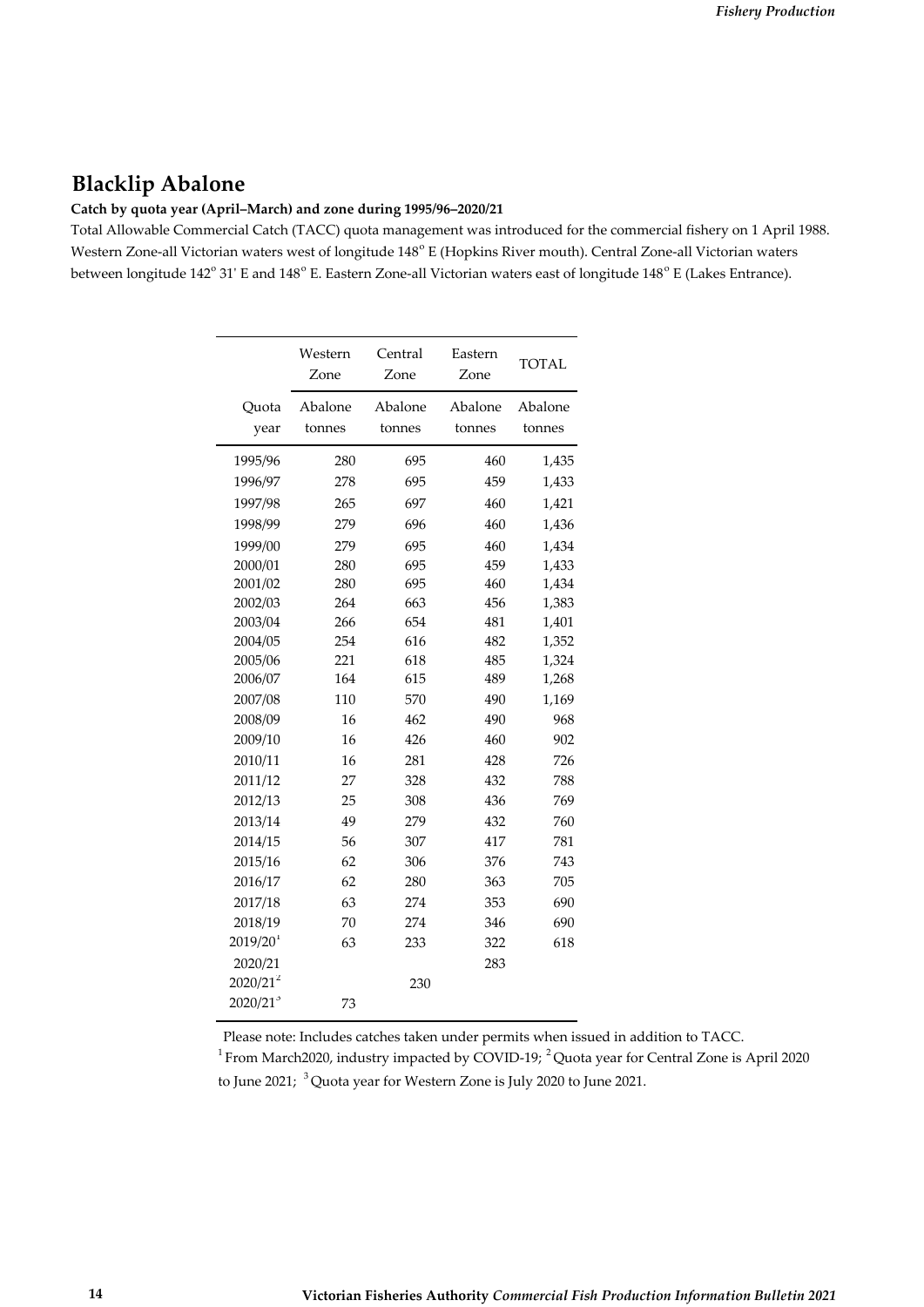## **Greenlip Abalone** *Fishery Production*

Western Zone - all Victorian waters west of longitude 1480 E (Hopkins River mouth). Central Victorian waters west of longitude 148o E (Hopkins River mouth). Central Zone ‐ all Victorian waters between longitude 142o 31ʹ E and 148o E.

|                        | Western Zone      | Central Zone      | <b>TOTAL</b>      |
|------------------------|-------------------|-------------------|-------------------|
| Quota<br>year          | Abalone<br>tonnes | Abalone<br>tonnes | Abalone<br>tonnes |
|                        |                   |                   |                   |
| 1995/96                | 0.2               | 3.5               | 3.7               |
| 1996/97                | 0.2               | $\Omega$          | 0.2               |
| 1997/98                | 0.2               | $\theta$          | 0.2               |
| 1998/99                | 0.7               | 3                 | 3.7               |
| 1999/00                | 0.9               | 0.8               | 1.7               |
| 2000/01                | 0.5               | 1.9               | 2.4               |
| 2001/02                | $\overline{0}$    | 3                 | 3.0               |
| 2002/03                | 0.5               | 1.1               | 1.6               |
| 2003/04                | 0.2               | 2.5               | 2.6               |
| 2004/05                | $\mathbf{0}$      | 0.9               | 0.9               |
| 2005/06                | $\theta$          | 0.3               | 0.3               |
| 2006/07                | 4.2               | $\mathbf{0}$      | 4.2               |
| 2007/08                | 4.2               | $\theta$          | 4.2               |
| 2008/09                | 8.8               | 3.1               | 11.9              |
| 2009/10                | 10                | 3.0               | 12.9              |
| 2010/11                | 19.5              | 3.2               | 22.7              |
| 2011/12                | 15.5              | 2.8               | 18.3              |
| 2012/13                | 7                 | 2.9               | 9.9               |
| 2013/14                | $\boldsymbol{0}$  | 3                 | 3.0               |
| 2014/15                | $\mathbf{0}$      | 3.1               | 3.1               |
| 2015/16                | $\mathbf{0}$      | 3.1               | 3.1               |
| 2016/17                | $\mathbf{0}$      | 3.3               | 3.3               |
| 2017/18                | 1.3               | 3.3               | 4.6               |
| 2018/19                | 1.4               | 3.2               | 4.6               |
| $2019/20$ <sup>1</sup> | 0.6               | 2.5               | 3.1               |
| $2020/21^2$            | 2.0               | 3.5               | 5.5               |
|                        |                   |                   |                   |

1From March 2020, industry impacted by COVID‐19; 2Quota year for Central Zone is April 2020 to June 2021 and Quota year for Western Zone is July 2020 to June 2021.

p

#### **History of TACCs for each zone.**

|                                       | TACC (tonnes)       |                     |          |                     |                     |          |                     |  |  |
|---------------------------------------|---------------------|---------------------|----------|---------------------|---------------------|----------|---------------------|--|--|
|                                       |                     | <b>Western Zone</b> |          |                     | Central Zone        |          | Eastern Zone        |  |  |
|                                       | Blacklip<br>Abalone | Greenlip<br>Abalone | Combined | Blacklip<br>Abalone | Greenlip<br>Abalone | Combined | Blacklip<br>Abalone |  |  |
| April 1999 to March 2000              |                     |                     | 280      |                     |                     | 700      | 460                 |  |  |
| April 2000 to March 2001              |                     |                     | 280      |                     |                     | 700      | 460                 |  |  |
| April 2001 to March 2002              |                     |                     | 280      |                     |                     | 700      | 460                 |  |  |
| April 2002 to March 2003 <sup>1</sup> |                     |                     | 280      |                     |                     | 700      | 460                 |  |  |
| April 2003 to March 2004 <sup>2</sup> |                     |                     | 265      |                     |                     | 665      | 465                 |  |  |
| April 2004 to March 2005              |                     |                     | 275      |                     |                     | 673      | 488                 |  |  |
| April 2005 to March 2006              |                     |                     | 254      |                     |                     | 617      | 488                 |  |  |
| April 2006 to March 2007              |                     |                     | 221      |                     |                     | 618      | 489                 |  |  |
| April 2006 to March 2007 <sup>3</sup> | 221                 | $\mathbf{0}$        |          | 620                 | $\boldsymbol{0}$    |          | 489                 |  |  |
| April 2007 to March 2008              | 164                 | 4.2                 |          | 620                 | $\mathbf{0}$        |          | 489                 |  |  |
| April 2007 to March 2008 <sup>3</sup> | 110                 | 4.2                 |          | 620                 | $\mathbf{0}$        |          | 490                 |  |  |
| April 2008 to March 2009              | 110                 | 4.2                 |          | 570                 | $\mathbf{0}$        |          | 490                 |  |  |
| April 2008 to March 2009 <sup>3</sup> | 16                  | 4.2                 |          | 462                 | 3.4                 |          | 490                 |  |  |
| April 2009 to March 2010              | 16                  | 8.4                 |          | 462                 | 3.4                 |          | 490                 |  |  |
| April 2010 to March 2011              | 16                  | 9.8                 |          | 429                 | 3.4                 |          | 460                 |  |  |
| April 2011 to March 2012              | 16                  | 12.6                |          | 281.5               | 3.4                 |          | 428.2               |  |  |
| April 2012 to March 2013              | 27.3                | 15.4                |          | 328.3               | 3.4                 |          | 432                 |  |  |
| April 2013 to March 2014              | 24.85               | $\overline{7}$      |          | 307.9               | 3.4                 |          | 436                 |  |  |
| April 2014 to March 2015              | 49                  | $\mathbf{0}$        |          | 279                 | 3.4                 |          | 432.5               |  |  |
| April 2015 to March 2016              | 56.1                | $\mathbf{0}$        |          | 307.7               | 3.4                 |          | 417.5               |  |  |
| April 2016 to March 2017              | 61.7                | $\mathbf{0}$        |          | 307.7               | 3.4                 |          | 376                 |  |  |
| April 2017 to March 2018              | 62.5                | $\mathbf{0}$        |          | 280.2               | 3.4                 |          | 363                 |  |  |
| April 2018 to March 2019              | 70                  | 1.4                 |          | 274                 | 3.4                 |          | 346.5               |  |  |
| April 2019 to March 2020              |                     |                     |          | 262.5               | 3.4                 |          | 345.5               |  |  |
| July 2019 to June 2020                | 73.2                | 1.4                 |          |                     |                     |          |                     |  |  |
| April 2020 to March 2021              |                     |                     |          |                     |                     |          | 337.5               |  |  |
| April 2020 to June 2021               |                     |                     |          | 252.6               | 3.4                 |          |                     |  |  |
| July 2020 to June 2021                | 68.7                | 1.4                 |          |                     |                     |          |                     |  |  |

Please Note: TACC for each zone does not include permit allowable catch.

<sup>1</sup>Includes reduction to accommodate introduction of marine parks;<sup>2</sup>Allowance of 5% increase for introduction of beach weighing

regulations; <sup>3</sup>Further quota order amends TACC due to abalone disease.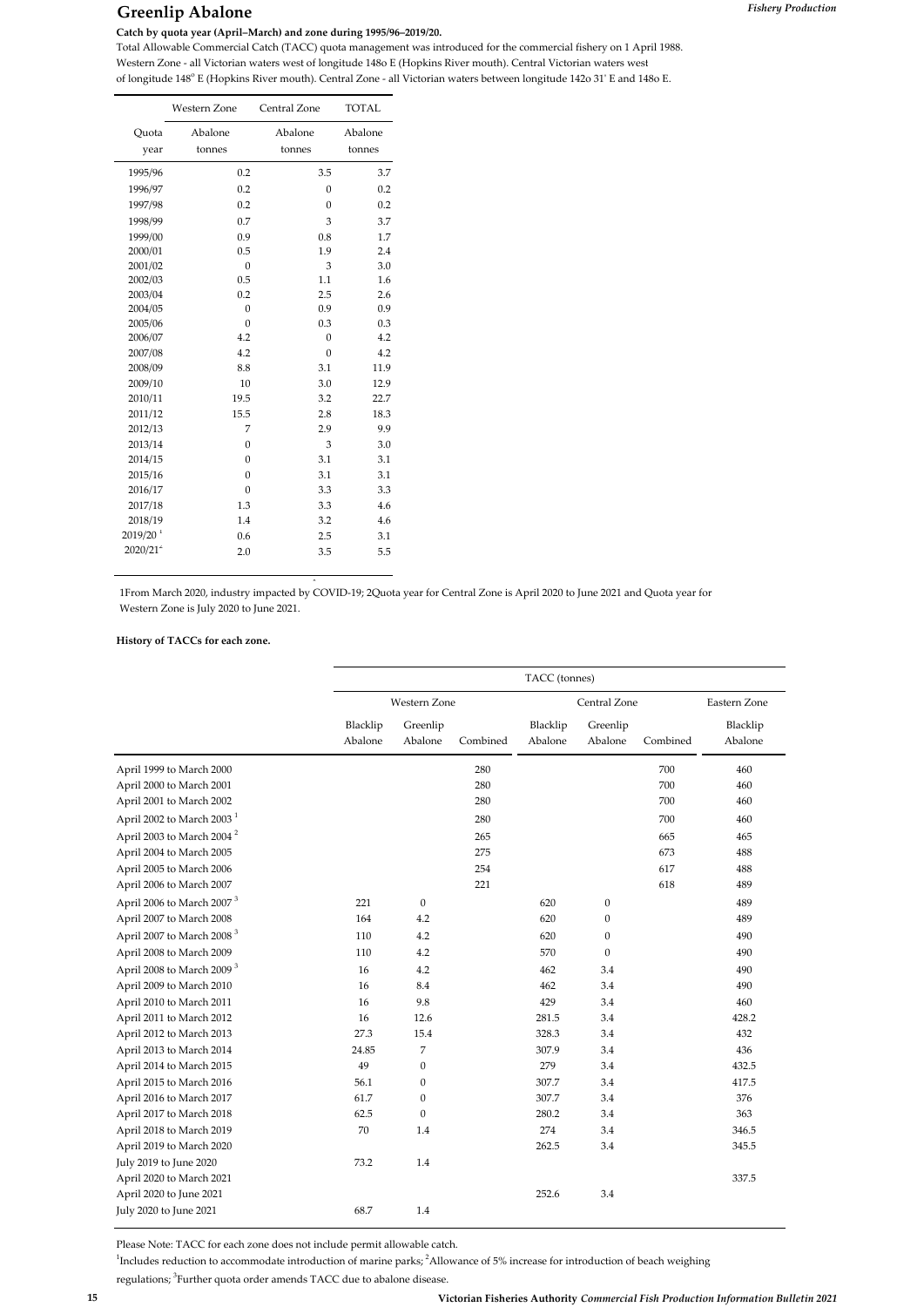## *Fishery Production*

# **Marketing, Scientific and Previously Used Names for Fishery Production**

|                                 |                                            | <b>CAAB Taxon</b> | Previously used          |  |
|---------------------------------|--------------------------------------------|-------------------|--------------------------|--|
| Marketing name                  | Scientific name                            | code              | species name             |  |
|                                 |                                            |                   |                          |  |
|                                 | <b>Teleosts</b>                            |                   | Scalefish                |  |
| Anchovy, Australian (whitebait) | Engraulis australis                        | 37 086001         | Anchovy, southern        |  |
| Atlantic salmon                 | Salmo salar                                | 37 094001         | Atlantic salmon          |  |
| Australian bass                 | Macquaria novemaculeata                    | 37 31 10 34       | Australian bass          |  |
| Australian herring              | Arripis georgianus                         | 37 344001         | Ruff                     |  |
| Australian salmon               | Arripis trutta & A. truttaceus             | 37 344900         | Australian salmon        |  |
| Australian Sardine (Pilchard)   | Sardinops sagax                            | 37 085002         | Pilchards                |  |
| Barracouta                      | Thyrsites atun                             | 37 439001         | Barracouta               |  |
| Barramundi                      | Lates calcarifer                           | 37 310006         | Barramundi               |  |
| Bream, black                    | Acanthopagrus butcheri                     | 37 353003         | Bream, black             |  |
| Bream, yellowfin                | Acanthopagrus australis                    | 37 353004         | Bream, yellowfin         |  |
| <b>Breams</b>                   | Acanthopagrus butcheri & A. australis      | 37 353902         |                          |  |
| Carp, European                  | Cyprinus carpio                            | 37 165003         | Carp, European           |  |
| Catfish, freshwater             | Tandanus tandanus                          | 37 192006         | Catfish, native          |  |
| Eel, longfin                    | Anguilla reinhardtii                       | 37 056002         | Eel, long-finned (wild)  |  |
| Eel, southern shortfin          | Anguilla australis                         | 37 056001         | Eel, short-finned (wild) |  |
| Eels, freshwater                | Anguilla reinhardtii & A. australis        | 37 056000         | Eels                     |  |
| Flathead, dusky                 | Platycephalus fuscus                       | 37 29 6004        | Flathead, dusky          |  |
| Flathead, rock                  | Platycephalus laevigatus                   | 37 29 6006        | Flathead, rock           |  |
| Flathead, southern bluespotted  | Platycephalus speculator                   | 37 29 60 37       | Flathead, yank           |  |
| Flathead, southern sand         | Platycephalus bassensis                    | 37 29 6003        | Flathead, sand           |  |
| Flathead, tiger                 | Platycephalus richardsoni                  | 37 29 6001        | Flathead, tiger          |  |
| Flatheads, other                | Family Platycephalidae                     | 37 296000         | Flathead, other          |  |
| Flounder, greenback             | Rhombosolea tapirina                       | 37 461003         | Flounder, greenback      |  |
| Garfish, river                  | Hyporhamphus regularis                     | 37 234012         | Garfish, river           |  |
| Garfish, Southern (Sea)         | Hyporhamphus melanochir                    | 37 234001         | Garfish, southern        |  |
| Herring Cale                    | Olis cyanomelas                            | 37 385001         | Herring cale             |  |
|                                 | Family Monacanthidae                       | 37 465903         | Leatherjackets           |  |
| Leatherjacket<br>Luderick       |                                            | 37 361007         | Luderick                 |  |
|                                 | Girella tricuspidata<br>Trachurus declivis |                   |                          |  |
| Mackerel, jack                  |                                            | 37 337002         | Mackerel, jack           |  |
| Morwong, banded                 | Cheilodactylus spectabilis                 | 37 377006         | Morwong, banded          |  |
| Morwong, dusky                  | Dactylophora nigricans                     | 37 377005         | Morwong, dusky           |  |
| Mullet, red                     | Upeneichthys vlamingii                     | 37 35 50 29       | Mullet, red              |  |
| Mullet, sand                    | Myxus elongatus                            | 37 381003         | Mullet, sand             |  |
| Mullet, sea                     | Mugil cephalus                             | 37 381002         | Mullet, sea              |  |
| Mullet, yelloweye               | Aldrichetta forsteri                       | 37 381001         | Mullet, yellow-eye       |  |
| Mullets, other                  | Family Mugilidae                           | 37 381000         | Mullet, other            |  |
| Murray cod                      | Maccullochella peelii peelii               | 37 311076         | Murray cod               |  |
| Perch, estuary                  | Macquaria colonorum                        | 37 311033         | Perch, estuary           |  |
| Perch, golden                   | Macquaria ambigua                          | 37 311075         | Perch, golden            |  |
| Perch, silver                   | Bidyanus bidyanus                          | 37 321008         | Perch, silver            |  |
| Salmonids                       | Family Salmonidae                          | 37 094000         | Salmonids                |  |
| Snapper                         | Chrysophrys auratus                        | 37 353001         | Snapper                  |  |
| Snook                           | Sphyraena novaehollandiae                  | 37 382002         | Pike, short-finned       |  |
| Sprat, sandy                    | Hyperlophus vittatus                       | 37 085005         | Sprat, sandy             |  |
| Tailor                          | Pomatomus saltatrix                        | 37 334002         | Tailor                   |  |
| Trevalla, blue-eye              | Hyperoglyphe antarctica                    | 37 445001         | Trevalla, blue-eye       |  |
| Trevally, silver                | Pseudocaranx georgianus                    | 37 337062         | Trevally, silver         |  |
| Trout, brown                    | Salmo trutta                               | 37 094004         | Trout, brown             |  |
| Trout, rainbow                  | Oncorhynchus mykiss                        | 37 094003         | Trout, rainbow           |  |
| Warehou, blue                   | Seriolella brama                           | 37 445005         | Warehou, blue            |  |
| Whiting, blue weed              | Haletta semifasciata                       | 37 38 5009        | Stranger                 |  |
| Whiting, King George            | Sillaginodes punctatus                     | 37 330001         | Whiting, King George     |  |
| Whiting, school                 | Sillago flindersi                          | 37 330014         | Whiting, school          |  |
| Wrasse, blue throat             | Notolabrus tetricus                        | 37 384003         | Wrasse, blue throat      |  |
| Wrasse, purple                  | Notolabrus fucicola                        | 37 384021         | Wrasse, saddle           |  |
| Wrasses                         | Family Labridae                            | 37 384000         | Wrasse, unspecified      |  |
| Teleosts                        | <b>Class Pisces</b>                        | 37 000000         | Other                    |  |
|                                 |                                            |                   |                          |  |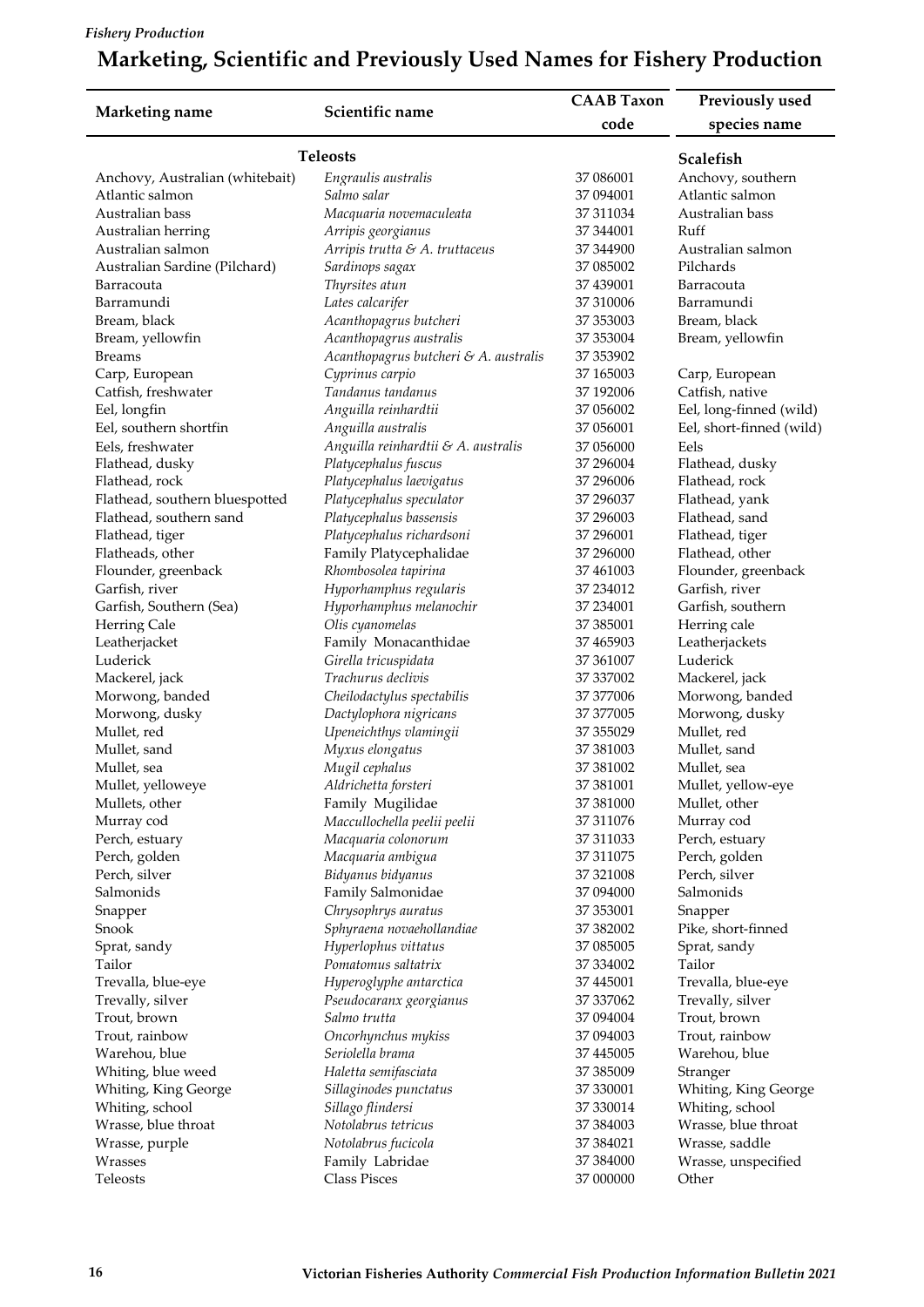#### *Fishery Production*

÷

# **Marketing, Scientific and Previously Used Names for Fishery Production**

| Marketing name                | Scientific name                                | <b>CAAB Taxon</b>        | Previously used species    |
|-------------------------------|------------------------------------------------|--------------------------|----------------------------|
|                               |                                                | code                     | name                       |
| <b>Molluscs</b>               |                                                |                          | Shellfish                  |
| Abalone, blacklip             | Haliotis rubra rubra                           | 24 038006                | Abalone, blacklip          |
| Abalone, greenlip             | Haliotis laevigata                             | 24 038004                | Abalone, greenlip          |
| Abalones                      | Haliotis rubra & H. laevigata                  | 24 038000                | Abalone                    |
| Mussel, blue                  | Mytilus galloprovincialis                      | 23 220001                | Mussel & Mussel, blue      |
| Periwinkle                    | Class Gastropoda                               | 24 094901                | Periwinkles                |
| Scallop                       | Pecten fumatus                                 | 23 270007                | Scallop, commercial        |
| Other molluscs (bivalves)     | Families Ostreidae &                           | 23 257000 &              | Other shellfish (bivalves) |
|                               | Pectinidae                                     | 23 270000                |                            |
| Other molluscs                | Phylum Mollusca                                | 23 000000                | Other                      |
|                               |                                                |                          | Cephalopods                |
| Calamari, Southern (squid)    | Sepioteuthis australis                         | 23 617005                | Calamary, southern         |
| Cuttlefish                    | Sepia spp                                      | 23 607901                | Cuttlefishes               |
| Octopus                       | Octopus spp                                    | 23 659901                | Octopuses                  |
| Squid, Gould's                | Nototodarus gouldi                             | 23 636004                | Squid, arrow               |
| Squids                        | Nototodarus gouldi &                           |                          |                            |
|                               | Sepia spp                                      | "As above"               |                            |
|                               |                                                |                          |                            |
| Echinoderms                   |                                                |                          | Echinoderms                |
| Black (long-spine) Sea Urchin | Centrostephanus rodgersii                      | 25 211001                | Sea urchin, longspine      |
| White Sea Urchin              | Heliocidaris erythrogramma                     | 25 247001                | Sea urchin, purple         |
| Crustaceans                   |                                                | <b>Crustaceans</b>       |                            |
| Bug (Shovelnose lobster)      | Ibacus peronii                                 | 28 821901                | Balmain bug                |
| Crab, giant                   | Pseudocarcinus gigas                           | 28 915002                | Crab, giant                |
| Crab, sand                    | Ovalipes australiensis                         | 28 911901                | Crab, sand                 |
| Crab, velvet                  | Nectocarcinus tuberculosus                     | 28 911004                | Crab, velvet               |
| Crab, (unspecified)           | Family Corystidae                              | 28 900000                | Crabs                      |
| Prawn, eastern king           | Melicertus plebejus                            | 28 711052                | Prawn, eastern king        |
| Prawn, eastern school         | Metapenaeus macleayi                           | 28 711029                | Prawns, school             |
| Prawns                        | Penaeus plebejus &                             |                          |                            |
|                               | Metapenaeus macleayi                           | 28 711000                |                            |
| Rock lobster, Southern        | Jasus edwardsii                                | 28 820001                | Rock lobster, southern     |
| Yabby                         | Cherax destructor                              | 28 795002                | Yabbies                    |
| Other crustaceans             | Subphylum Crustacea                            | 27 000000                | Other                      |
| Chondrichthyans               |                                                |                          |                            |
|                               |                                                |                          | <b>Sharks</b>              |
| Elephantfish                  | Callorhinchus milii                            | 37 043001                | Elephant fish              |
| Shark, angel                  | Squatina australis                             | 37 024001                | Shark, angel               |
| Shark, broadnose              | Notorynchus cepedianus<br>Mustelus antarcticus | 37 005002                | Shark, seven-gilled        |
| Shark, gummy                  |                                                | 37 017001                | Shark, gummy               |
| Shark, saw                    | Pristiophorus cirratus &                       | 37 023002 &<br>37 023001 | Shark, saw                 |
|                               | P.nudipinnis                                   |                          |                            |
| Shark, school<br>Rays         | Galeorhinus galeus<br>Class Batoidea           | 37 017008<br>37 990001   | Shark, school<br>Skate     |
| Other chondrichthyans         | Family Chondrichthyes                          | 37 990027                | Other                      |
|                               |                                                |                          |                            |

distribution and images of fish and fillets refer to www.marine.csiro.au/caab. Marketing names are based on the Codes for Australian Aquatic Biota (CAAB). For information on names,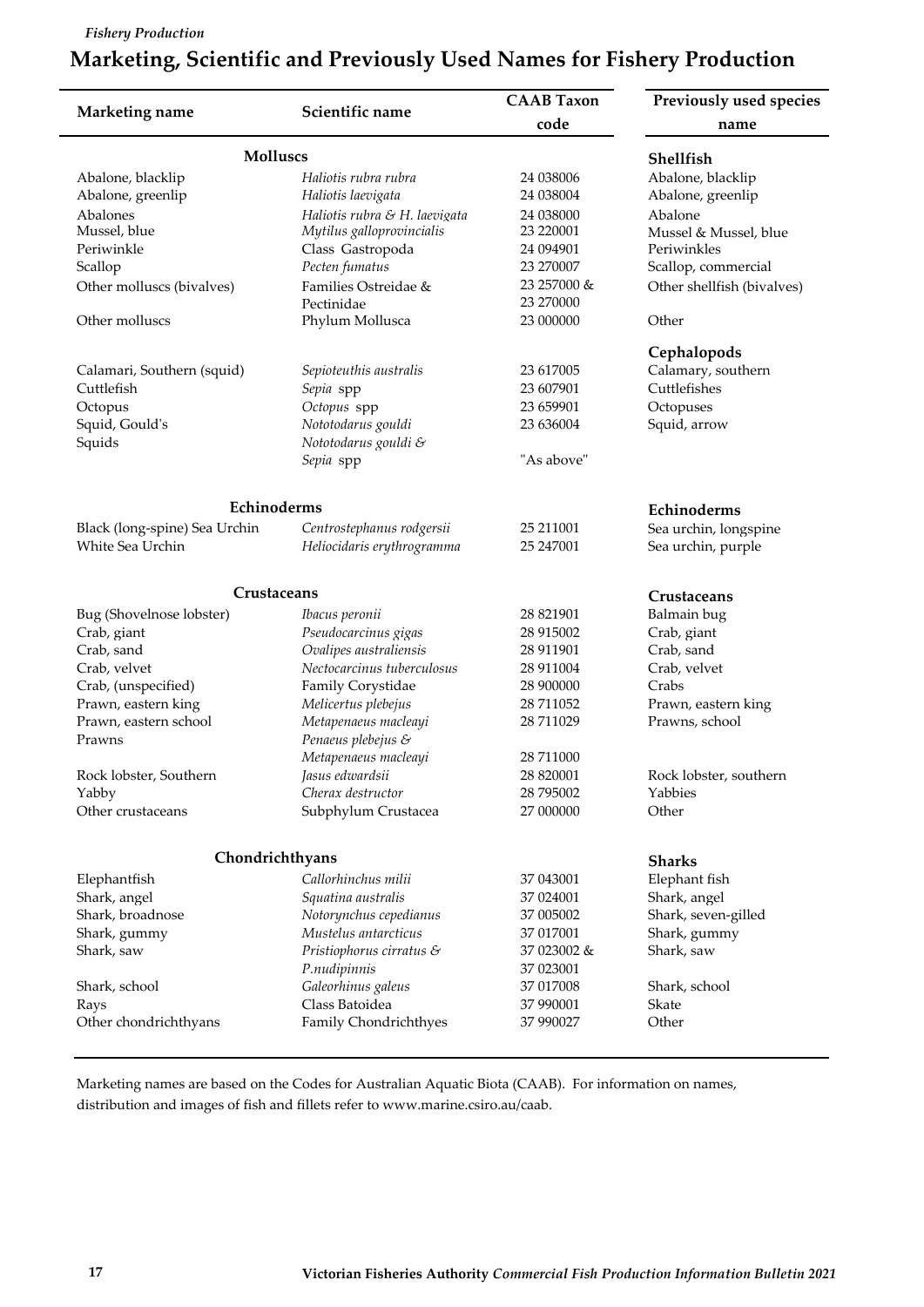# **Aquaculture Production**

# **Introduction**

This information bulletin is designed to meet the needs of the aquaculture industry, researchers, Victorian Fisheries Authority, the Victorian Government, the Commonwealth Government, and the United Nations Food and Agricultural Organisation. This publication provides data on the quantity; weight of growout production; and area of water licensed for cultivation within the Victorian aquaculture industry.

Under the *Fisheries Act 1995*, lodgement of aquaculture production return forms is a condition of the aquaculture licence. Individual returns are collected under Section 146 of the Act and are treated as strictly confidential. The data is released in aggregated form only.

# **Number of Aquaculture Licences**

The Victorian aquaculture industry consists of eight industry sectors with 92 licence holders.

| Industry sector                           | Number of licences <sup>1</sup> |         |         |         |           |  |  |  |
|-------------------------------------------|---------------------------------|---------|---------|---------|-----------|--|--|--|
|                                           | 2016/17                         | 2017/18 | 2018/19 | 2019/20 | 2020/21   |  |  |  |
| Freshwater Eels                           | 13                              | 13      | 13      | 13      | 13        |  |  |  |
| Salmonids                                 | 18                              | 18      | 14      | 14      | 13        |  |  |  |
| Warmwater Finfish (Inland)                | 18                              | 18      | 18      | 19      | 14        |  |  |  |
| Yabby                                     | 17                              | 20      | 15      | 13      | 14        |  |  |  |
| Abalone                                   | 10                              | 10      | 9       | 9       | 9         |  |  |  |
| Blue Mussel and Other Molluscs (Bivalves) | 16                              | 17      | 16      | 14      | 14        |  |  |  |
| Ornamental Fish                           | 9                               | 8       | 8       | 7       | 6         |  |  |  |
| Other                                     | 21                              | 23      | 20      | 21      | 21        |  |  |  |
| Total                                     | 122                             | 127     | 113     | 110     | $104^{2}$ |  |  |  |

<sup>1</sup>Includes hatchery production and growout production; <sup>2</sup>multiple licences are held by some licence holders.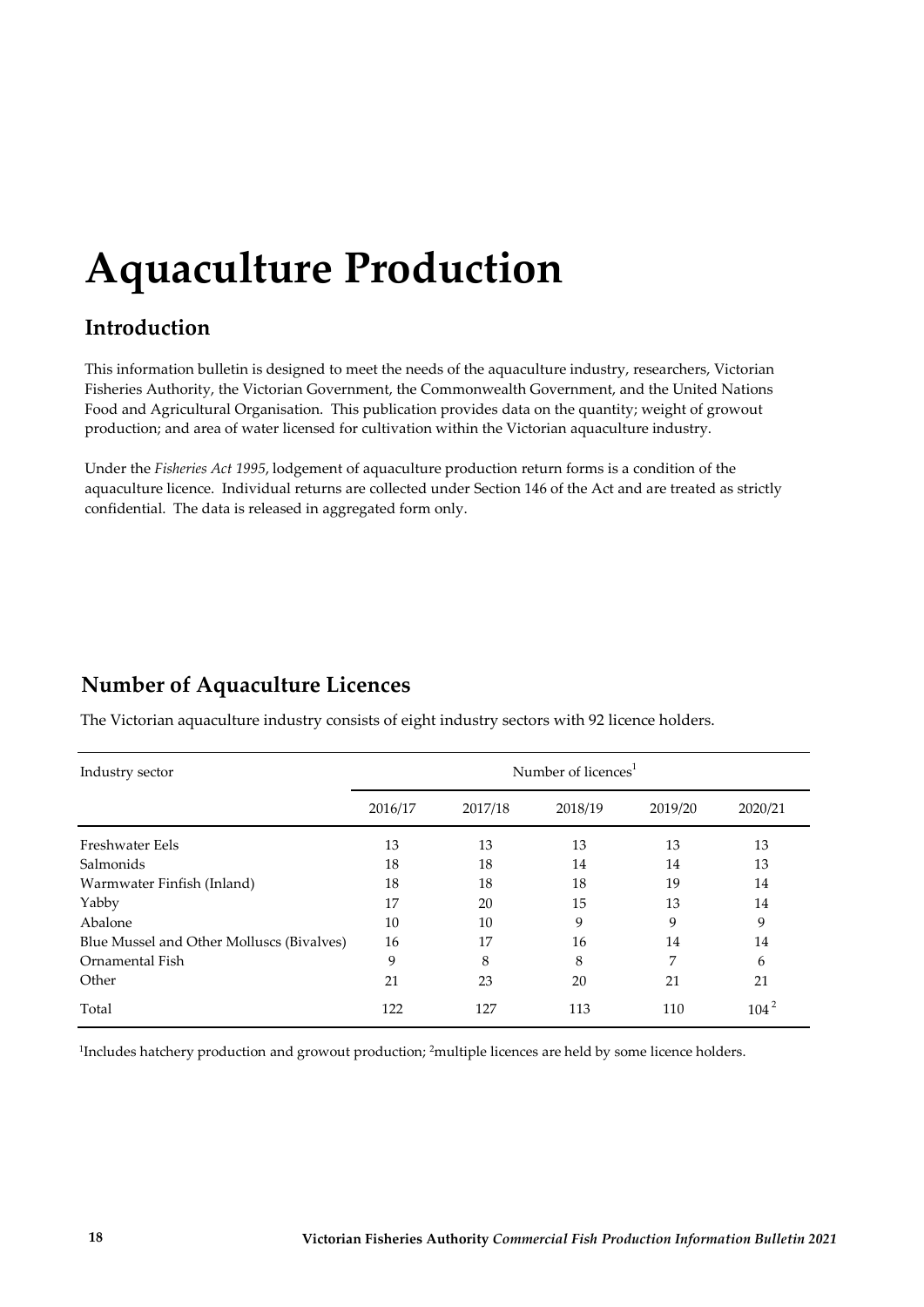| Sector                   | Fiscal year | Growout         |                    |                   |  |  |
|--------------------------|-------------|-----------------|--------------------|-------------------|--|--|
|                          |             | Number<br>(000) | Weight<br>(tonnes) | Value<br>(\$,000) |  |  |
| Finfish <sup>1</sup>     | 2016/17     | na              | 1,545              | 24,807            |  |  |
|                          | 2017/18     | na              | 1,488              | 26,440            |  |  |
|                          | 2018/19     | na              | 1,618              | 31,767            |  |  |
|                          | 2019/20     | na              | 1,713              | 25,819            |  |  |
|                          | 2020/21     | na              | 1,684              | 27,649            |  |  |
| Ornamental               | 2016/17     | 2,283           | na                 | 1,279             |  |  |
| finfish                  | 2017/18     | 1,931           | na                 | 1,159             |  |  |
|                          | 2018/19     | 1,868           | na                 | 1,121             |  |  |
|                          | 2019/20     | 1,248           | na                 | 749               |  |  |
|                          | 2020/21     | 555             | na                 | 631               |  |  |
| Crustaceans <sup>4</sup> | 2016/17     | na              | 4                  | 153               |  |  |
|                          | 2017/18     | na              | 4                  | 192               |  |  |
|                          | 2018/19     | na              | 3                  | 170               |  |  |
|                          | 2019/20     | na              | 3                  | 180               |  |  |
|                          | 2020/21     | na              | 2                  | 56                |  |  |
| Shellfish <sup>5</sup>   | 2016/17     | na              | 1,598              | 22,032            |  |  |
|                          | 2017/18     | na              | 1,871              | 30,406            |  |  |
|                          | 2018/19     | na              | 1,706              | 26,575            |  |  |
|                          | 2019/20     | na              | 1,573              | 21,642            |  |  |
|                          | 2020/21     | na              | 1,786              | 23,083            |  |  |
| Total                    | 2016/17     | 2,283           | 3,147              | 48,271            |  |  |
|                          | 2017/18     | 1,931           | 3,362              | 58,197            |  |  |
|                          | 2018/19     | 1,868           | 3,327              | 59,633            |  |  |
|                          | 2019/20     | 1,248           | 3,289              | 48,390            |  |  |
|                          | 2020/21     | 555             | 3,471              | 51,419            |  |  |

# **Growout Production**

 $^1$ includes salmonids, warmwater finfish and eels;  $^2$ na, not applicable;  $^3$ nd, no data;  $^4$ includes yabby;  $^5$ includes abalone and blue mussel.